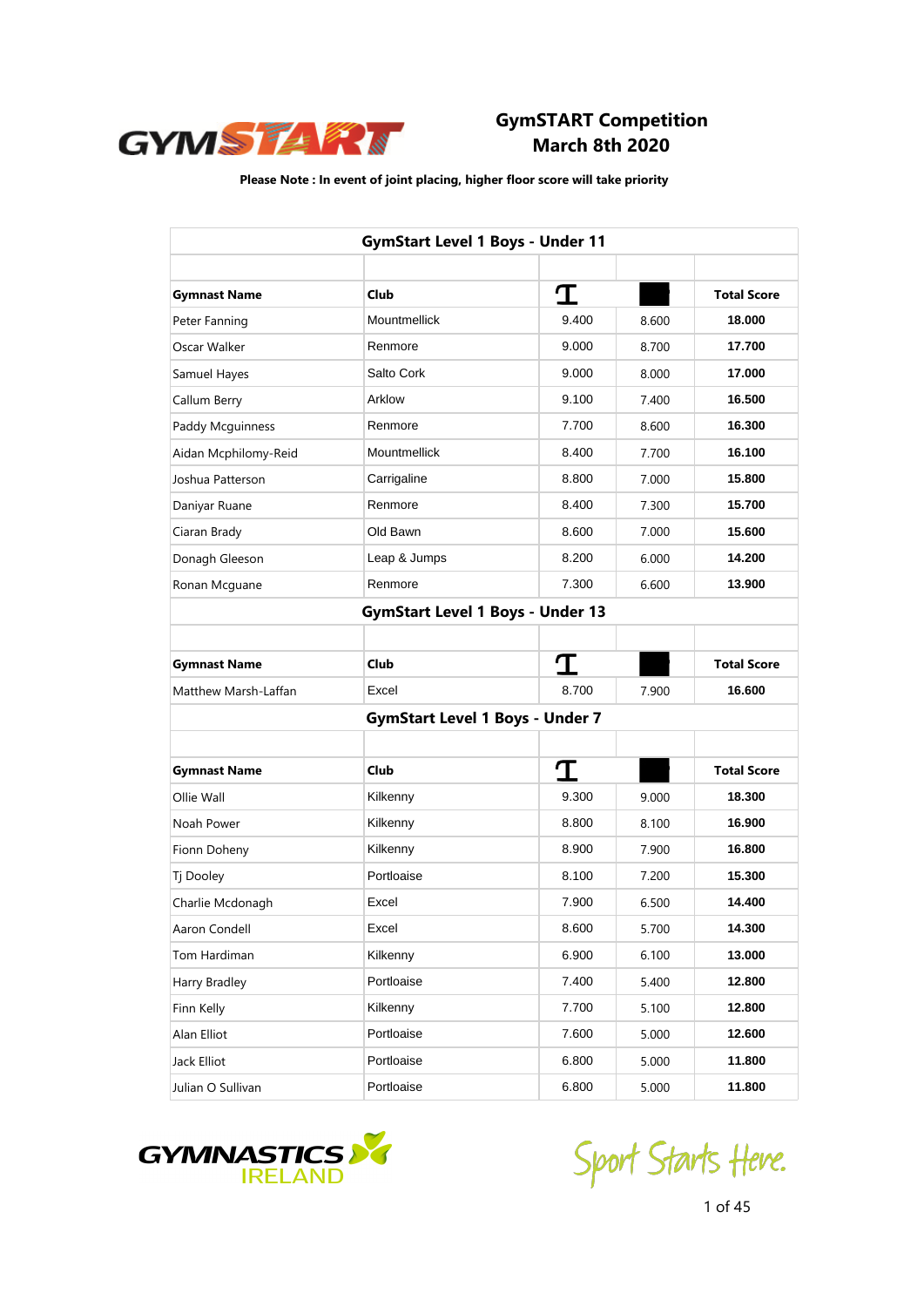

|                      | <b>GymStart Level 1 Boys - Under 9</b>    |       |       |                    |
|----------------------|-------------------------------------------|-------|-------|--------------------|
|                      |                                           |       |       |                    |
| <b>Gymnast Name</b>  | <b>Club</b>                               | I     |       | <b>Total Score</b> |
| Michael Barry        | Carrigaline                               | 9.300 | 8.400 | 17.700             |
| Josh Brogan          | Excel                                     | 9.200 | 7.500 | 16.700             |
| Nathaniel O'Sullivan | Carrigaline                               | 9.100 | 7.500 | 16.600             |
| <b>Tommy Moloney</b> | Kilkenny                                  | 9.000 | 7.350 | 16.350             |
| Caden Norman         | Carrigaline                               | 9.100 | 6.350 | 15.450             |
| Josh Kenny           | Excel                                     | 8.700 | 6.350 | 15.050             |
| Daire Madden         | Carrigaline                               | 8.300 | 6.500 | 14.800             |
| Alyx Bolger          | Portloaise                                | 8.400 | 6.100 | 14.500             |
| Max Lenehan          | Coolmine                                  | 8.200 | 6.200 | 14.400             |
| Oliver O'Brien       | Coolmine                                  | 7.500 | 6.400 | 13.900             |
| Tj Norton            | Portloaise                                | 8.100 | 5.700 | 13.800             |
| Jack Nagle           | Portloaise                                | 7.700 | 5.300 | 13.000             |
| Angus Corley         | Portloaise                                | 7.500 | 5.000 | 12.500             |
| Seanan Farrell       | Portloaise                                | 6.500 | 5.000 | 11.500             |
|                      | <b>GymStart Level 1 Girls - Over 10 A</b> |       |       |                    |
|                      |                                           |       |       |                    |
| <b>Gymnast Name</b>  | Club                                      | T     |       | <b>Total Score</b> |
| Angelika Kawa        | Arklow                                    | 9.400 | 8.800 | 18.200             |
| Lucy Duggan          | Midlands Art                              | 9.600 | 8.400 | 18.000             |
| Robyn Gatay          | Renmore                                   | 9.600 | 8.300 | 17.900             |
| Mia Murphy           | Carrigaline                               | 9.600 | 8.200 | 17.800             |
| <b>Emily Podmore</b> | Renmore                                   | 9.200 | 8.300 | 17.500             |
| <b>Emily Guinan</b>  | Mountmellick                              | 9.100 | 8.100 | 17.200             |
| Eimear Reilly        | Renmore                                   | 9.500 | 7.700 | 17.200             |
| Roisin Cregg         | Excel                                     | 9.500 | 6.600 | 16.100             |
| Siofra O Connor      | Renmore                                   | 8.900 | 7.200 | 16.100             |
| Niamh Kenny          | Arklow                                    | 8.800 | 7.000 | 15.800             |
| Megan Daniels        | Renmore                                   | 9.000 | 6.800 | 15.800             |
| Donna O'Callaghan    | Carrigaline                               | 8.600 | 6.300 | 14.900             |
| Caitlin O'Loughlin   | Arklow                                    | 8.900 | 6.000 | 14.900             |
| Ella Dillion         | Portloaise                                | 8.500 | 5.000 | 13.500             |



Sport Starts Heve.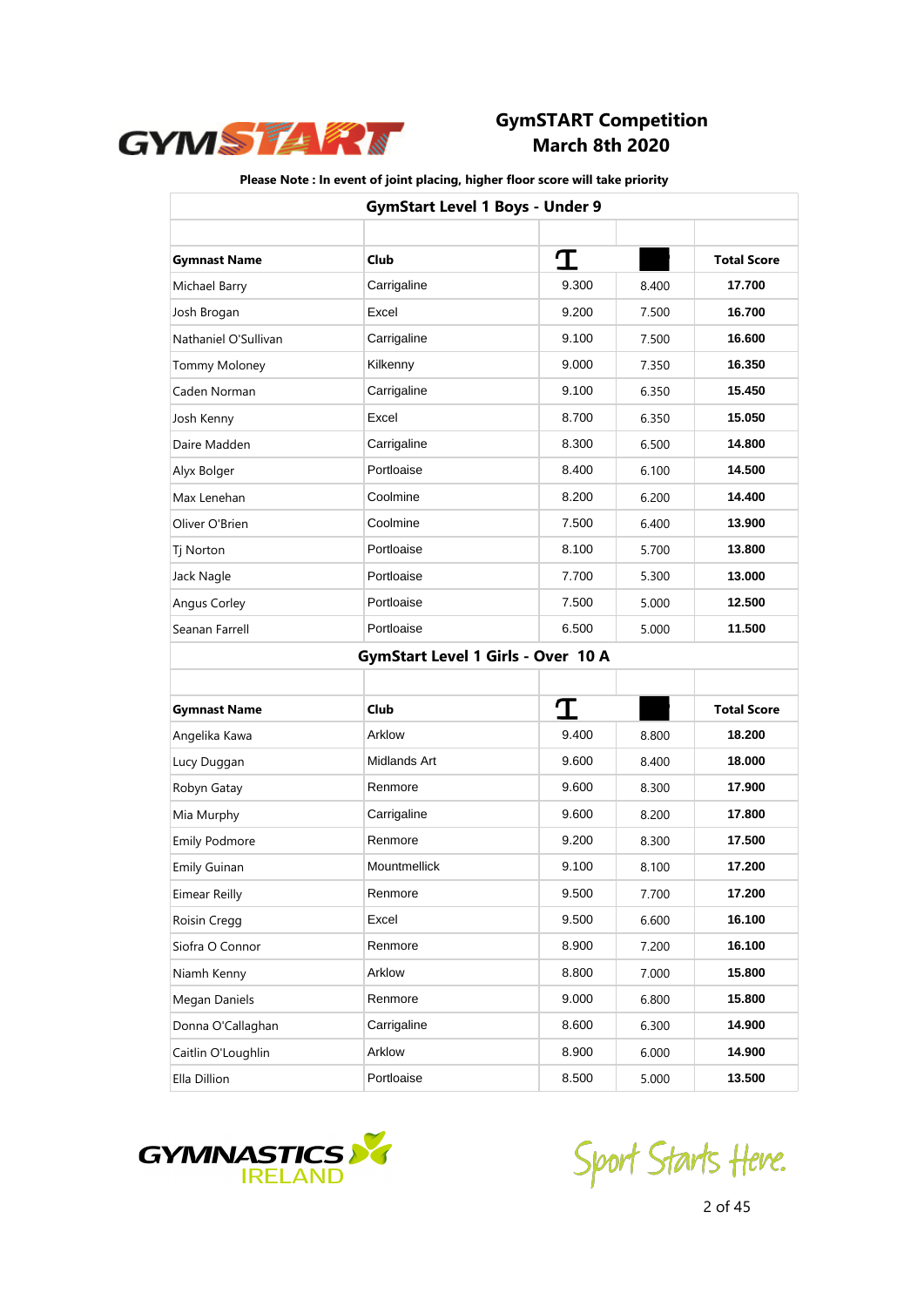

|                     | GymStart Level 1 Girls - Over 10 B         |       |       |                    |
|---------------------|--------------------------------------------|-------|-------|--------------------|
| <b>Gymnast Name</b> | <b>Club</b>                                | I     |       | <b>Total Score</b> |
| Isla Mcevoy         | Arklow                                     | 9.600 | 8.900 | 18.500             |
| Abby O'Connell      | Midlands Art                               | 9.300 | 9.000 | 18.300             |
| Emily Doyle Weston  | Arklow                                     | 9.400 | 8.600 | 18.000             |
| Aleeta Curley       | Midlands Art                               | 9.700 | 8.000 | 17.700             |
| Aoife Tierney       | Renmore                                    | 9.300 | 8.200 | 17.500             |
| Rebecca Lynch       | Excel                                      | 9.500 | 7.900 | 17.400             |
| Aimee Lombard       | Carrigaline                                | 9.100 | 8.100 | 17.200             |
| Shauna Smyth        | Excel                                      | 9.500 | 7.700 | 17.200             |
| Roisin Toohey       | Midlands Art                               | 9.700 | 7.500 | 17.200             |
| Lucy Mcgrath        | Excel                                      | 9.300 | 7.600 | 16.900             |
| Tara Hudson         | Arklow                                     | 8.700 | 7.700 | 16.400             |
| Ava O'Loughlin      | Midlands Art                               | 9.100 | 7.300 | 16.400             |
| Emma Healy          | Blarney                                    | 8.900 | 7.300 | 16.200             |
| Sally Dillon        | Renmore                                    | 9.500 | 6.600 | 16.100             |
| Niamh Mccarthy      | Midlands Art                               | 9.300 | 6.700 | 16.000             |
| Lily Maher          | DP                                         | 8.500 | 6.400 | 14.900             |
| Lydia Senior        | Portloaise                                 | 8.600 | 6.000 | 14.600             |
| Megan Bulter        | Portloaise                                 | 8.600 | 5.600 | 14.200             |
|                     | <b>GymStart Level 1 Girls - Under 10 A</b> |       |       |                    |
| <b>Gymnast Name</b> | <b>Club</b>                                | T     |       | <b>Total Score</b> |
| Hannah Brauders     | Arklow                                     | 8.900 | 8.800 | 17.700             |
| Layla Hayden        | Arklow                                     | 8.900 | 8.600 | 17.500             |
| Caoimhe O'Shea      | Carrigaline                                | 9.200 | 8.000 | 17.200             |
| Caroline Barber     | Midlands Art                               | 9.200 | 7.899 | 17.099             |
| Lola Mccormack      | Renmore                                    | 9.400 | 7.600 | 17.000             |
| Emma Gately         | Renmore                                    | 8.900 | 8.100 | 17.000             |
| Hannah Coye         | Renmore                                    | 9.000 | 7.500 | 16.500             |
| Jessica Mcgann      | Renmore                                    | 8.500 | 8.000 | 16.500             |
| Taylor O'Sullivan   | Carrigaline                                | 9.000 | 7.200 | 16.200             |
| Emma Waters         | Excel                                      | 9.100 | 7.100 | 16.200             |



Sport Starts Heve.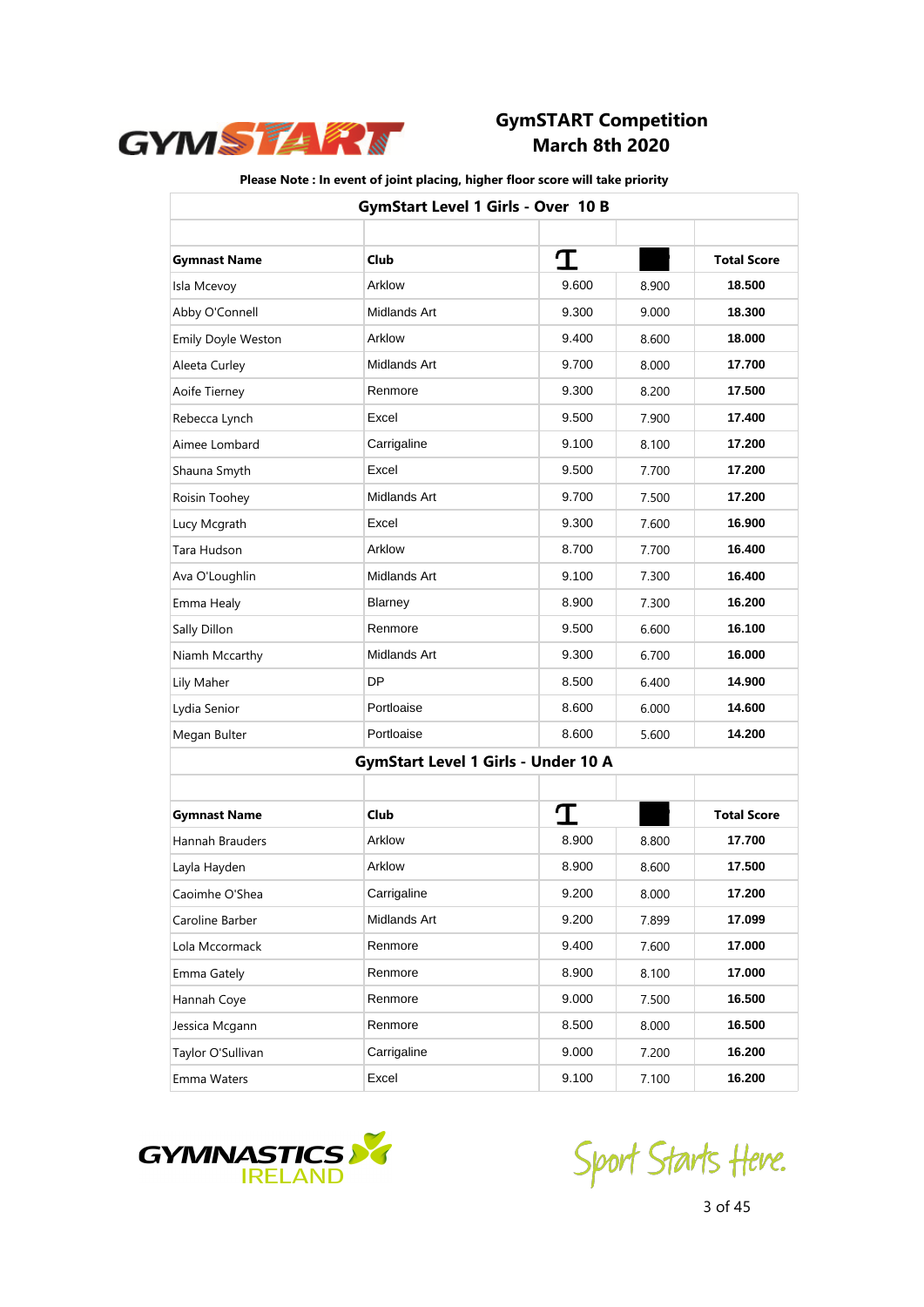

| Suzanna Krason        | Leap & Jumps                               | 7.600  | 6.900 | 14.500             |
|-----------------------|--------------------------------------------|--------|-------|--------------------|
|                       | <b>GymStart Level 1 Girls - Under 10 B</b> |        |       |                    |
|                       |                                            |        |       |                    |
| <b>Gymnast Name</b>   | <b>Club</b>                                | I      |       | <b>Total Score</b> |
| Eve Kenny             | Midlands Art                               | 9.200  | 9.400 | 18.600             |
| Shyne Leonard         | Arklow                                     | 8.600  | 9.500 | 18.100             |
| Rita Correia Nunes    | Arklow                                     | 9.000  | 8.400 | 17.400             |
| Helen Mcloughlin      | Renmore                                    | 9.300  | 7.500 | 16.800             |
| Nadia Zachwieja       | Renmore                                    | 9.000  | 7.700 | 16.700             |
| Julia Badreddine      | Renmore                                    | 8.700  | 7.900 | 16.600             |
| Lauramay Donnellan    | Renmore                                    | 8.900  | 7.600 | 16.500             |
| Kate O'Shea           | Blarney                                    | 8.700  | 7.200 | 15.900             |
| Skye Mckay            | Midlands Art                               | 8.900  | 6.900 | 15.800             |
| Faye Cleland          | Portloaise                                 | 8.900  | 6.900 | 15.800             |
| <b>Ellie Crowley</b>  | Blarney                                    | 8.400  | 7.100 | 15.500             |
| Faye Crowley          | Blarney                                    | 8.500  | 6.500 | 15.000             |
| Ella Farrell          | Renmore                                    | 7.600  | 7.000 | 14.600             |
| Kate Murray           | DP                                         | 7.700  | 6.000 | 13.700             |
|                       | <b>GymStart Level 1 Girls - Under 7 A</b>  |        |       |                    |
|                       |                                            |        |       |                    |
| <b>Gymnast Name</b>   | Club                                       | T      |       | <b>Total Score</b> |
| Robin Feeley          | DP                                         | 10.000 | 7.500 | 17.500             |
| Saoirse Joyce         | <b>DP</b>                                  | 9.200  | 8.300 | 17.500             |
| Jessica Loughrey      | Arklow                                     | 8.300  | 9.200 | 17.500             |
| Caoimhe Blackwell     | Leap & Jumps                               | 8.800  | 8.600 | 17.400             |
| Caoimhe Daly          | Gymstars                                   | 8.600  | 8.300 | 16.900             |
| Abbie Kavanagh Doyle  | Gymstars                                   | 8.200  | 8.300 | 16.500             |
| Katie Boland          | <b>DP</b>                                  | 8.600  | 7.899 | 16.499             |
| Addison O'Shaughnessy | Leap & Jumps                               | 8.500  | 7.200 | 15.700             |
| Roisin Mcevoy         | Leap & Jumps                               | 8.500  | 7.100 | 15.600             |
| Summer Cross          | Leap & Jumps                               | 8.200  | 7.300 | 15.500             |
| Evelyn Cahill         | Gymstars                                   | 7.800  | 7.700 | 15.500             |
| Ellie Fennell         | Portloaise                                 | 9.100  | 6.000 | 15.100             |
| Liadan Feirtear       | Portloaise                                 | 7.000  | 6.000 | 13.000             |



Sport Starts Heve.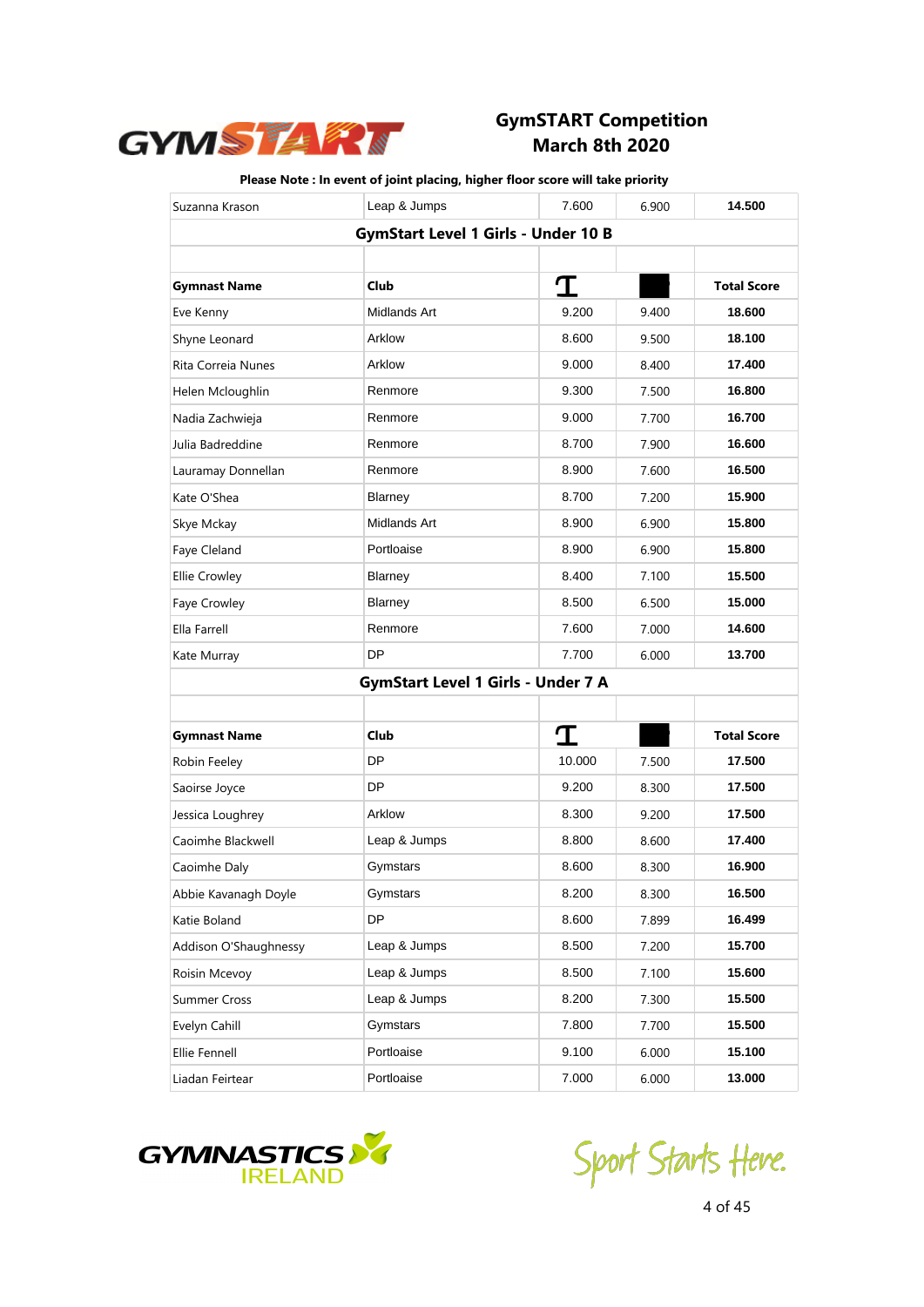

| Isabella Jasionis    | Leap & Jumps                              | 0.000 | 6.000 | 6.000              |
|----------------------|-------------------------------------------|-------|-------|--------------------|
|                      | <b>GymStart Level 1 Girls - Under 7 B</b> |       |       |                    |
|                      |                                           |       |       |                    |
| <b>Gymnast Name</b>  | Club                                      | T     |       | <b>Total Score</b> |
| Aoife Dwyer          | Midlands Art                              | 9.600 | 9.700 | 19.300             |
| Amelia Zarina        | Midlands Art                              | 9.400 | 8.800 | 18.200             |
| Abbie Dillon         | Leap & Jumps                              | 9.100 | 9.100 | 18.200             |
| Leah Woods           | Leap & Jumps                              | 9.300 | 8.300 | 17.600             |
| Evie Rogers          | <b>Mountmellick</b>                       | 9.500 | 7.700 | 17.200             |
| Mia Brogan           | Excel                                     | 7.500 | 9.200 | 16.700             |
| Mikayla Boland       | DP                                        | 9.400 | 7.200 | 16.600             |
| Charli O'Regan       | Carrigaline                               | 7.900 | 8.500 | 16.400             |
| Laura Jane Phelan    | Portloaise                                | 8.300 | 7.500 | 15.800             |
| Ellie - Mae Marshall | Carrigaline                               | 7.400 | 8.300 | 15.700             |
| Cora Hodgins         | Gymstars                                  | 6.600 | 8.500 | 15.100             |
| Orlaith Kelly        | Portloaise                                | 7.600 | 7.000 | 14.600             |
| Rachel Hanlon        | Portloaise                                | 6.900 | 6.700 | 13.600             |
| Morgan Bennett       | <b>Starz</b>                              | 7.200 | 6.200 | 13.400             |
| Marie Cahill         | Portloaise                                | 6.100 | 7.100 | 13.200             |
|                      | GymStart Level 1 Girls - Under 7 C        |       |       |                    |
|                      |                                           |       |       |                    |
| <b>Gymnast Name</b>  | Club                                      | T     |       | <b>Total Score</b> |
| Abbey England        | Midlands Art                              | 9.100 | 8.100 | 17.200             |
| Gwen Finch           | Midlands Art                              | 9.000 | 8.000 | 17.000             |
| Lailah Flynn         | Gymstars                                  | 9.100 | 7.800 | 16.900             |
| <b>Emily Burke</b>   | DP                                        | 9.600 | 7.000 | 16.600             |
| Arielle Mescall      | Leap & Jumps                              | 8.700 | 7.200 | 15.900             |
| Peggy Tsemzang       | Coolmine                                  | 8.300 | 7.000 | 15.300             |
| Alanna Scott         | DP                                        | 8.700 | 6.500 | 15.200             |
| Amelia Monaghan      | Portloaise                                | 8.900 | 5.900 | 14.800             |
| Lexi Campion         | Portloaise                                | 8.700 | 5.100 | 13.800             |
| Caoimhe Lawlor       | Portloaise                                | 8.100 | 5.500 | 13.600             |
| Mallia Dunne         | Portloaise                                | 7.200 | 5.900 | 13.100             |
| Raegan Kelly         | Coolmine                                  | 7.700 | 5.300 | 13.000             |



Sport Starts Heve.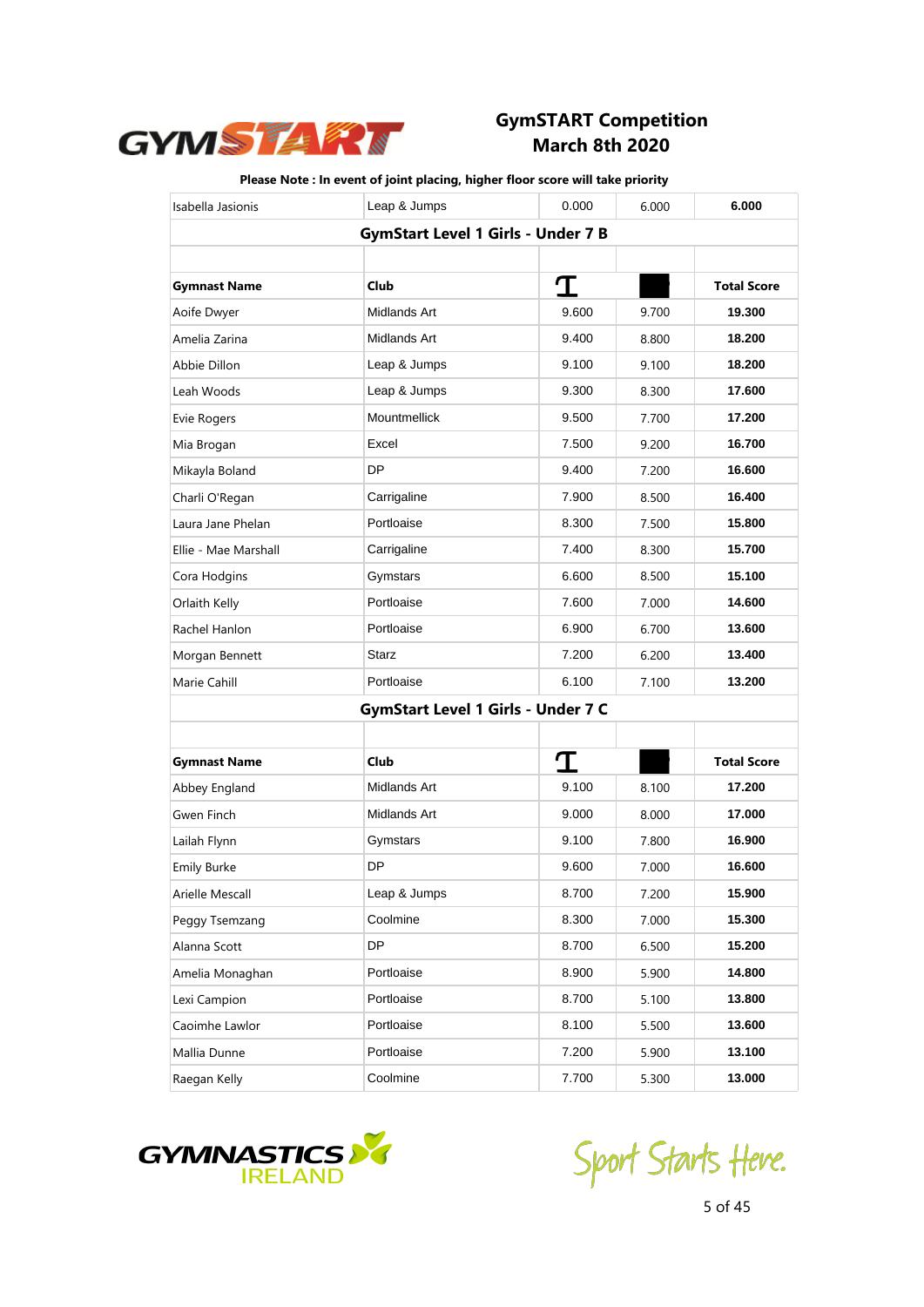

| Mia Geary                                 | Portloaise                                | 7.200 | 5.700 | 12.900             |
|-------------------------------------------|-------------------------------------------|-------|-------|--------------------|
| Ruth Gorman                               | Portloaise                                | 7.100 | 5.800 | 12.900             |
| Olivia Piernicka                          | Mountmellick                              | 7.000 | 4.800 | 11.800             |
| <b>Willow Campion</b>                     | Portloaise                                | 7.400 | 4.100 | 11.500             |
|                                           | <b>GymStart Level 1 Girls - Under 8 A</b> |       |       |                    |
|                                           |                                           |       |       |                    |
| <b>Gymnast Name</b>                       | <b>Club</b>                               | T     |       | <b>Total Score</b> |
| Mya O'Brien                               | Kilkenny                                  | 9.200 | 8.700 | 17.900             |
| Saoirse Buckley                           | Gymstars                                  | 9.200 | 8.400 | 17.600             |
| Eva Arslan                                | Kilkenny                                  | 9.100 | 8.200 | 17.300             |
| Nikki Mullally                            | Kilkenny                                  | 9.300 | 8.000 | 17.300             |
| Emma Mcguane                              | Renmore                                   | 8.900 | 8.200 | 17.100             |
| Karina Michalska                          | Leap & Jumps                              | 8.900 | 8.100 | 17.000             |
| Martha Buckley                            | Leap & Jumps                              | 9.000 | 7.800 | 16.800             |
| Emma Matei                                | Renmore                                   | 9.000 | 7.700 | 16.700             |
| <b>Bailey Campion</b>                     | Portloaise                                | 9.100 | 7.400 | 16.500             |
| Robyn Campion                             | Portloaise                                | 5.000 | 5.000 | 10.000             |
| <b>GymStart Level 1 Girls - Under 8 B</b> |                                           |       |       |                    |
|                                           |                                           |       |       |                    |
|                                           |                                           |       |       |                    |
| <b>Gymnast Name</b>                       | <b>Club</b>                               | T     |       | <b>Total Score</b> |
| Millie Lennon                             | Kilkenny                                  | 9.100 | 8.650 | 17.750             |
| Sophie Doran                              | Kilkenny                                  | 9.400 | 7.700 | 17.100             |
| Eve Dillon                                | Gymstars                                  | 9.200 | 7.600 | 16.800             |
| Rebecca Walsh                             | Renmore                                   | 8.800 | 7.450 | 16.250             |
| Meadhbh Naughton                          | Renmore                                   | 8.600 | 7.300 | 15.900             |
| Orlaith Kennelly                          | Portloaise                                | 9.100 | 6.550 | 15.650             |
| Alicja Rybak                              | Arklow                                    | 9.200 | 6.450 | 15.650             |
| Ava Delaney                               | Portloaise                                | 8.800 | 6.750 | 15.550             |
| Szofi Horvath Zsiko                       | Midlands Art                              | 9.500 | 5.950 | 15.450             |
| Lillie Mae Forde                          | Renmore                                   | 7.700 | 7.649 | 15.349             |
| Aoibhinn Kilkenny                         | Gymstars                                  | 9.000 | 6.300 | 15.300             |
| Ella O'Shaughnessy                        | Renmore                                   | 8.500 | 6.700 | 15.200             |
| Katie Mcmahon                             | Renmore                                   | 8.200 | 6.500 | 14.700             |



Sport Starts Heve.<br>6 of 45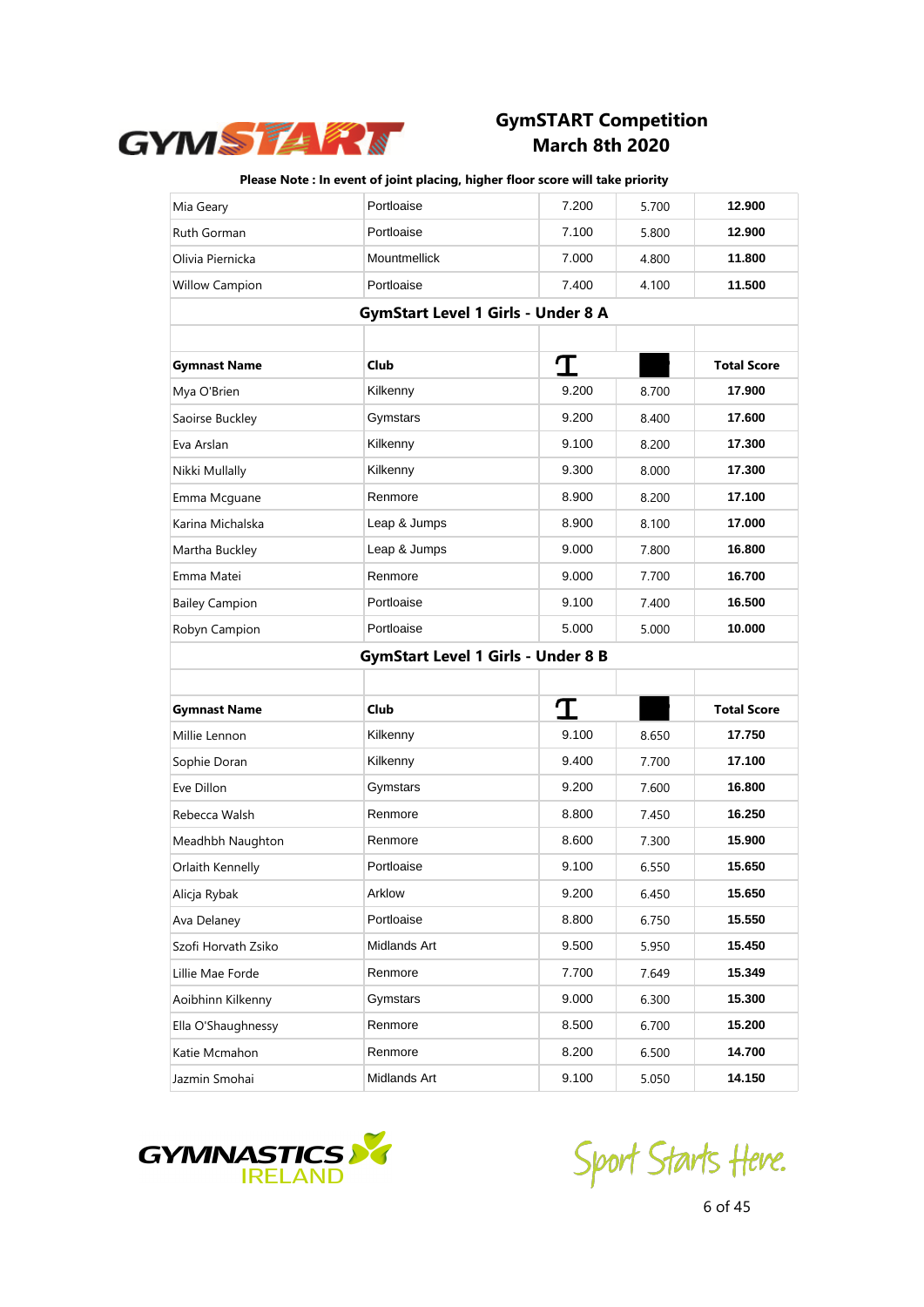

| Aoife Sadleir        | Midlands Art                       | 7.500 | 6.300 | 13.800             |
|----------------------|------------------------------------|-------|-------|--------------------|
| Mylie Ejoh           | Renmore                            | 8.800 | 4.950 | 13.750             |
| Sophie Mullane       | Renmore                            | 6.000 | 7.200 | 13.200             |
| Saoirse Bonham       | Portloaise                         | 9.000 | 3.700 | 12.700             |
| Grainne Doyle        | Portloaise                         | 7.500 | 4.450 | 11.950             |
| Robyn Aslin          | Starz                              | 9.000 | 0.000 | 9.000              |
|                      | GymStart Level 1 Girls - Under 8 C |       |       |                    |
|                      |                                    |       |       |                    |
| <b>Gymnast Name</b>  | Club                               | T     |       | <b>Total Score</b> |
| Maja Kuczkowska      | Leap & Jumps                       | 9.650 | 8.600 | 18.250             |
| <b>Emily Higgins</b> | Leap & Jumps                       | 9.351 | 8.400 | 17.751             |
| Ellen Bourke         | Leap & Jumps                       | 8.950 | 8.799 | 17.749             |
| Emi Howell           | <b>DP</b>                          | 9.200 | 8.399 | 17.599             |
| Edel Cullagh         | Midlands Art                       | 8.900 | 8.000 | 16.900             |
| Hollie O'Brien       | Midlands Art                       | 9.150 | 7.400 | 16.550             |
| Aoibhe Niland        | Gymstars                           | 8.900 | 7.600 | 16.500             |
| Ellie Dooley         | Leap & Jumps                       | 9.300 | 7.100 | 16.400             |
| Farrah Nathan        | Citadel                            | 9.300 | 7.000 | 16.300             |
| Emily Kavanagh       | Mountmellick                       | 9.250 | 7.000 | 16.250             |
| Lilly Sheridan       | Kilkenny                           | 8.701 | 7.500 | 16.201             |
| Ellen Mugan          | <b>Mountmellick</b>                | 8.900 | 7.200 | 16.100             |
| Hannah Freeney       | Renmore                            | 9.050 | 6.500 | 15.550             |
| Erin Sullivan        | Renmore                            | 9.100 | 6.200 | 15.300             |
| Lena Glennon         | Renmore                            | 8.550 | 6.600 | 15.150             |
|                      | GymStart Level 1 Girls - Under 9 A |       |       |                    |
|                      |                                    |       |       |                    |
| <b>Gymnast Name</b>  | Club                               | T     |       | Total Score        |
| Emily Lynch          | Gymstars                           | 8.600 | 9.200 | 17.800             |
| Bébhinn Whitney      | Renmore                            | 9.100 | 8.100 | 17.200             |
| Emma Griffin         | Midlands Art                       | 8.400 | 8.300 | 16.700             |
| Maia Fearon          | Portloaise                         | 9.000 | 7.700 | 16.700             |
| Sine Naughton        | Renmore                            | 9.400 | 7.200 | 16.600             |
| Laura Guinan         | Mountmellick                       | 8.200 | 7.600 | 15.800             |
| Nina Gneza           | Arklow                             | 8.300 | 7.300 | 15.600             |



Sport Starts Heve.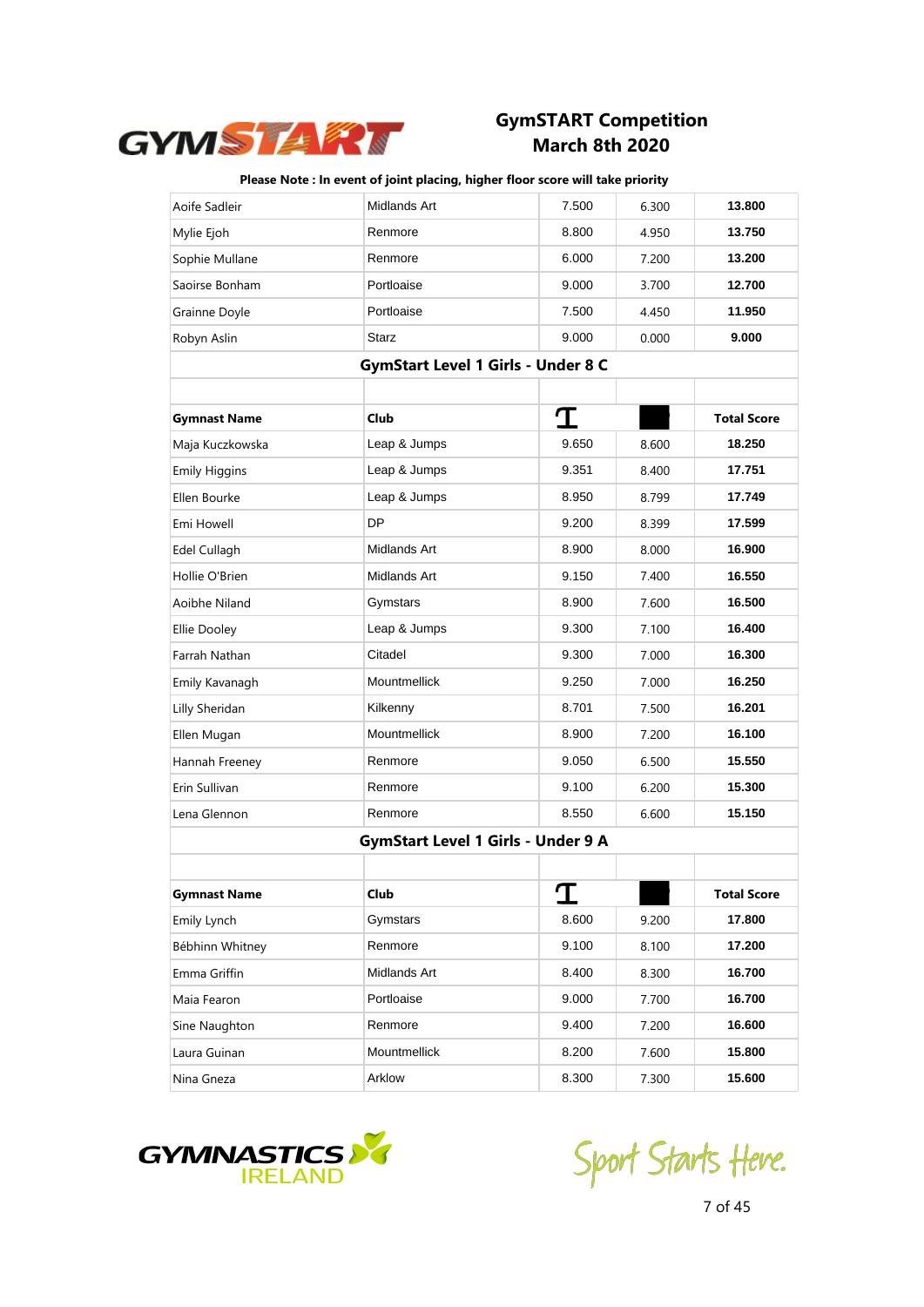

| Meabh Glynn              | Midlands Art                              | 7.900 | 7.500 | 15.400             |
|--------------------------|-------------------------------------------|-------|-------|--------------------|
| Aisling Keehan           | Renmore                                   | 8.800 | 5.800 | 14.600             |
| Amelie Foley             | Renmore                                   | 6.800 | 5.600 | 12.400             |
|                          | <b>GymStart Level 1 Girls - Under 9 B</b> |       |       |                    |
|                          |                                           |       |       |                    |
| <b>Gymnast Name</b>      | Club                                      | I     |       | <b>Total Score</b> |
| Lilliane Becht           | Citadel                                   | 8.300 | 9.000 | 17.300             |
| Eabha Crossan            | Renmore                                   | 8.400 | 8.500 | 16.900             |
| Maire Cait Ni Ghreachain | Renmore                                   | 8.900 | 7.550 | 16.450             |
| Ava Leonard              | Portloaise                                | 8.800 | 7.449 | 16.249             |
| Holly O'Regan            | Carrigaline                               | 8.700 | 7.500 | 16.200             |
| Aphra O'Connor           | Midlands Art                              | 8.500 | 7.649 | 16.149             |
| Erin Corcoran Duggan     | Carrigaline                               | 8.100 | 8.000 | 16.100             |
| Naoise Geaney            | Blarney                                   | 8.200 | 7.500 | 15.700             |
| Sophia Rentes            | Excel                                     | 7.600 | 8.000 | 15.600             |
| Ellie Noonan             | Leap & Jumps                              | 8.500 | 6.200 | 14.700             |
| Orlagh O'Brien           | Midlands Art                              | 7.700 | 6.800 | 14.500             |
| Katieann Watson          | Blarney                                   | 8.800 | 5.400 | 14.200             |
| Caoimhe Kelly            | <b>Mountmellick</b>                       | 6.700 | 7.050 | 13.750             |
| Amelya Kennedy           | Portloaise                                | 8.600 | 5.000 | 13.600             |
| Cuisle Ocallaghan        | Renmore                                   | 7.200 | 6.150 | 13.350             |
| Alannah O Callaghan      | Renmore                                   | 8.100 | 5.000 | 13.100             |
| Roisin Reaney            | Renmore                                   | 7.200 | 5.300 | 12.500             |
|                          | <b>GymStart Level 2 Boys - Under 11</b>   |       |       |                    |
|                          |                                           |       |       |                    |
| <b>Gymnast Name</b>      | Club                                      |       |       | <b>Total Score</b> |
| Sam Johnson              | Kilkenny                                  | 8.600 | 8.100 | 16.700             |
| Elwood Sweeney           | Sugarloaf                                 | 9.100 | 7.600 | 16.700             |
| Conor Lynch              | Carrigaline                               | 9.300 | 7.200 | 16.500             |
| Conor Eignor             | Renmore                                   | 8.900 | 7.600 | 16.500             |
| Oran Lyons               | Douglas                                   | 8.800 | 7.200 | 16.000             |
| Saoirse Norris           | Douglas                                   | 8.900 | 6.800 | 15.700             |
| Tomás Mchugh             | Athy                                      | 8.800 | 6.600 | 15.400             |
| Rian Martin              | Renmore                                   | 9.100 | 6.300 | 15.400             |



Sport Starts Heve.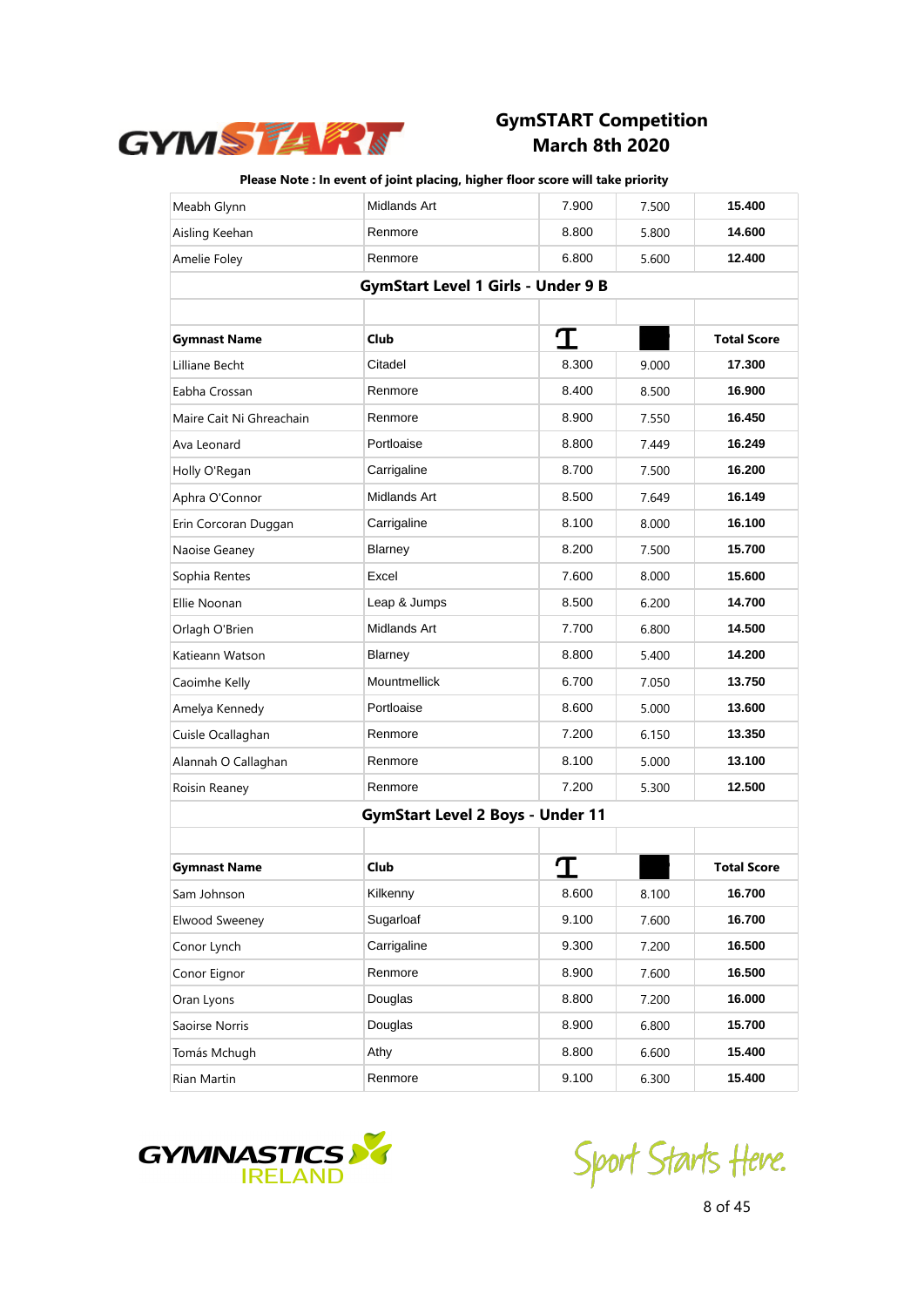

| Eoin Cronin         | Renmore                                  | 8.900 | 6.300 | 15.200             |
|---------------------|------------------------------------------|-------|-------|--------------------|
| Aaron Ramberg       | Renmore                                  | 9.000 | 6.100 | 15.100             |
| Sean Mc Donagh      | Renmore                                  | 8.800 | 6.200 | 15.000             |
| Ted Egan            | Renmore                                  | 9.000 | 5.700 | 14.700             |
| Charlie Brown       | Old Bawn                                 | 8.500 | 6.000 | 14.500             |
| Liam Dunne          | Sugarloaf                                | 8.800 | 5.500 | 14.300             |
| Alex Keegan         | Old Bawn                                 | 8.700 | 5.500 | 14.200             |
| Darragh O Driscoll  | Douglas                                  | 9.000 | 5.000 | 14.000             |
| Jamie Thornton      | Renmore                                  | 8.800 | 5.200 | 14.000             |
| Fionn Cavalleri     | Renmore                                  | 8.600 | 5.100 | 13.700             |
| Tadhg Duffy         | Sugarloaf                                | 8.700 | 5.000 | 13.700             |
| Conor Bergin        | Portloaise                               | 8.600 | 5.000 | 13.600             |
| Paul Corneliusson   | Sugarloaf                                | 8.400 | 5.200 | 13.600             |
|                     | <b>GymStart Level 2 Boys - Under 13</b>  |       |       |                    |
|                     |                                          |       |       |                    |
| <b>Gymnast Name</b> | <b>Club</b>                              | I     |       | <b>Total Score</b> |
| Aaron Flatley       | Renmore                                  | 8.900 | 7.400 | 16.300             |
| Josh Curran         | Arklow                                   | 8.700 | 6.300 | 15.000             |
| Paddy Galvin        | Renmore                                  | 8.800 | 6.100 | 14.900             |
| Kyle Maher          | Leap & Jumps                             | 8.300 | 6.100 | 14.400             |
|                     | <b>GymStart Level 2 Boys - Under 7</b>   |       |       |                    |
|                     |                                          |       |       |                    |
| <b>Gymnast Name</b> | Club                                     | I     |       | <b>Total Score</b> |
| Daragh Schweppe     | Douglas                                  | 9.600 | 7.000 | 16.600             |
| Liam Malone         | Portloaise                               | 8.900 | 6.900 | 15.800             |
| Benjamin Stone      | Douglas                                  | 9.400 | 5.900 | 15.300             |
| Marcus Webb         | Excel                                    | 9.200 | 5.500 | 14.700             |
| Solomon Walsh       | Douglas                                  | 8.900 | 5.400 | 14.300             |
| Jonah Kubik         | Douglas                                  | 9.000 | 5.000 | 14.000             |
| Sean Kelly          | Portloaise                               | 8.700 | 5.100 | 13.800             |
| Casey Clibborn      | Douglas                                  | 8.400 | 5.100 | 13.500             |
| Kayden Bolger       | Portloaise                               | 8.100 | 5.000 | 13.100             |
|                     | <b>GymStart Level 2 Boys - Under 9 A</b> |       |       |                    |
|                     |                                          |       |       |                    |



Sport Starts Heve.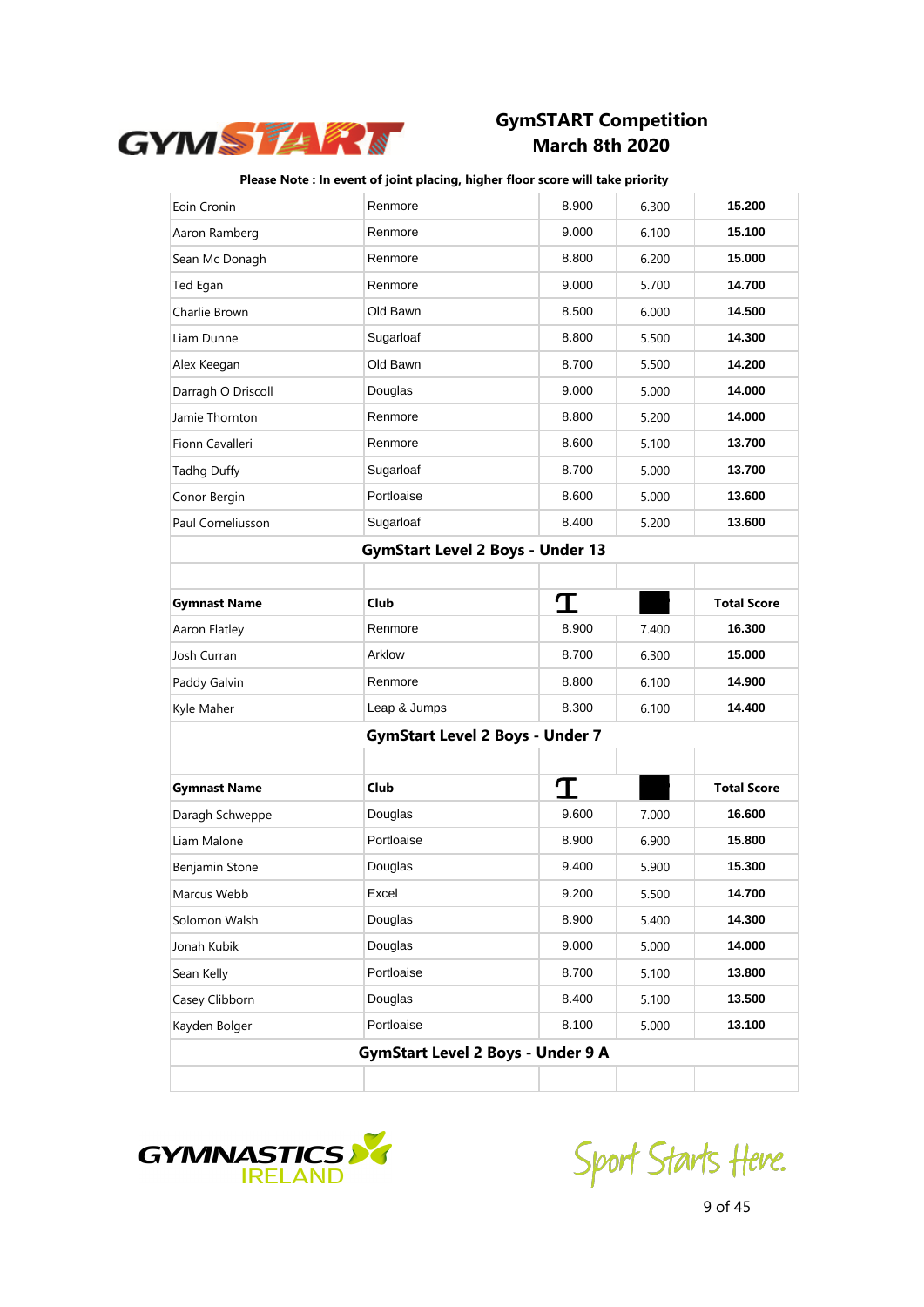

| <b>Gymnast Name</b>   | Club                                     | 勹      |       | <b>Total Score</b> |
|-----------------------|------------------------------------------|--------|-------|--------------------|
| David Barry           | Carrigaline                              | 9.300  | 6.200 | 15.500             |
| Darragh Munnelly      | Renmore                                  | 9.600  | 5.900 | 15.500             |
| Zain Rahman           | Sugarloaf                                | 8.200  | 6.900 | 15.100             |
| Luke Shields          | Sugarloaf                                | 9.000  | 6.100 | 15.100             |
| Harley Cullen Walsh   | Gymstars                                 | 9.100  | 5.800 | 14.900             |
| Conor Wiseman         | Douglas                                  | 8.800  | 5.900 | 14.700             |
| <b>Tadhg Power</b>    | Kilkenny                                 | 8.000  | 5.400 | 13.400             |
| Olan Riordan          | Douglas                                  | 8.500  | 4.800 | 13.300             |
| Razvah Ghelbere       | <b>DP</b>                                | 7.700  | 5.300 | 13.000             |
| James Rochford        | Kilkenny                                 | 8.500  | 4.500 | 13.000             |
| Ronan Gleeson         | Leap & Jumps                             | 7.700  | 4.000 | 11.700             |
|                       | <b>GymStart Level 2 Boys - Under 9 B</b> |        |       |                    |
|                       |                                          |        |       |                    |
| <b>Gymnast Name</b>   | Club                                     | T      |       | <b>Total Score</b> |
| Dara Campion          | Old Bawn                                 | 9.400  | 9.000 | 18.400             |
| John Rafael Bayabos   | Old Bawn                                 | 9.600  | 8.600 | 18.200             |
| Ruairi Collins        | Renmore                                  | 9.700  | 8.300 | 18.000             |
| Joey Flaherty         | Renmore                                  | 9.600  | 7.500 | 17.100             |
| Shay Molloy           | Kilkenny                                 | 9.200  | 7.800 | 17.000             |
| Conor Moran           | Coolmine                                 | 8.500  | 8.200 | 16.700             |
| Harry Quinlivan       | Leap & Jumps                             | 8.900  | 7.800 | 16.700             |
| Oisin Nolan           | Douglas                                  | 8.700  | 7.700 | 16.400             |
| Ewan Mcpherson        | Portloaise                               | 8.900  | 7.400 | 16.300             |
| Kieran Clancy         | Portloaise                               | 8.600  | 7.500 | 16.100             |
| Bobby Brennan         | Coolmine                                 | 8.000  | 7.300 | 15.300             |
| Alex Conradie         | Douglas                                  | 8.200  | 6.400 | 14.600             |
| Rory Kirwan           | Portloaise                               | 10.000 | 0.000 | 10.000             |
|                       | GymStart Level 2 Girls - Over 10 A       |        |       |                    |
|                       |                                          |        |       |                    |
| <b>Gymnast Name</b>   | Club                                     | I      |       | <b>Total Score</b> |
| Fia Mccarthy          | Carrigaline                              | 8.700  | 9.800 | 18.500             |
| Emily Kavanagh        | Renmore                                  | 8.400  | 9.400 | 17.800             |
| Annamae Walsh Gleeson | Excel                                    | 8.800  | 8.900 | 17.700             |



Sport Starts Heve.

10 of 45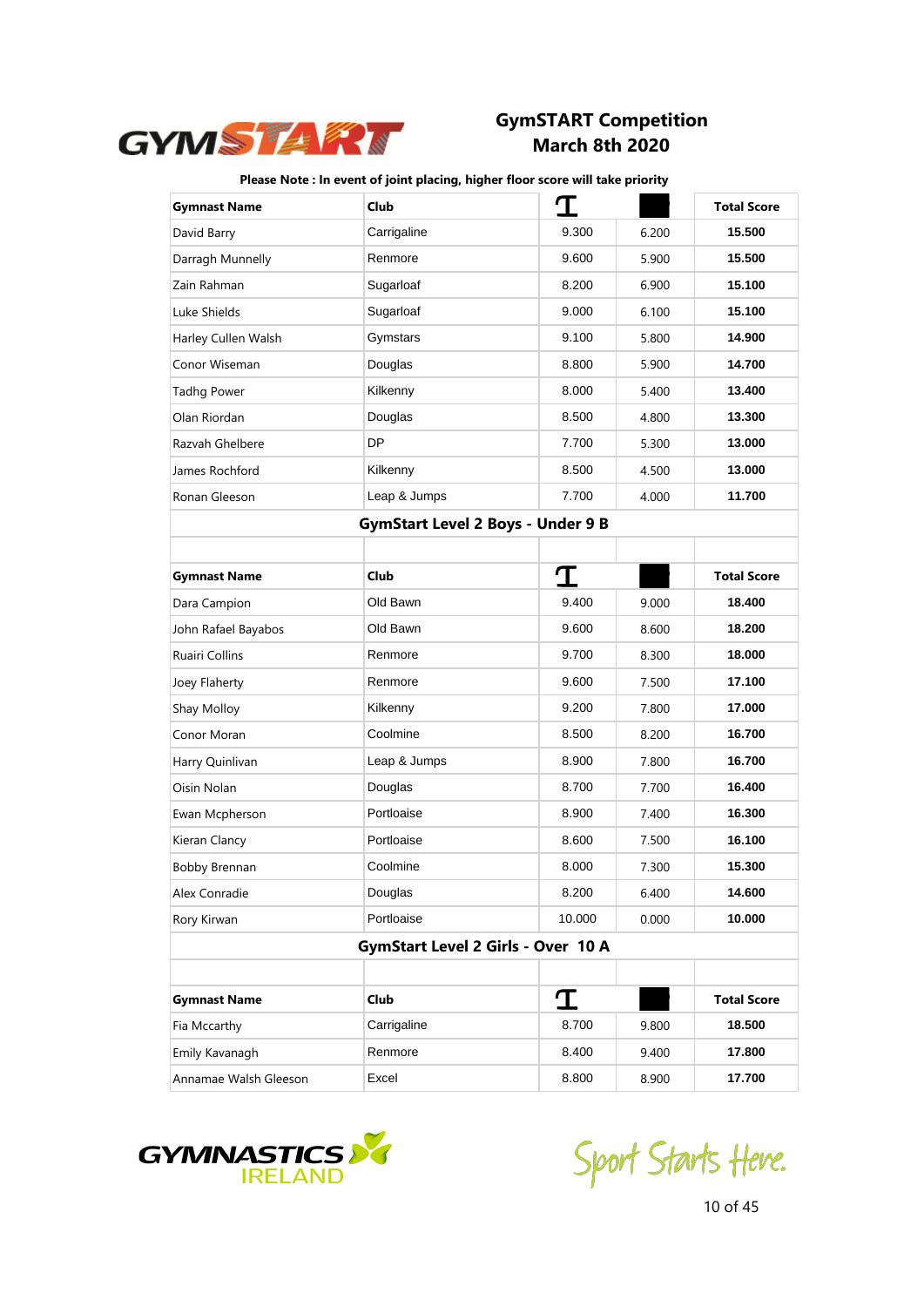

| Aoibheann Keneally  | <b>Midlands Art</b>                       | 8.500 | 9.200 | 17.700             |
|---------------------|-------------------------------------------|-------|-------|--------------------|
| Roisin Griffin      | Carrigaline                               | 8.600 | 8.700 | 17.300             |
| Bronagh Goff        | Salto Cork                                | 8.200 | 9.000 | 17.200             |
| Jazmin Papp         | Carrigaline                               | 7.400 | 9.600 | 17.000             |
| Sophie Ryan         | Kilkenny                                  | 7.800 | 8.900 | 16.700             |
| Hannah Farrell      | Midlands Art                              | 8.000 | 8.500 | 16.500             |
| Sarah Bourke        | Midlands Art                              | 8.300 | 8.100 | 16.400             |
| Ellie Mae Walsh     | Midlands Art                              | 8.200 | 8.000 | 16.200             |
| Leah Bane           | Midlands Art                              | 8.100 | 7.500 | 15.600             |
| Grace Dunne         | <b>Blarney</b>                            | 8.400 | 6.800 | 15.200             |
| Alex O'Toole        | Arklow                                    | 8.200 | 6.900 | 15.100             |
| Susannah Lydon      | Renmore                                   | 8.200 | 6.900 | 15.100             |
| Isabel Fenwick      | Renmore                                   | 7.300 | 6.800 | 14.100             |
| Emma Sadlier        | Midlands Art                              | 7.400 | 6.500 | 13.900             |
|                     | <b>GymStart Level 2 Girls - Over 10 B</b> |       |       |                    |
|                     |                                           |       |       |                    |
| <b>Gymnast Name</b> | Club                                      | I     |       | <b>Total Score</b> |
| Eimear Ryan         | Midlands Art                              | 9.150 | 8.500 | 17.650             |
|                     |                                           |       |       |                    |
| Amelia Begley       | Kilkenny                                  | 9.351 | 8.100 | 17.451             |
| Kelly Morgan        | Midlands Art                              | 9.200 | 7.900 | 17.100             |
| Michaela Martin     | Arklow                                    | 9.050 | 8.000 | 17.050             |
| Maia Alves Smyth    | Midlands Art                              | 9.450 | 7.600 | 17.050             |
| Nancy Quigley       | Mountmellick                              | 8.950 | 8.000 | 16.950             |
| Amelia Kehir        | Excel                                     | 9.300 | 7.400 | 16.700             |
| Cora Cahalan        | Midlands Art                              | 9.200 | 7.100 | 16.300             |
| Emma Sharkey        | Excel                                     | 9.100 | 7.000 | 16.100             |
| Anna Rothwell       | Mountmellick                              | 8.600 | 7.300 | 15.900             |
| Nathalie Cooke      | Athy                                      | 9.100 | 6.700 | 15.800             |
|                     | GymStart Level 2 Girls - Over 10 C        |       |       |                    |
|                     |                                           |       |       |                    |
| <b>Gymnast Name</b> | Club                                      | I     |       | <b>Total Score</b> |
| Taillte Ocallaghan  | Renmore                                   | 9.300 | 9.951 | 19.251             |
| Ruth Johnson        | Carrigaline                               | 9.100 | 9.799 | 18.899             |



Sport Starts Heve.

11 of 45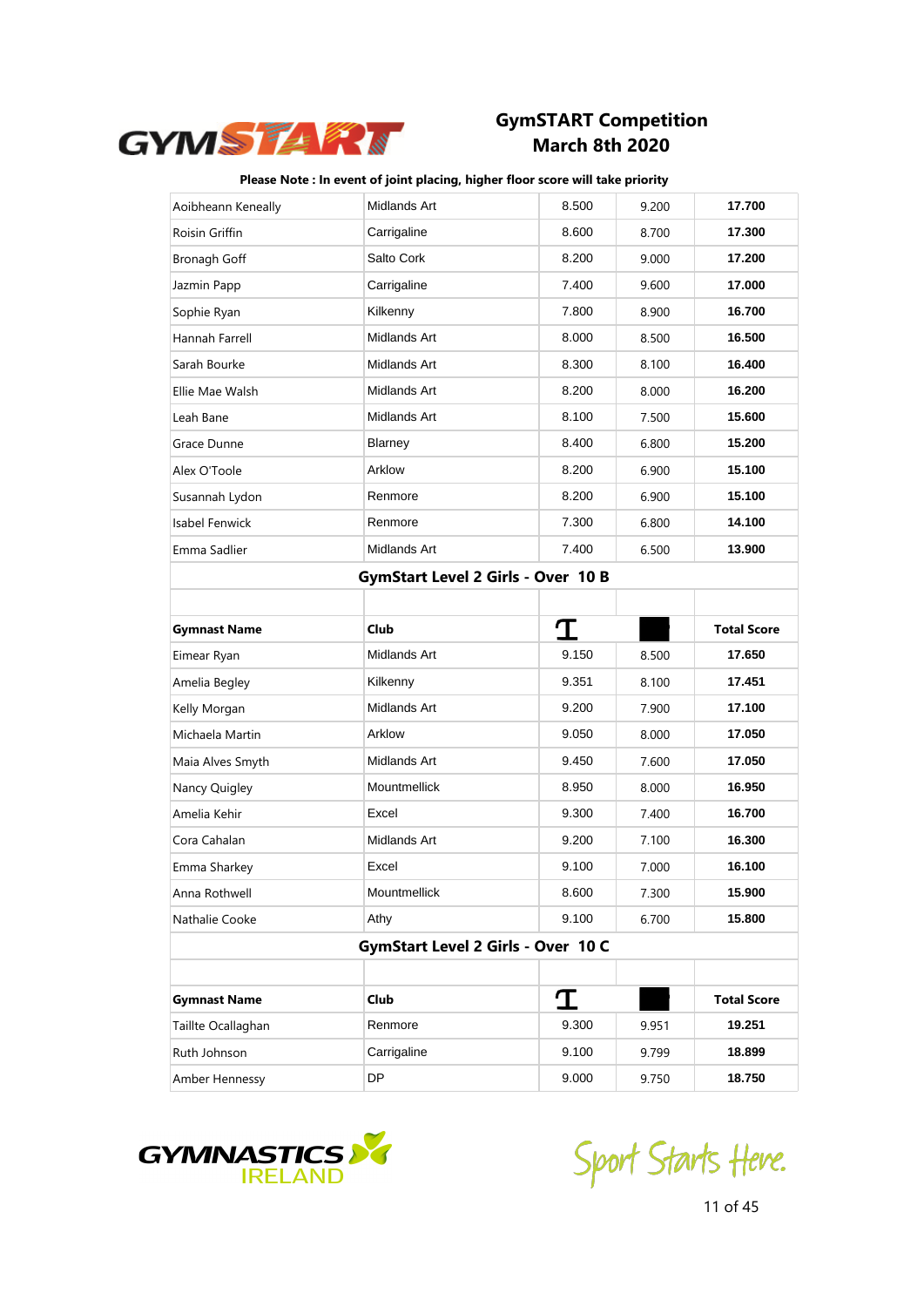

| Laura Mccabe        | Midlands Art                        | 8.900 | 9.700  | 18.600             |
|---------------------|-------------------------------------|-------|--------|--------------------|
| Faye Madden         | Blarney                             | 9.000 | 9.350  | 18.350             |
| Megan Callaghan     | Athy                                | 8.800 | 9.549  | 18.349             |
| Sadie Mccormack     | Carrigaline                         | 8.300 | 10.049 | 18.349             |
| Amy Hoyle           | Athy                                | 9.000 | 9.200  | 18.200             |
| Sara D'Arcy         | Midlands Art                        | 9.100 | 9.050  | 18.150             |
| Amy O'Toole         | Arklow                              | 9.000 | 9.100  | 18.100             |
| Roisin Maher        | Midlands Art                        | 8.900 | 9.150  | 18.050             |
| Aimee O'Brien       | Salto Cork                          | 9.100 | 8.850  | 17.950             |
| Chloe Carron        | DP                                  | 8.700 | 9.100  | 17.800             |
| Kate O Brien        | Midlands Art                        | 8.700 | 9.050  | 17.750             |
| Casey Doyle         | Midlands Art                        | 9.200 | 8.550  | 17.750             |
| Lily Foley          | Athy                                | 8.700 | 8.700  | 17.400             |
| Niamh Griffin       | Carrigaline                         | 8.100 | 9.050  | 17.150             |
| Shona Nugent        | Arklow                              | 7.400 | 9.500  | 16.900             |
| Eve Pey             | Midlands Art                        | 8.100 | 8.250  | 16.350             |
| Sadhbh Farrell      | Portloaise                          | 8.800 | 7.100  | 15.900             |
|                     |                                     |       |        |                    |
|                     | GymStart Level 2 Girls - Under 10 A |       |        |                    |
|                     |                                     |       |        |                    |
| <b>Gymnast Name</b> | Club                                | I     |        | <b>Total Score</b> |
| Aoibhe Hassett      | Midlands Art                        | 9.700 | 10.100 | 19.800             |
| Isabelle Farrell    | <b>DP</b>                           | 9.300 | 9.400  | 18.700             |
| Sinead Quinn        | Midlands Art                        | 9.600 | 9.000  | 18.600             |
| Molly O'Gorman      | Kilkenny                            | 9.500 | 9.000  | 18.500             |
| Enid O Sullivan     | Douglas                             | 9.400 | 8.900  | 18.300             |
| Clodagh Hanley      | Excel                               | 9.300 | 9.000  | 18.300             |
| Delia Jurg          | Gymstars                            | 9.300 | 8.800  | 18.100             |
| Ora Power           | Kilkenny                            | 9.200 | 8.900  | 18.100             |
| Mia Guthrie         | Douglas                             | 9.200 | 8.800  | 18.000             |
| Roisín Morrissey    | Carrigaline                         | 9.200 | 8.700  | 17.900             |
| Julie Byrne         | Douglas                             | 8.900 | 8.800  | 17.700             |
| Ella Kirwin         | Gymstars                            | 9.000 | 8.600  | 17.600             |
| Una Doherty         | Douglas                             | 9.000 | 8.200  | 17.200             |



Sport Starts Heve.

12 of 45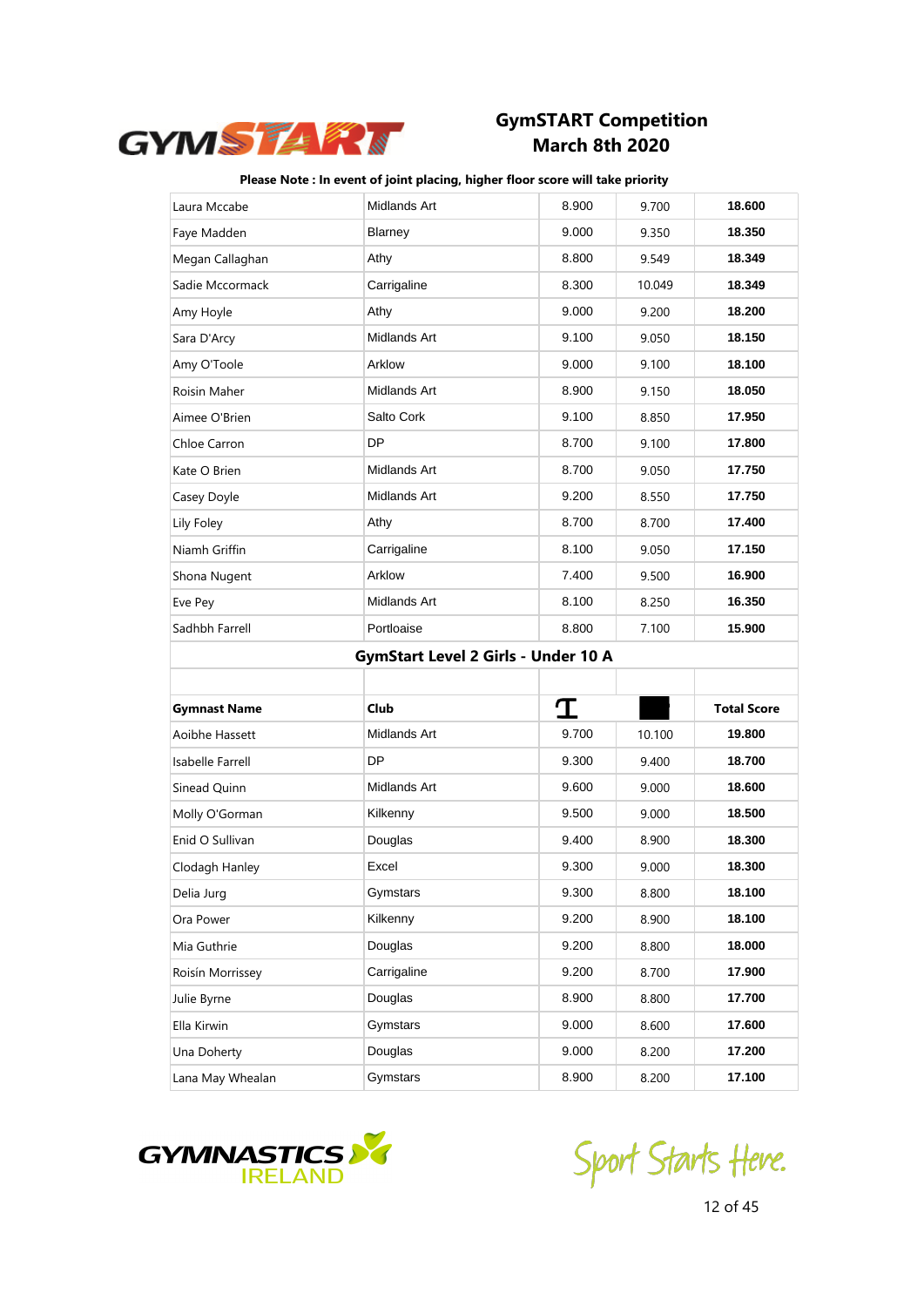

| Ariana Kelly        | DP                                         | 8.600 | 8.300 | 16.900             |
|---------------------|--------------------------------------------|-------|-------|--------------------|
| Mia Cuddy           | Mountmellick                               | 9.300 | 7.600 | 16.900             |
| Robyn Meehan        | Carrick                                    | 9.200 | 7.100 | 16.300             |
|                     | <b>GymStart Level 2 Girls - Under 10 B</b> |       |       |                    |
|                     |                                            |       |       |                    |
| <b>Gymnast Name</b> | <b>Club</b>                                | I     |       | <b>Total Score</b> |
| Sadhbh Hudson       | Excel                                      | 9.700 | 9.100 | 18.800             |
| Erin Hayes          | Renmore                                    | 9.100 | 8.700 | 17.800             |
| Niamh Gambura       | Douglas                                    | 9.200 | 8.500 | 17.700             |
| Sara Fanning        | Mountmellick                               | 8.800 | 8.200 | 17.000             |
| Emma O'Sullivan     | Blarney                                    | 8.900 | 8.000 | 16.900             |
| Ella Kidd           | Kilkenny                                   | 8.800 | 8.100 | 16.900             |
| Maura Byrne         | Carrigaline                                | 9.000 | 7.600 | 16.600             |
| Georgia Lyons       | Douglas                                    | 8.300 | 8.100 | 16.400             |
| Greta Milkontaite   | Douglas                                    | 8.700 | 7.500 | 16.200             |
| Sinead Mcdonagh     | Leap & Jumps                               | 8.400 | 7.700 | 16.100             |
| Sophie Leonard      | Douglas                                    | 8.100 | 7.900 | 16.000             |
| April Bourke        | Midlands Art                               | 8.400 | 7.600 | 16.000             |
| Leah Coleman        | DP                                         | 8.000 | 7.900 | 15.900             |
| Emma Mckeever Walsh | Gymstars                                   | 7.600 | 8.100 | 15.700             |
| Carmel Brady        | Gymstars                                   | 7.300 | 7.300 | 14.600             |
| Elia Tierney        | Renmore                                    | 6.500 | 7.900 | 14.400             |
| Olivia O'Brien      | DP                                         | 6.700 | 6.900 | 13.600             |
|                     | GymStart Level 2 Girls - Under 10 C        |       |       |                    |
|                     |                                            |       |       |                    |
| <b>Gymnast Name</b> | Club                                       |       |       | <b>Total Score</b> |
| Orla Carrigan       | Kilkenny                                   | 9.000 | 8.800 | 17.800             |
| Robyn Carroll       | Midlands Art                               | 8.600 | 8.950 | 17.550             |
| Amy Mccarthy        | Douglas                                    | 9.300 | 7.951 | 17.251             |
| Charlotte Ellis     | Douglas                                    | 9.100 | 8.100 | 17.200             |
| Hanna Cwiek         | Carrigaline                                | 8.900 | 7.850 | 16.750             |
| Charlotte Deegan    | Midlands Art                               | 8.400 | 8.200 | 16.600             |
| Emily Gash          | Douglas                                    | 8.700 | 7.800 | 16.500             |
| Sophie Dillon       | Mountmellick                               | 9.100 | 7.250 | 16.350             |



Sport Starts Heve.

13 of 45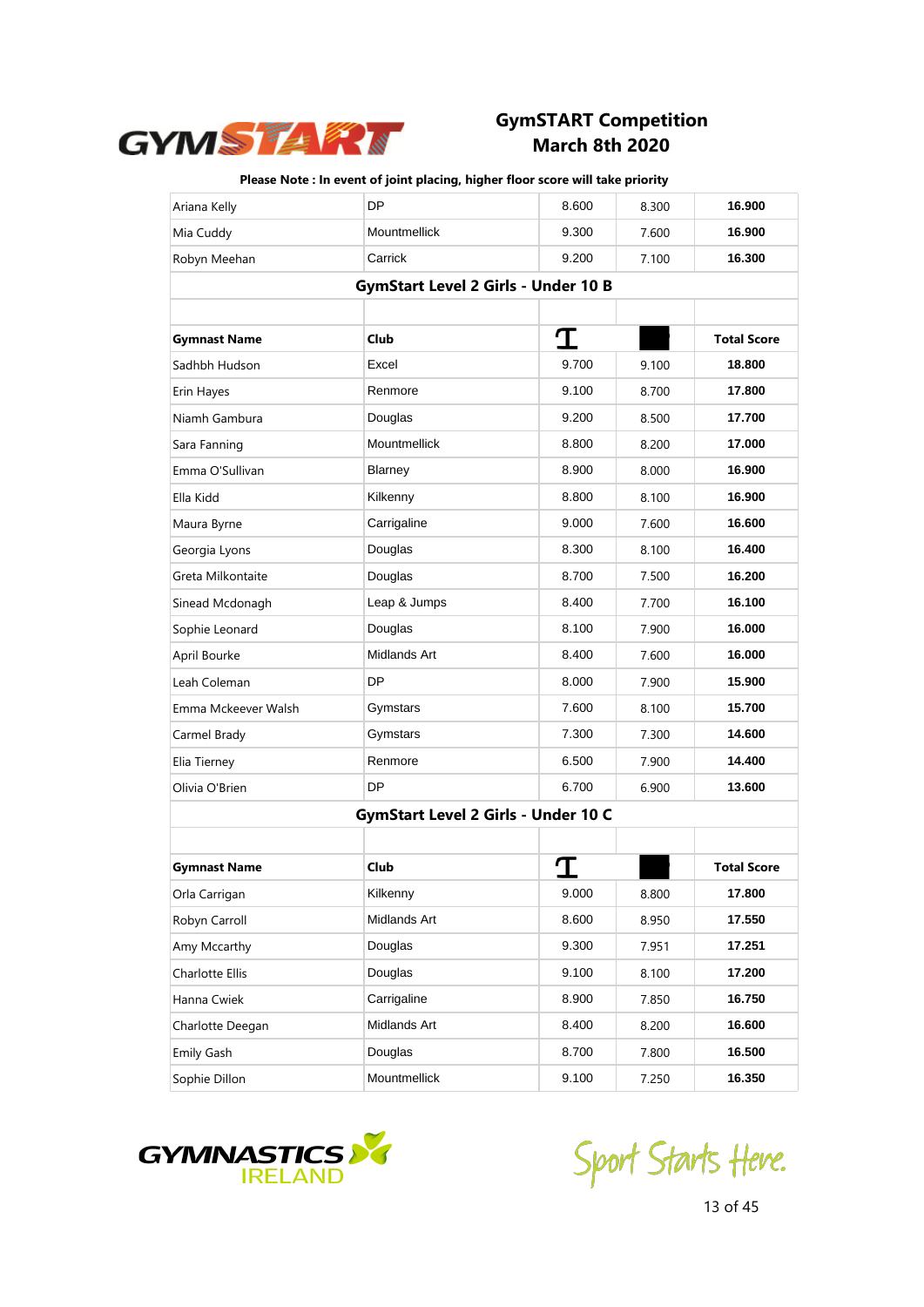

| Charlotte Ralph      | Arklow                                    | 8.800 | 7.450 | 16.250             |
|----------------------|-------------------------------------------|-------|-------|--------------------|
| Caitlin Kiely        | Leap & Jumps                              | 9.000 | 7.050 | 16.050             |
| Karolina Valaikaite  | Midlands Art                              | 9.200 | 6.800 | 16.000             |
| Aine Walsh           | Excel                                     | 8.800 | 7.000 | 15.800             |
| Linda Samauka        | Gymstars                                  | 7.800 | 7.300 | 15.100             |
| Ava Daly             | Douglas                                   | 7.500 | 7.450 | 14.950             |
| Daire Keane          | Portloaise                                | 8.600 | 6.300 | 14.900             |
| Muireann Bhreathnach | Renmore                                   | 8.600 | 6.100 | 14.700             |
| Kate O'Connor        | Blarney                                   | 7.800 | 6.800 | 14.600             |
| Katie O'Shaughnessy  | Renmore                                   | 8.700 | 5.750 | 14.450             |
| Ellie O'Doherty      | Leap & Jumps                              | 8.800 | 5.551 | 14.351             |
| Sophie Delaney       | Mountmellick                              | 0.000 | 8.800 | 8.800              |
|                      | GymStart Level 2 Girls - Under 7 A        |       |       |                    |
|                      |                                           |       |       |                    |
| <b>Gymnast Name</b>  | Club                                      | I     |       | <b>Total Score</b> |
| Millie Mcintyre      | <b>DP</b>                                 | 9.000 | 8.600 | 17.600             |
| Tilly Richardson     | Leap & Jumps                              | 9.100 | 8.500 | 17.600             |
| Niamh Winter         | Sugarloaf                                 | 8.200 | 9.100 | 17.300             |
| Sophie Byrne         | Sugarloaf                                 | 8.800 | 8.200 | 17.000             |
| Evie Mcconnell       | Sugarloaf                                 | 7.300 | 8.700 | 16.000             |
| Bronagh Gallagher    | Midlands Art                              | 8.500 | 7.350 | 15.850             |
| Abbey Maguire        | DP                                        | 7.800 | 7.800 | 15.600             |
| Ruth Kelly           | DP                                        | 7.000 | 8.200 | 15.200             |
| Evie Kennedy         | Portloaise                                | 7.900 | 6.100 | 14.000             |
| Elodie Kerrigan      | Starz                                     | 7.300 | 6.600 | 13.900             |
| Eva Mcdermott        | Leap & Jumps                              | 8.500 | 5.100 | 13.600             |
| Ava Murphy           | Portloaise                                | 6.800 | 6.600 | 13.400             |
| Molly Buckley        | Blarney                                   | 6.200 | 6.900 | 13.100             |
| <b>Holly Casey</b>   | <b>Muckross</b>                           | 6.700 | 5.000 | 11.700             |
| Ava Harrington       | Starz                                     | 6.700 | 5.000 | 11.700             |
| Sophia O'Brien       | <b>Starz</b>                              | 6.600 | 5.000 | 11.600             |
|                      | <b>GymStart Level 2 Girls - Under 7 B</b> |       |       |                    |
|                      |                                           |       |       |                    |
| <b>Gymnast Name</b>  | Club                                      | I     |       | <b>Total Score</b> |



Sport Starts Heve.

14 of 45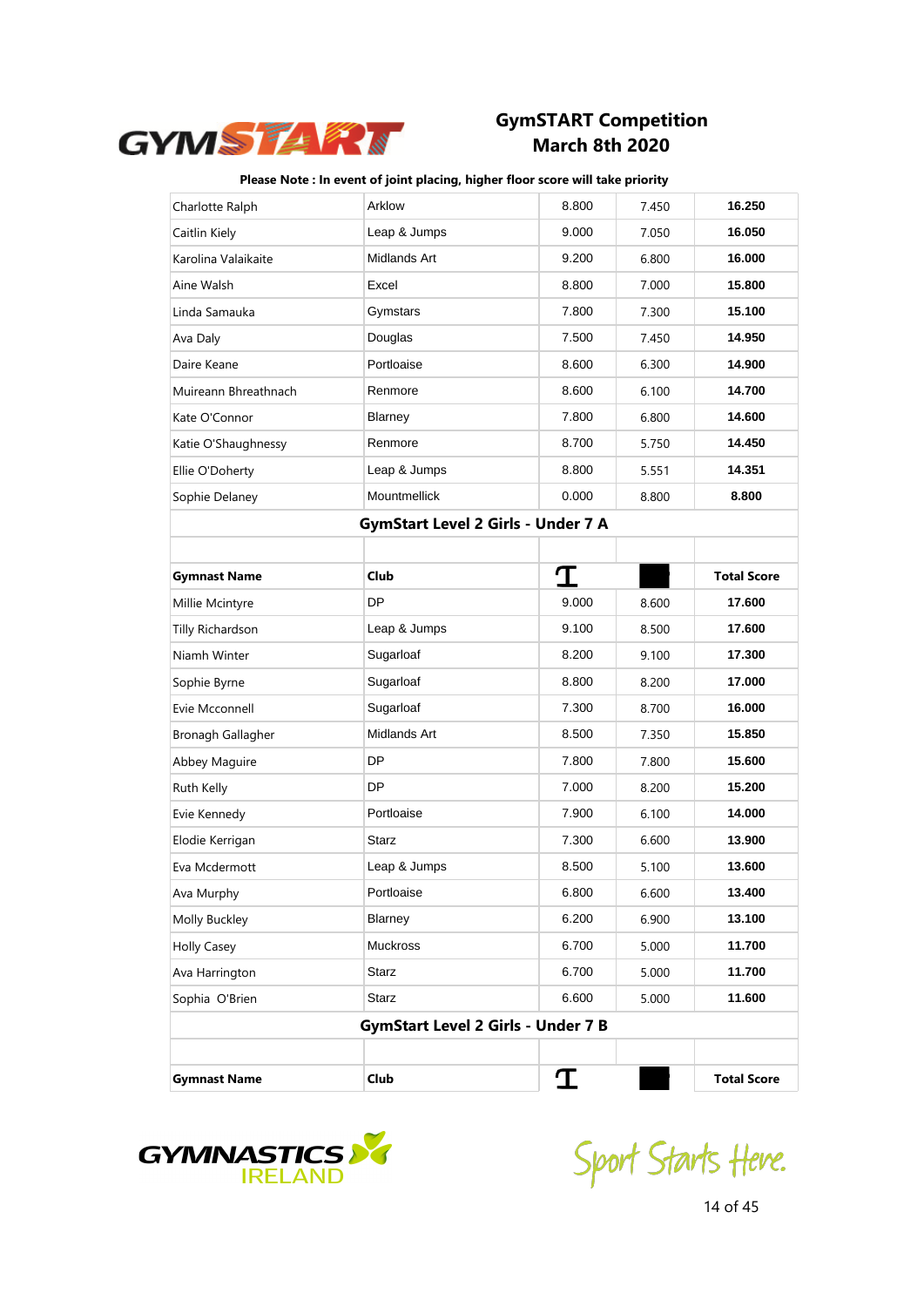

| Nora Ennis            | Excel                              | 9.100 | 9.049 | 18.149             |
|-----------------------|------------------------------------|-------|-------|--------------------|
| Emma Gargiuto         | DP                                 | 8.800 | 8.900 | 17.700             |
| Siun Ginty            | Midlands Art                       | 8.900 | 8.400 | 17.300             |
| Penny Frayne          | DP                                 | 8.800 | 8.100 | 16.900             |
| Akvile Rod            | DP                                 | 8.600 | 8.100 | 16.700             |
| Eshika Anand          | Carrigaline                        | 9.000 | 7.600 | 16.600             |
| Sophie Van Der Meulen | Portloaise                         | 8.000 | 7.899 | 15.899             |
| Jennifer Kelly        | Portloaise                         | 9.000 | 6.800 | 15.800             |
| Kaylah Murphy         | Portloaise                         | 8.700 | 6.200 | 14.900             |
| Lauryn Roberts        | Portloaise                         | 8.400 | 6.200 | 14.600             |
| Millie O'Connor       | <b>Muckross</b>                    | 6.600 | 7.000 | 13.600             |
| <b>Edith Frain</b>    | <b>Muckross</b>                    | 7.600 | 6.000 | 13.600             |
| Leah Heffernan        | Portloaise                         | 7.500 | 6.000 | 13.500             |
| Annabelle Gyves       | Portloaise                         | 7.700 | 5.000 | 12.700             |
|                       | GymStart Level 2 Girls - Under 7 C |       |       |                    |
|                       |                                    |       |       |                    |
| <b>Gymnast Name</b>   | Club                               | T     |       | <b>Total Score</b> |
|                       |                                    |       |       |                    |
| Anna Senior           | Carrigaline                        | 9.100 | 9.200 | 18.300             |
| Nancy Grealis         | Sugarloaf                          | 9.100 | 9.200 | 18.300             |
| Sarah Drea            | Kilkenny                           | 9.300 | 9.000 | 18.300             |
| Hollie Whitston-Kelly | Excel                              | 9.000 | 9.200 | 18.200             |
| Doireann Roberts      | Kilkenny                           | 9.100 | 8.800 | 17.900             |
| Clara Hayden          | Excel                              | 9.200 | 8.600 | 17.800             |
| Ella Burke            | Kilkenny                           | 9.300 | 8.500 | 17.800             |
| Alice Senior          | Carrigaline                        | 9.000 | 8.600 | 17.600             |
| Charlotte O'Connell   | Kilkenny                           | 9.200 | 8.100 | 17.300             |
| Mary Cahill           | Kilkenny                           | 8.000 | 9.299 | 17.299             |
| Lexie Dawes           | Carrigaline                        | 8.700 | 8.100 | 16.800             |
| Chloe Rigby           | Kilkenny                           | 8.100 | 7.399 | 15.499             |
| Zoe Gore              | Leap & Jumps                       | 8.100 | 7.200 | 15.300             |
| Pippa Rose Walsh      | Portloaise                         | 8.500 | 6.700 | 15.200             |
| Millie Mulhare        | Portloaise                         | 7.700 | 6.800 | 14.500             |
| Alice Beddy           | <b>Starz</b>                       | 7.800 | 6.400 | 14.200             |



Sport Starts Heve.

15 of 45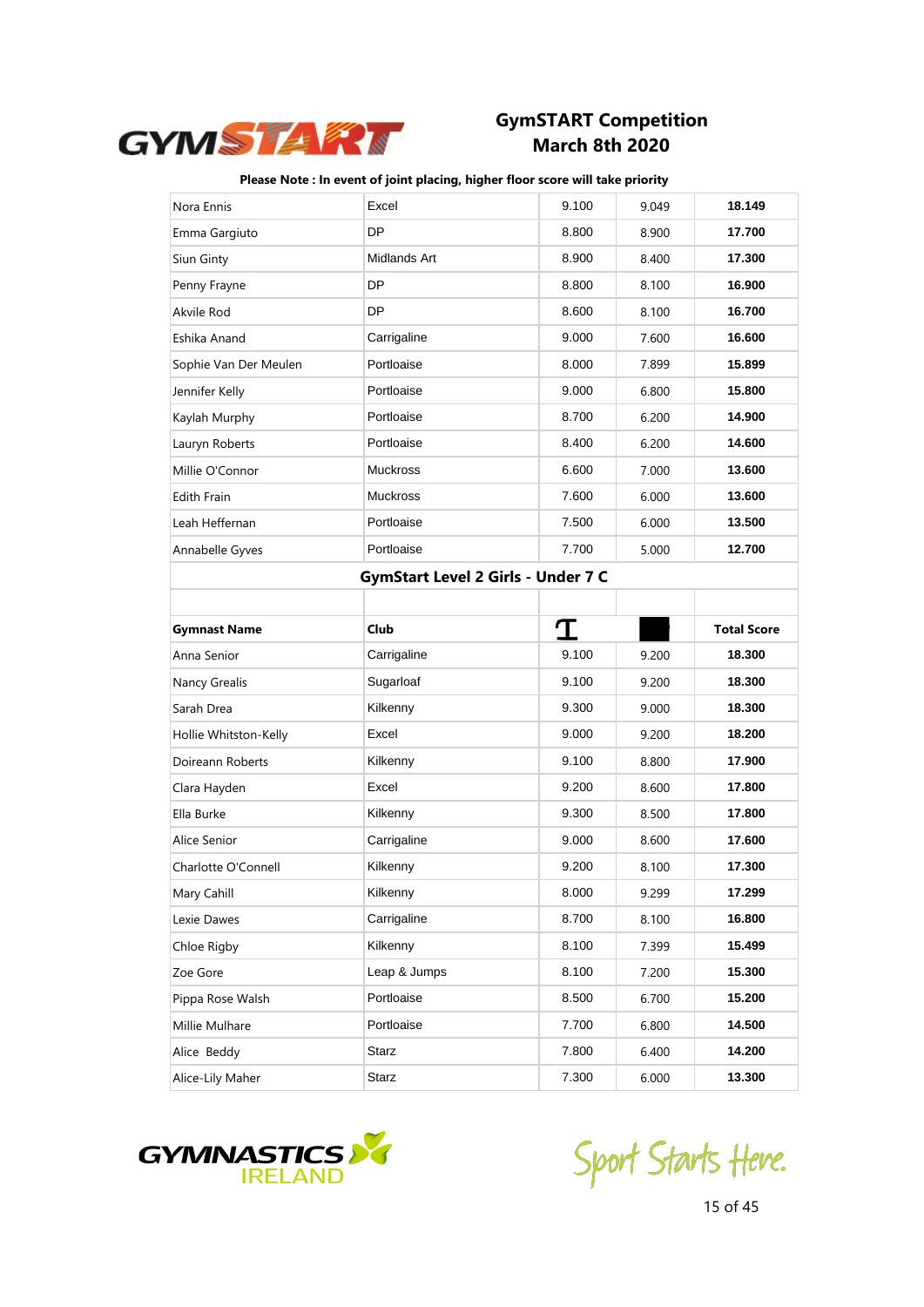

|                        | <b>GymStart Level 2 Girls - Under 8 A</b> |       |       |                    |
|------------------------|-------------------------------------------|-------|-------|--------------------|
| <b>Gymnast Name</b>    | <b>Club</b>                               | I     |       | <b>Total Score</b> |
| Sophia Bajerska        | Carrigaline                               | 8.800 | 8.900 | 17.700             |
| Lauryn Newman          | Carrigaline                               | 9.500 | 7.400 | 16.900             |
| Ciara Smith            | Renmore                                   | 8.900 | 6.900 | 15.800             |
| <b>Beth Cooney</b>     | Douglas                                   | 8.600 | 6.700 | 15.300             |
| Jessica Kelly          | Leap & Jumps                              | 8.000 | 7.300 | 15.300             |
| Naoise Bo Shannon      | Douglas                                   | 9.000 | 6.200 | 15.200             |
| Rebecca O'Connell      | Gymstars                                  | 8.200 | 7.000 | 15.200             |
| Ruby White             | DP                                        | 9.100 | 5.900 | 15.000             |
| Millie Cuddy           | Mountmellick                              | 9.000 | 5.900 | 14.900             |
| Sarah Crowley          | Blarney                                   | 8.700 | 6.100 | 14.800             |
| Kayla O'Sullivan       | Blarney                                   | 8.600 | 5.700 | 14.300             |
| Roisin Murphy          | Blarney                                   | 8.700 | 5.400 | 14.100             |
| Lily Keane             | Portloaise                                | 7.600 | 6.500 | 14.100             |
| Caoimhe Crowley        | Douglas                                   | 7.700 | 5.400 | 13.100             |
| Laura Garguito         | DP                                        | 7.600 | 5.400 | 13.000             |
| Jane Byron             | Portloaise                                | 7.500 | 5.100 | 12.600             |
| <b>Tilly Rose Ging</b> | Portloaise                                | 7.000 | 5.000 | 12.000             |
|                        | <b>GymStart Level 2 Girls - Under 8 B</b> |       |       |                    |
| <b>Gymnast Name</b>    | <b>Club</b>                               | T     |       | <b>Total Score</b> |
| Isabella Lyons         | Douglas                                   | 9.800 | 9.400 | 19.200             |
| Ashling Bahon          | Midlands Art                              | 9.500 | 9.000 | 18.500             |
| Olivia Quinn           | Gymstars                                  | 9.400 | 8.200 | 17.600             |
| Szofia Kaszonyi        | Carrigaline                               | 9.700 | 7.800 | 17.500             |
| Rose Kelly             | Leap & Jumps                              | 8.800 | 8.700 | 17.500             |
| Rhona O Keeffe         | Douglas                                   | 9.500 | 7.900 | 17.400             |
| Faye O Neill           | Douglas                                   | 9.100 | 8.200 | 17.300             |
| Grace Herron           | DP                                        | 9.200 | 8.000 | 17.200             |
| Sofia Daly             | Coolmine                                  | 8.800 | 8.200 | 17.000             |
| Maebh Collins          | Midlands Art                              | 8.500 | 8.500 | 17.000             |
| Sophia Glynn           | Leap & Jumps                              | 9.000 | 7.500 | 16.500             |



Sport Starts Heve.

16 of 45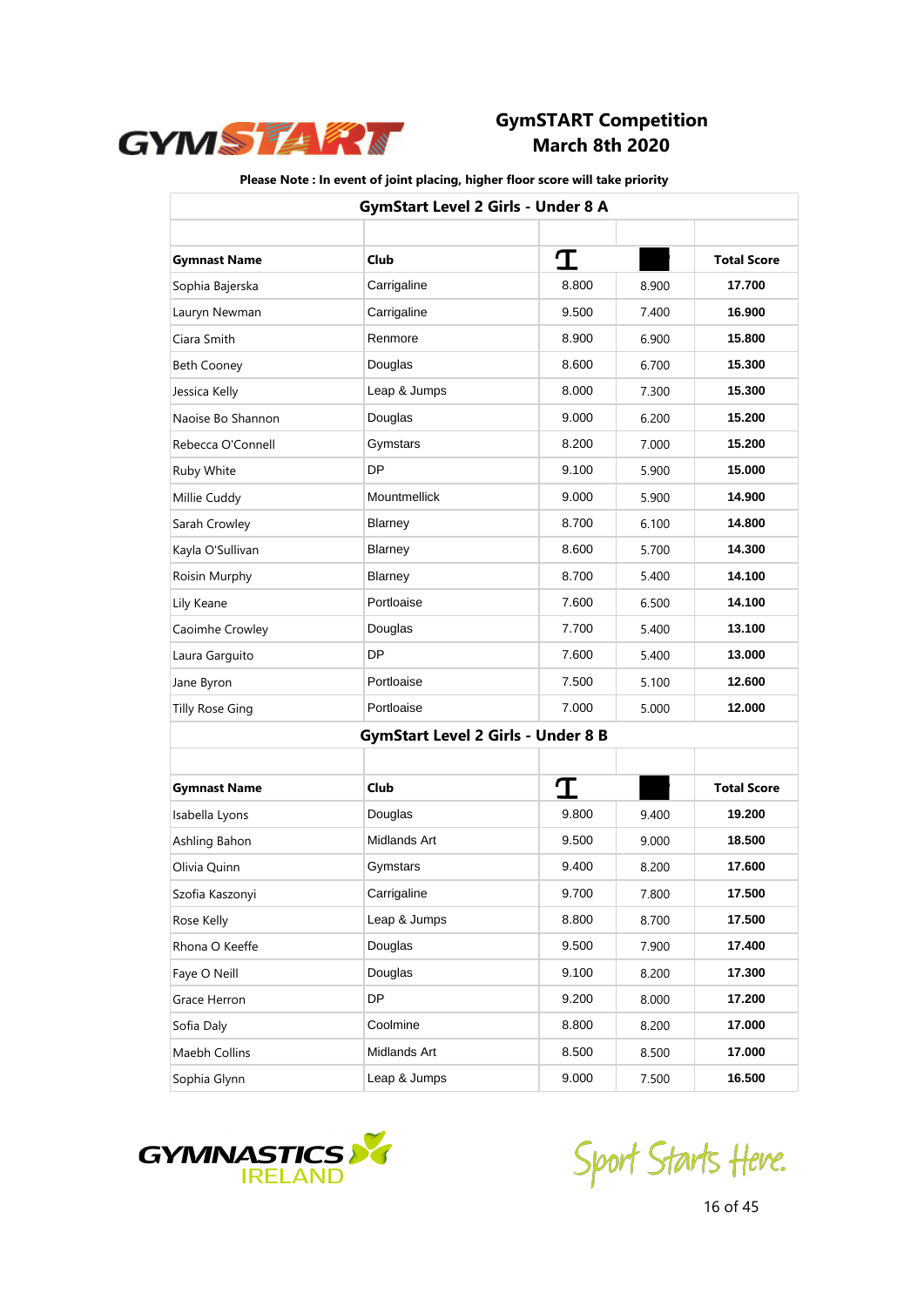

| Holly Dillon        | Mountmellick                       | 9.100  | 7.200 | 16.300             |
|---------------------|------------------------------------|--------|-------|--------------------|
| Cliona Boyd         | Mountmellick                       | 8.900  | 7.000 | 15.900             |
| Kaci Noonan         | Blarney                            | 8.900  | 6.500 | 15.400             |
| Robyn Looby         | <b>Starz</b>                       | 9.200  | 5.899 | 15.099             |
| Molly Wren          | Leap & Jumps                       | 7.200  | 7.800 | 15.000             |
| Milly Carroll       | Midlands Art                       | 8.200  | 6.800 | 15.000             |
| Pippa Mcgrane       | DP                                 | 8.900  | 5.200 | 14.100             |
| Mia Loughman        | Portloaise                         | 8.100  | 5.400 | 13.500             |
| Zara Byrne          | Coolmine                           | 6.700  | 5.700 | 12.400             |
|                     | GymStart Level 2 Girls - Under 8 C |        |       |                    |
|                     |                                    |        |       |                    |
| <b>Gymnast Name</b> | Club                               | I      |       | <b>Total Score</b> |
| Emily Donovan       | Douglas                            | 9.500  | 8.800 | 18.300             |
| Emma Moloney        | Leap & Jumps                       | 10.000 | 8.300 | 18.300             |
| Lucy O'Callaghan    | Carrigaline                        | 8.900  | 9.100 | 18.000             |
| Kayla Murphy        | Douglas                            | 9.300  | 8.500 | 17.800             |
| Jessica O'Connell   | Douglas                            | 9.200  | 7.800 | 17.000             |
| Sophia Purcell      | Leap & Jumps                       | 9.600  | 6.850 | 16.450             |
| Olivia Morgan       | Leap & Jumps                       | 8.200  | 7.700 | 15.900             |
| Darcie Grogan       | Coolmine                           | 8.400  | 6.550 | 14.950             |
| <b>Emily Toomey</b> | Gymstars                           | 7.100  | 7.850 | 14.950             |
| Sarah Rothwell      | Mountmellick                       | 8.800  | 5.650 | 14.450             |
| Sophia Skelly       | Coolmine                           | 8.500  | 5.500 | 14.000             |
| Amber Brennan       | Portloaise                         | 8.000  | 5.000 | 13.000             |
| Aoife Hanlon        | Portloaise                         | 7.900  | 5.000 | 12.900             |
|                     | GymStart Level 2 Girls - Under 9 A |        |       |                    |
|                     |                                    |        |       |                    |
| <b>Gymnast Name</b> | Club                               |        |       | <b>Total Score</b> |
| Aoife Moore         | Midlands Art                       | 9.400  | 8.800 | 18.200             |
| Kimmy Olin Tobin    | Excel                              | 9.000  | 9.150 | 18.150             |
| Emma Landy          | Midlands Art                       | 9.300  | 8.500 | 17.800             |
| Michaela Murphy     | Salto Cork                         | 8.800  | 7.900 | 16.700             |
| Andrea Ryan         | Midlands Art                       | 9.200  | 7.400 | 16.600             |
| Jasmine Higgins     | Renmore                            | 8.800  | 7.550 | 16.350             |



Sport Starts Heve.

17 of 45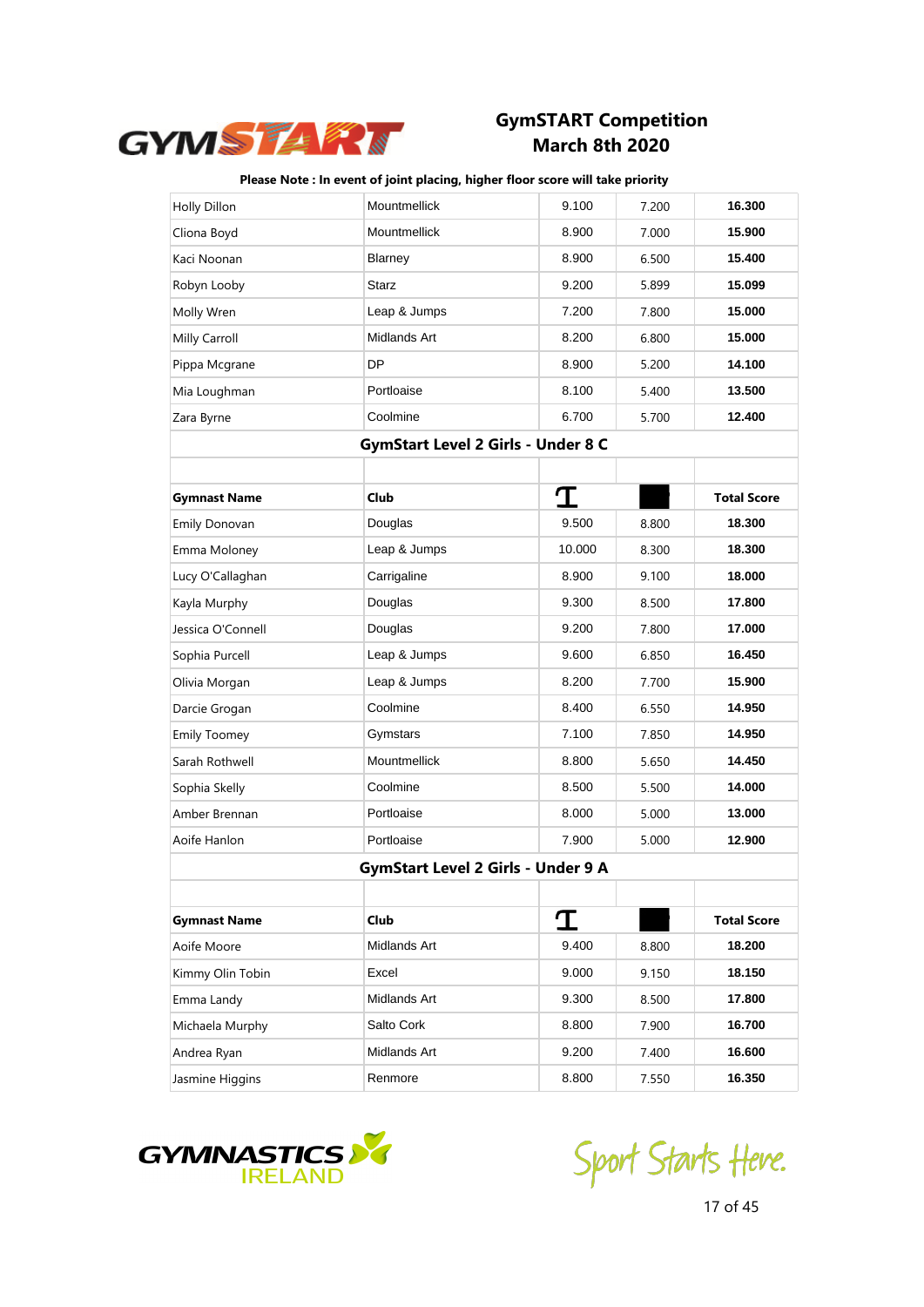

| Kourtney Buckley    | Leap & Jumps                              | 9.100 | 7.200 | 16.300             |
|---------------------|-------------------------------------------|-------|-------|--------------------|
| Lucia Grace Meggs   | Midlands Art                              | 8.900 | 6.850 | 15.750             |
| Aisling Boyd        | Mountmellick                              | 8.300 | 6.300 | 14.600             |
| Vivienne Collins    | Coolmine                                  | 8.300 | 6.050 | 14.350             |
| Taylor Hogan        | DP                                        | 5.000 | 6.700 | 11.700             |
| Megan Barrett       | Leap & Jumps                              | 0.000 | 8.500 | 8.500              |
| Zoe Kennedy         | Leap & Jumps                              | 0.000 | 6.850 | 6.850              |
|                     | <b>GymStart Level 2 Girls - Under 9 B</b> |       |       |                    |
|                     |                                           |       |       |                    |
| <b>Gymnast Name</b> | Club                                      | T     |       | <b>Total Score</b> |
| Julia Mccormack     | Carrigaline                               | 9.700 | 9.400 | 19.100             |
| Cora Doherty        | Citadel                                   | 9.600 | 9.100 | 18.700             |
| Jessica Clarke      | DP                                        | 9.400 | 9.000 | 18.400             |
| Sophia Minihane     | Carrigaline                               | 9.300 | 9.100 | 18.400             |
| Leah Power          | Gymstars                                  | 9.100 | 9.200 | 18.300             |
| Lauren Mckeon       | Renmore                                   | 9.600 | 8.600 | 18.200             |
| Caoifhionn Cornally | Midlands Art                              | 9.200 | 8.900 | 18.100             |
| Avril Gleeson       | Midlands Art                              | 9.100 | 8.800 | 17.900             |
| Keeley Stafford     | Arklow                                    | 9.200 | 8.400 | 17.600             |
| Jane Liffey         | Midlands Art                              | 9.100 | 8.400 | 17.500             |
| Elle Jorgensen      | Midlands Art                              | 8.700 | 8.700 | 17.400             |
| Lucy Landers        | Leap & Jumps                              | 8.400 | 8.900 | 17.300             |
| Erin O'Conor        | Leap & Jumps                              | 7.700 | 9.000 | 16.700             |
| M0Lly Dowds-Kearney | Blarney                                   | 7.400 | 9.299 | 16.699             |
| Saoirse O'Meara     | Midlands Art                              | 8.900 | 7.400 | 16.300             |
| Katelyn Higgins     | Portloaise                                | 8.400 | 7.800 | 16.200             |
| Isla Macleod        | Coolmine                                  | 8.000 | 7.900 | 15.900             |
| Hannah Purcell      | Kilkenny                                  | 6.900 | 9.000 | 15.900             |
| Rachael Egan        | Citadel                                   | 9.200 | 0.000 | 9.200              |
|                     | GymStart Level 2 Girls - Under 9 C        |       |       |                    |
|                     |                                           |       |       |                    |
| <b>Gymnast Name</b> | <b>Club</b>                               | T     |       | <b>Total Score</b> |
| Sarah Cunningham    | Portloaise                                | 9.000 | 8.600 | 17.600             |
| Hannah Mulrooney    | Midlands Art                              | 9.000 | 8.500 | 17.500             |



Sport Starts Heve.

18 of 45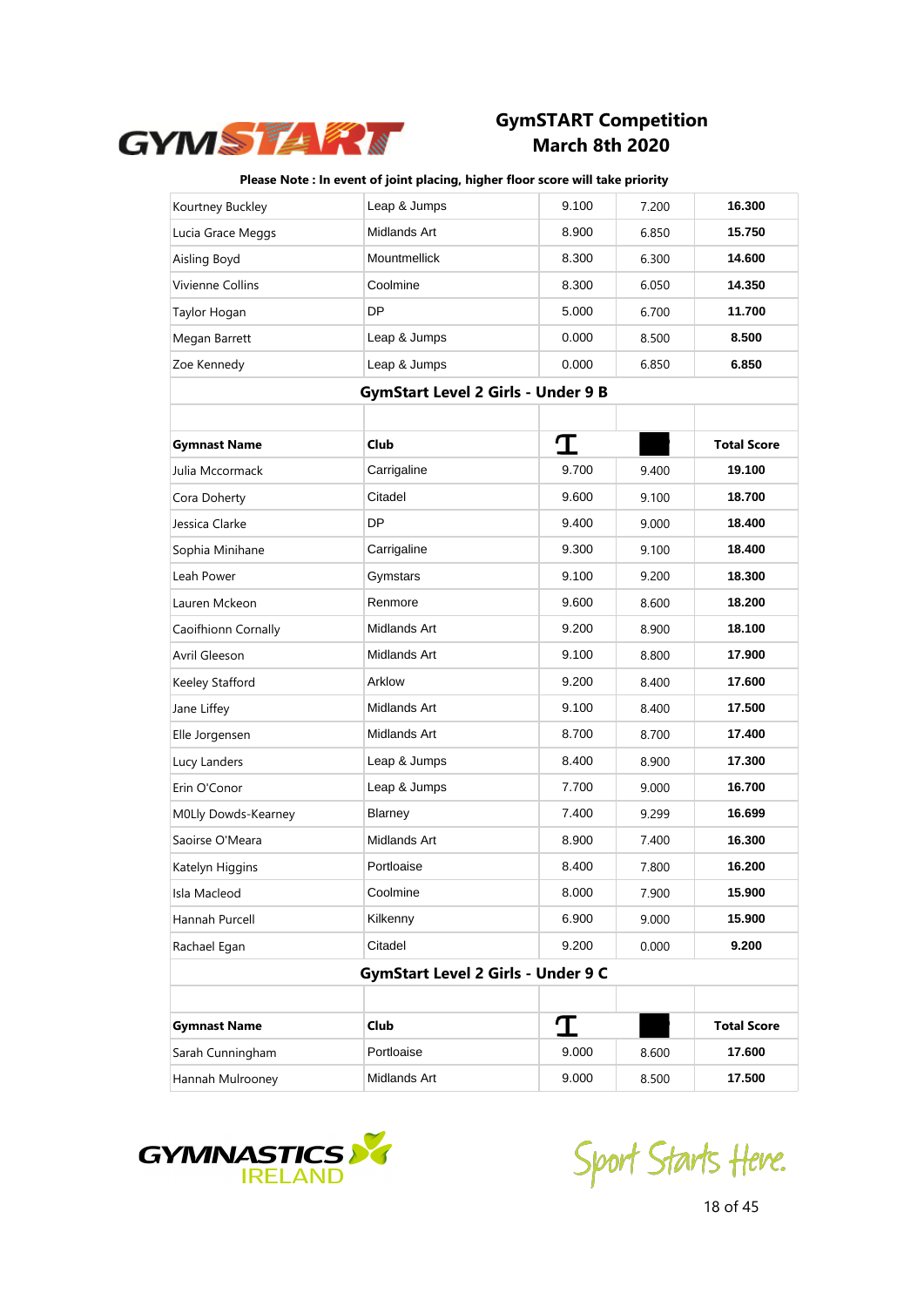

| Roise Kennedy        | Carrick                                 | 9.200 | 8.200 | 17.400             |
|----------------------|-----------------------------------------|-------|-------|--------------------|
| <b>Emily Quigley</b> | Mountmellick                            | 9.200 | 7.899 | 17.099             |
| Holly Walker         | Arklow                                  | 8.600 | 8.200 | 16.800             |
| Holly Brennan        | Gymstars                                | 8.600 | 7.800 | 16.400             |
| Aine Daly            | Mountmellick                            | 8.400 | 8.000 | 16.400             |
| Lily Hutchinson      | Portloaise                              | 8.800 | 7.400 | 16.200             |
| Robyn Milne          | Coolmine                                | 8.600 | 7.200 | 15.800             |
| Suzanne Frawley      | Leap & Jumps                            | 8.500 | 7.100 | 15.600             |
| Lily Jones Leslie    | Midlands Art                            | 9.200 | 6.400 | 15.600             |
| Clodagh Cahalan      | Midlands Art                            | 9.100 | 6.400 | 15.500             |
| Rion Mccabe          | Renmore                                 | 8.700 | 6.700 | 15.400             |
| Aoife Harrington     | Blarney                                 | 8.400 | 6.600 | 15.000             |
| Aasha Ghosh          | Citadel                                 | 8.500 | 6.100 | 14.600             |
| Lauren Mcmahon       | DP                                      | 8.100 | 6.400 | 14.500             |
| Orlagh Kelly         | Coolmine                                | 8.300 | 6.100 | 14.400             |
| Saedbh O'Connor      | DP                                      | 7.700 | 4.900 | 12.600             |
| Sarah Ging           | Portloaise                              | 7.900 | 4.700 | 12.600             |
| Aoife Mcdonagh       | Leap & Jumps                            | 7.800 | 4.000 | 11.800             |
|                      | <b>GymStart Level 3 Boys - Under 11</b> |       |       |                    |
|                      |                                         |       |       |                    |
| <b>Gymnast Name</b>  | Club                                    | I     |       | <b>Total Score</b> |
| Jack Byrne           | Portloaise                              | 9.400 | 7.100 | 16.500             |
| Vilmos Chernel       | Renmore                                 | 9.100 | 6.700 | 15.800             |
| William Morgan       | Mountmellick                            | 9.000 | 6.700 | 15.700             |
| Jacob Milne          | Portloaise                              | 8.800 | 6.900 | 15.700             |
| Harry O Connor       | Portloaise                              | 9.500 | 6.200 | 15.700             |
| Daniel Gorgejevs     | Portloaise                              | 9.400 | 5.300 | 14.700             |
| Aaron Harland        | Coolmine                                | 9.300 | 5.100 | 14.400             |
| Fionnan Ging         | Portloaise                              | 8.900 | 5.000 | 13.900             |
| Tadhg O'Buachalla    | Coolmine                                | 8.700 | 5.000 | 13.700             |
| Paddy O'Connell      | Leap & Jumps                            | 8.400 | 5.000 | 13.400             |
|                      | <b>GymStart Level 3 Boys - Under 13</b> |       |       |                    |
|                      |                                         |       |       |                    |
| <b>Gymnast Name</b>  | Club                                    | I     |       | <b>Total Score</b> |



Sport Starts Heve.

19 of 45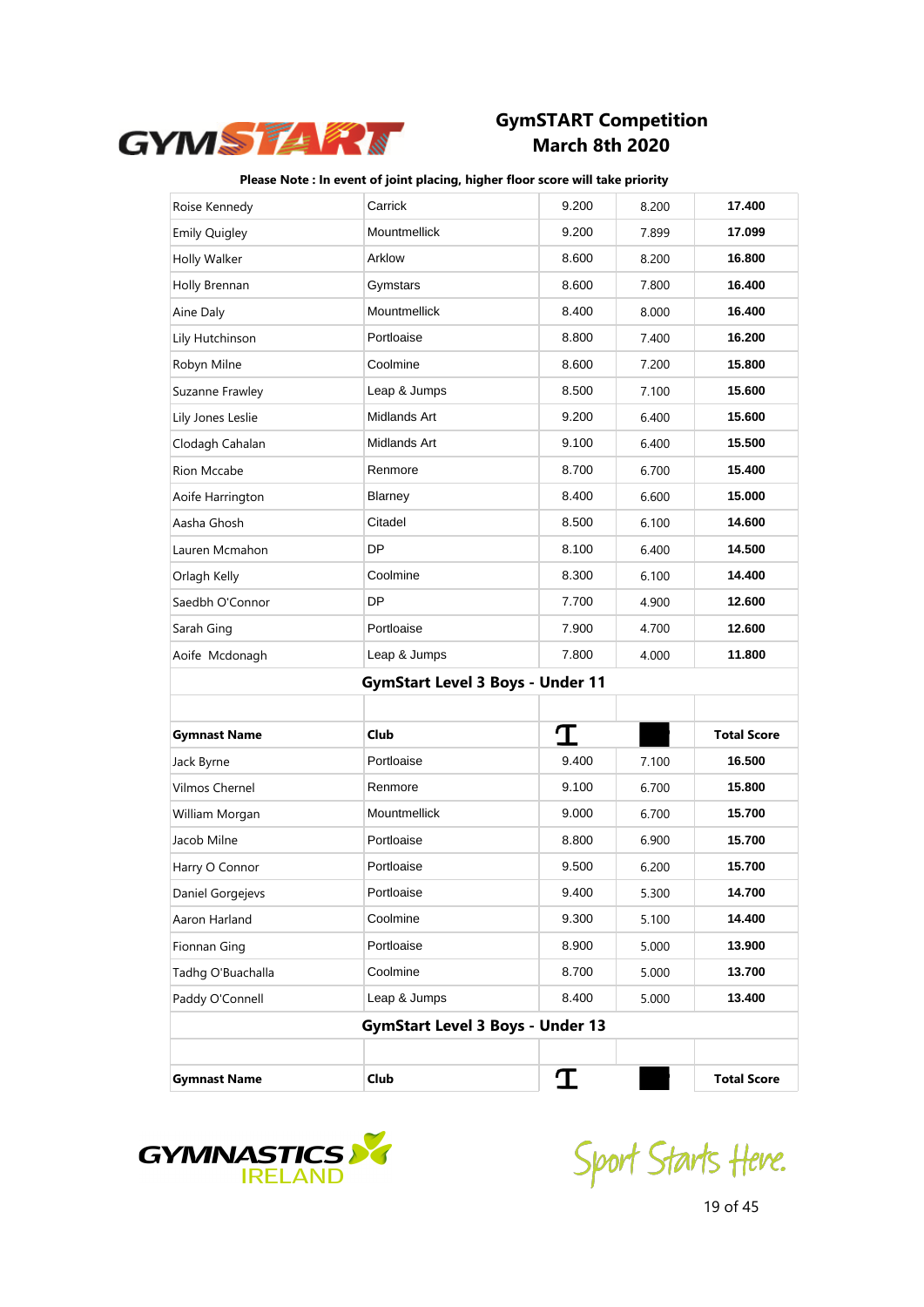

| Matthew Roche Duff  | Portloaise                                 | 9.200 | 5.000 | 14.200             |
|---------------------|--------------------------------------------|-------|-------|--------------------|
|                     | <b>GymStart Level 3 Boys - Under 9</b>     |       |       |                    |
|                     |                                            |       |       |                    |
| <b>Gymnast Name</b> | Club                                       | T     |       | <b>Total Score</b> |
| Dylan Donnelly      | Coolmine                                   | 9.100 | 7.800 | 16.900             |
| Shane Miller        | Portloaise                                 | 9.200 | 7.200 | 16.400             |
| Daragh Kelly        | Excel                                      | 9.300 | 6.300 | 15.600             |
| Cayden Mcqueen Meek | Coolmine                                   | 8.900 | 6.200 | 15.100             |
|                     | <b>GymStart Level 3 Girls - Under 10 A</b> |       |       |                    |
|                     |                                            |       |       |                    |
| <b>Gymnast Name</b> | Club                                       | T     |       | <b>Total Score</b> |
| Emma Fitzpatrick    | Portloaise                                 | 8.900 | 8.600 | 17.500             |
| Doireann Mcgarvey   | Renmore                                    | 9.300 | 8.200 | 17.500             |
| Sadbh Tansey        | Gymstars                                   | 8.800 | 8.600 | 17.400             |
| Ella Garavan        | Renmore                                    | 9.400 | 7.300 | 16.700             |
| Sasha Rowan         | Athy                                       | 8.500 | 8.000 | 16.500             |
| Cara Bonar          | Salto Cork                                 | 9.000 | 7.500 | 16.500             |
| Nicole Wills        | Old Bawn                                   | 8.600 | 7.800 | 16.400             |
| Izzy Cantillion     | Carrigaline                                | 9.300 | 6.500 | 15.800             |
| Emma Barry          | Carrigaline                                | 9.600 | 6.000 | 15.600             |
| Sarah Jane Walsh    | Portloaise                                 | 8.500 | 7.100 | 15.600             |
| Ailbhe Butt         | Blarney                                    | 8.900 | 6.600 | 15.500             |
| Mia Reilly          | Leap & Jumps                               | 8.600 | 6.300 | 14.900             |
| Roisin Devoy        | Portloaise                                 | 8.600 | 6.000 | 14.600             |
| Lilly Bishop        | Leap & Jumps                               | 8.700 | 5.600 | 14.300             |
| Katie Connolly      | Old Bawn                                   | 8.700 | 5.500 | 14.200             |
| Niamh Bertollo      | Old Bawn                                   | 8.500 | 5.300 | 13.800             |
| Abbey Kelly         | Portloaise                                 | 7.600 | 6.200 | 13.800             |
| Lauren Maher        | Starz                                      | 8.300 | 5.000 | 13.300             |
|                     | <b>GymStart Level 3 Girls - Under 10 B</b> |       |       |                    |
|                     |                                            |       |       |                    |
| <b>Gymnast Name</b> | Club                                       | I     |       | <b>Total Score</b> |
| Cate Byrne          | Athy                                       | 9.700 | 9.100 | 18.800             |
| Lucy Higgins        | Leap & Jumps                               | 9.200 | 8.799 | 17.999             |



Sport Starts Heve.

20 of 45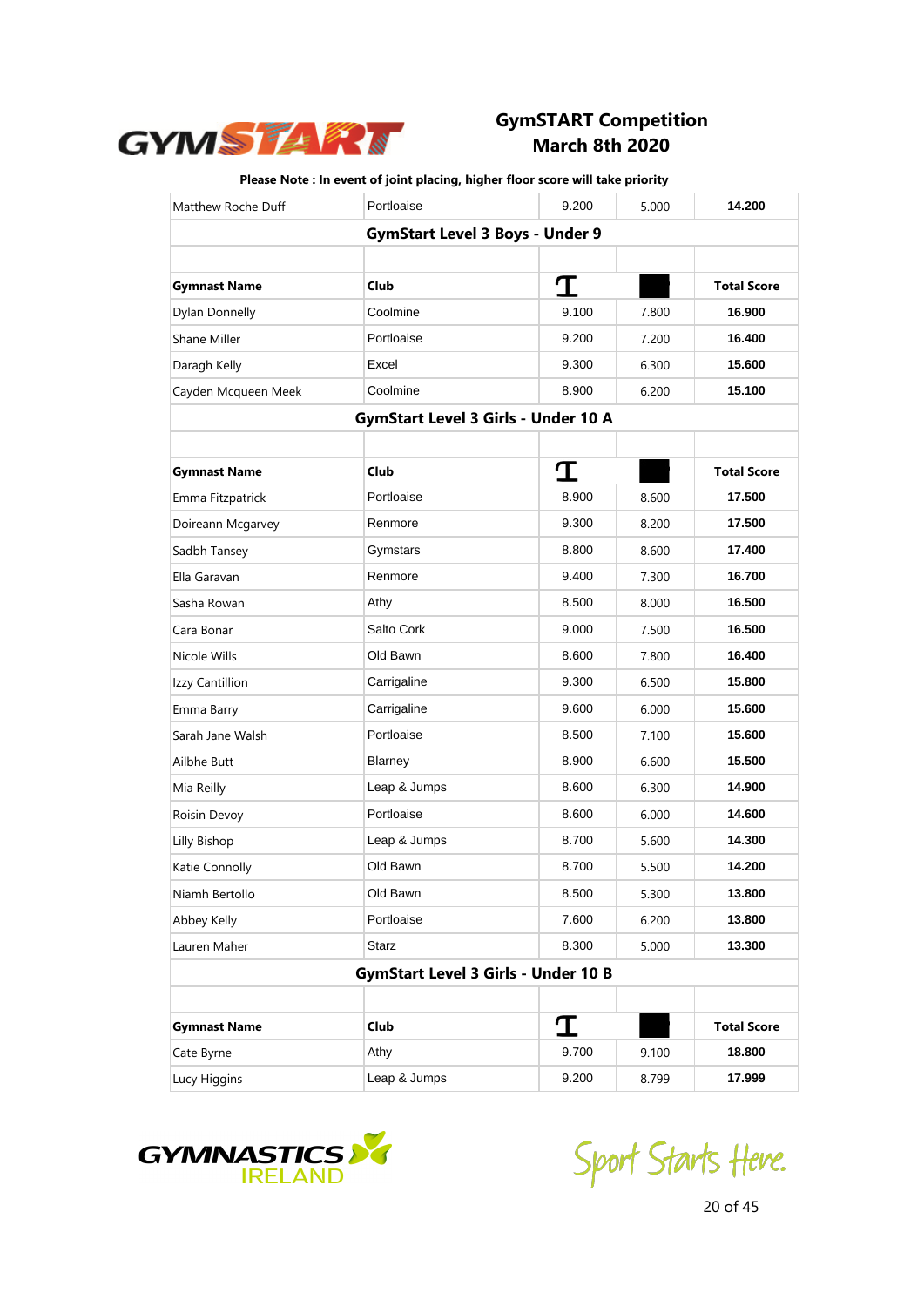

### **Please Note : In event of joint placing, higher floor score will take priority**

| Cerys Llewellyn     | Salto Cork                          | 9.600 | 8.000 | 17.600             |
|---------------------|-------------------------------------|-------|-------|--------------------|
| Lilly O'Sullivan    | Salto Cork                          | 9.300 | 8.300 | 17.600             |
| Aimee Sherriff      | Gymstars                            | 9.300 | 8.100 | 17.400             |
| <b>Emily Clarke</b> | Renmore                             | 9.500 | 7.700 | 17.200             |
| Ava Heuston         | Leap & Jumps                        | 9.500 | 7.500 | 17.000             |
| Clodagh Wall        | Carrigaline                         | 9.300 | 7.399 | 16.699             |
| Sorcha Maguire      | Portloaise                          | 8.900 | 7.700 | 16.600             |
| Lily West           | Portloaise                          | 8.500 | 7.600 | 16.100             |
| Aimee Ryan          | Leap & Jumps                        | 9.400 | 6.600 | 16.000             |
| Emily Hannon        | Leap & Jumps                        | 8.700 | 6.899 | 15.599             |
| Helen Ajalik        | Leap & Jumps                        | 8.800 | 6.600 | 15.400             |
| Saoirse Madden      | Leap & Jumps                        | 8.500 | 6.800 | 15.300             |
| Katie Ahern         | Leap & Jumps                        | 8.900 | 6.300 | 15.200             |
| Lillian Mcdermott   | Leap & Jumps                        | 8.900 | 5.000 | 13.900             |
|                     | GymStart Level 3 Girls - Under 10 C |       |       |                    |
|                     |                                     |       |       |                    |
| <b>Gymnast Name</b> | <b>Club</b>                         | T     |       | <b>Total Score</b> |
|                     |                                     |       |       |                    |
| Maria Magga         | Renmore                             | 8.400 | 8.800 | 17.200             |
| Evelyn Rath         | Carrigaline                         | 8.400 | 7.700 | 16.100             |
| Clodagh O'Regan     | Carrigaline                         | 8.200 | 7.600 | 15.800             |
| Saoirse Flynn       | Blarney                             | 7.600 | 8.000 | 15.600             |
| Áine Ni Bheolain    | Carrigaline                         | 8.100 | 7.400 | 15.500             |
| Roisin Mullane      | Leap & Jumps                        | 7.900 | 7.600 | 15.500             |
| Madison Keogh       | Leap & Jumps                        | 8.300 | 6.700 | 15.000             |
| Leah Mcdonald       | Leap & Jumps                        | 7.800 | 6.900 | 14.700             |
| Haley Walsh Murphy  | Renmore                             | 8.700 | 5.900 | 14.600             |
| Ellie Mahoney       | Portloaise                          | 7.300 | 7.200 | 14.500             |
| Katie Dooley        | Leap & Jumps                        | 7.700 | 6.700 | 14.400             |
| Holly Doyle         | Old Bawn                            | 7.500 | 6.400 | 13.900             |
| Sophia Ferrie       | Renmore                             | 7.200 | 6.700 | 13.900             |
| Alva O'Brien        | Coolmine                            | 7.600 | 6.200 | 13.800             |
| Jessica Mcgrattan   | Coolmine                            | 7.400 | 5.700 | 13.100             |
| Lucy Cunningham     | Coolmine                            | 7.800 | 5.300 | 13.100             |



Sport Starts Heve.

21 of 45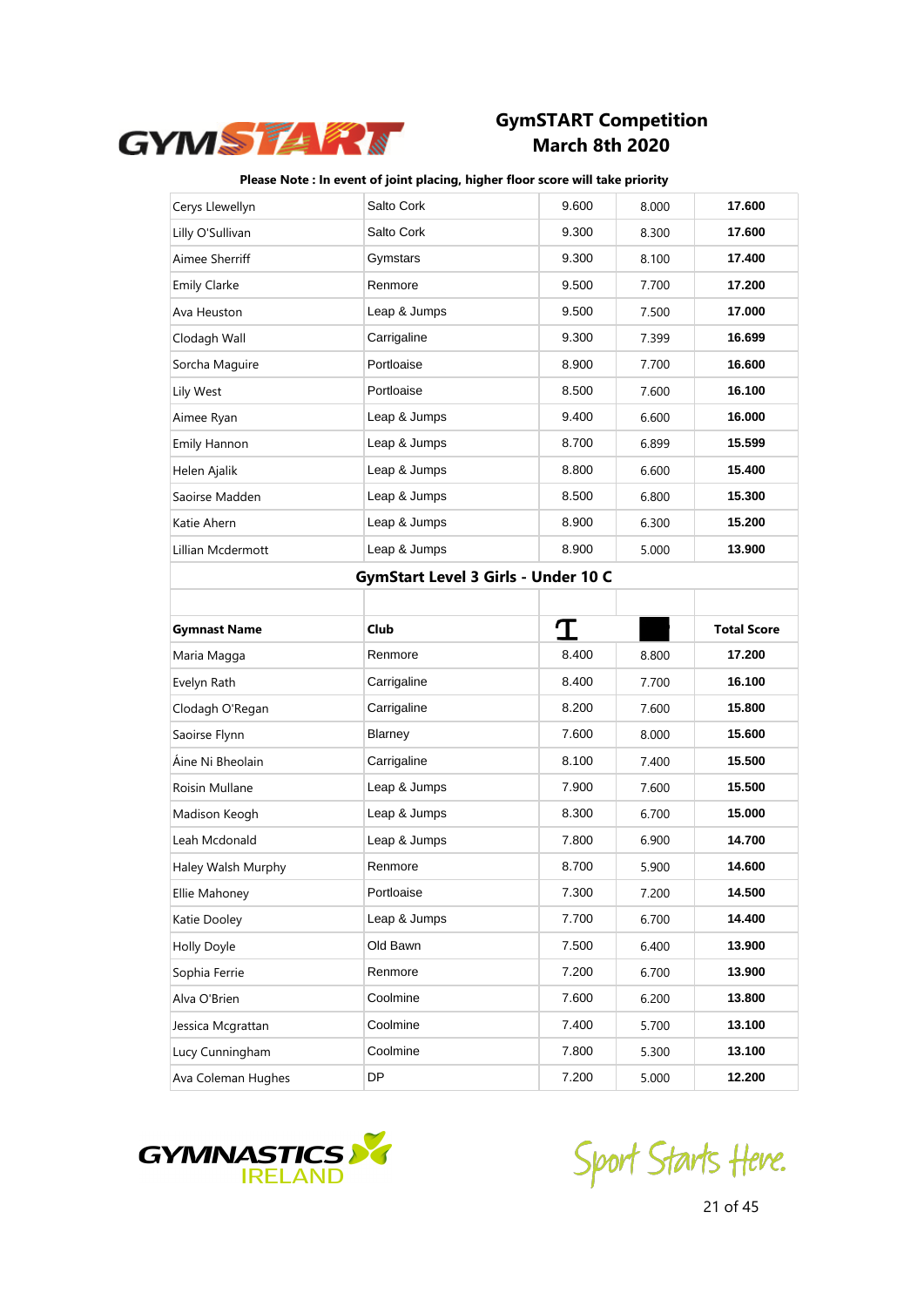

| Julia Ptak           | Leap & Jumps                               | 7.700 | 0.000 | 7.700              |
|----------------------|--------------------------------------------|-------|-------|--------------------|
|                      | GymStart Level 3 Girls - Under 11 A        |       |       |                    |
|                      |                                            |       |       |                    |
| <b>Gymnast Name</b>  | Club                                       | T     |       | <b>Total Score</b> |
| <b>Emily Bennett</b> | Douglas                                    | 9.500 | 8.200 | 17.700             |
| Síomha Mccarthy      | Renmore                                    | 9.200 | 8.100 | 17.300             |
| Aoibhinn Dunne       | Athy                                       | 9.000 | 8.300 | 17.300             |
| Grace Sullivan       | Douglas                                    | 9.400 | 7.700 | 17.100             |
| Mia Kiknadze         | Douglas                                    | 9.200 | 7.800 | 17.000             |
| Carolyn O'Leary      | Douglas                                    | 9.200 | 7.800 | 17.000             |
| Annie Vardanyan      | Renmore                                    | 9.100 | 7.900 | 17.000             |
| <b>Ellie Carter</b>  | Kilkenny                                   | 9.200 | 7.700 | 16.900             |
| Zoe Beck             | Kilkenny                                   | 9.000 | 7.700 | 16.700             |
| Suzie O'Dowling      | Carrigaline                                | 9.200 | 7.500 | 16.700             |
| Ria Delahunty        | Midlands Art                               | 9.200 | 7.500 | 16.700             |
| Elsa Boyle           | Gymstars                                   | 9.200 | 7.400 | 16.600             |
| Orlaith Ganly        | Renmore                                    | 9.100 | 7.300 | 16.400             |
| <b>Emily Earls</b>   | Leap & Jumps                               | 8.900 | 7.200 | 16.100             |
| Maebh Sexton         | Renmore                                    | 9.100 | 6.800 | 15.900             |
| Mia Rodgers          | Citadel                                    | 8.800 | 7.000 | 15.800             |
| Oliwia Zamojska      | Portloaise                                 | 8.700 | 6.400 | 15.100             |
| Molly Byrne          | Portloaise                                 | 8.800 | 6.100 | 14.900             |
| Caoimhe Fitzgerald   | Kilkenny                                   | 8.800 | 6.000 | 14.800             |
|                      | <b>GymStart Level 3 Girls - Under 11 B</b> |       |       |                    |
|                      |                                            |       |       |                    |
| <b>Gymnast Name</b>  | Club                                       |       |       | <b>Total Score</b> |
| Liza Popva           | Carrigaline                                | 8.900 | 9.850 | 18.750             |
| <b>Addison Carey</b> | Excel                                      | 9.200 | 9.100 | 18.300             |
| Emma Geoghgan        | Gymstars                                   | 8.800 | 9.200 | 18.000             |
| Patrycja Bujdasz     | Douglas                                    | 8.800 | 9.050 | 17.850             |
| Cara Harrington      | Excel                                      | 8.500 | 9.301 | 17.801             |
| Eve O'Reilly         | Renmore                                    | 9.200 | 8.450 | 17.650             |
| Isabella Walsh       | Excel                                      | 9.100 | 8.500 | 17.600             |
| Katie Hennessy       | Kilkenny                                   | 8.900 | 8.600 | 17.500             |



Sport Starts Heve.

22 of 45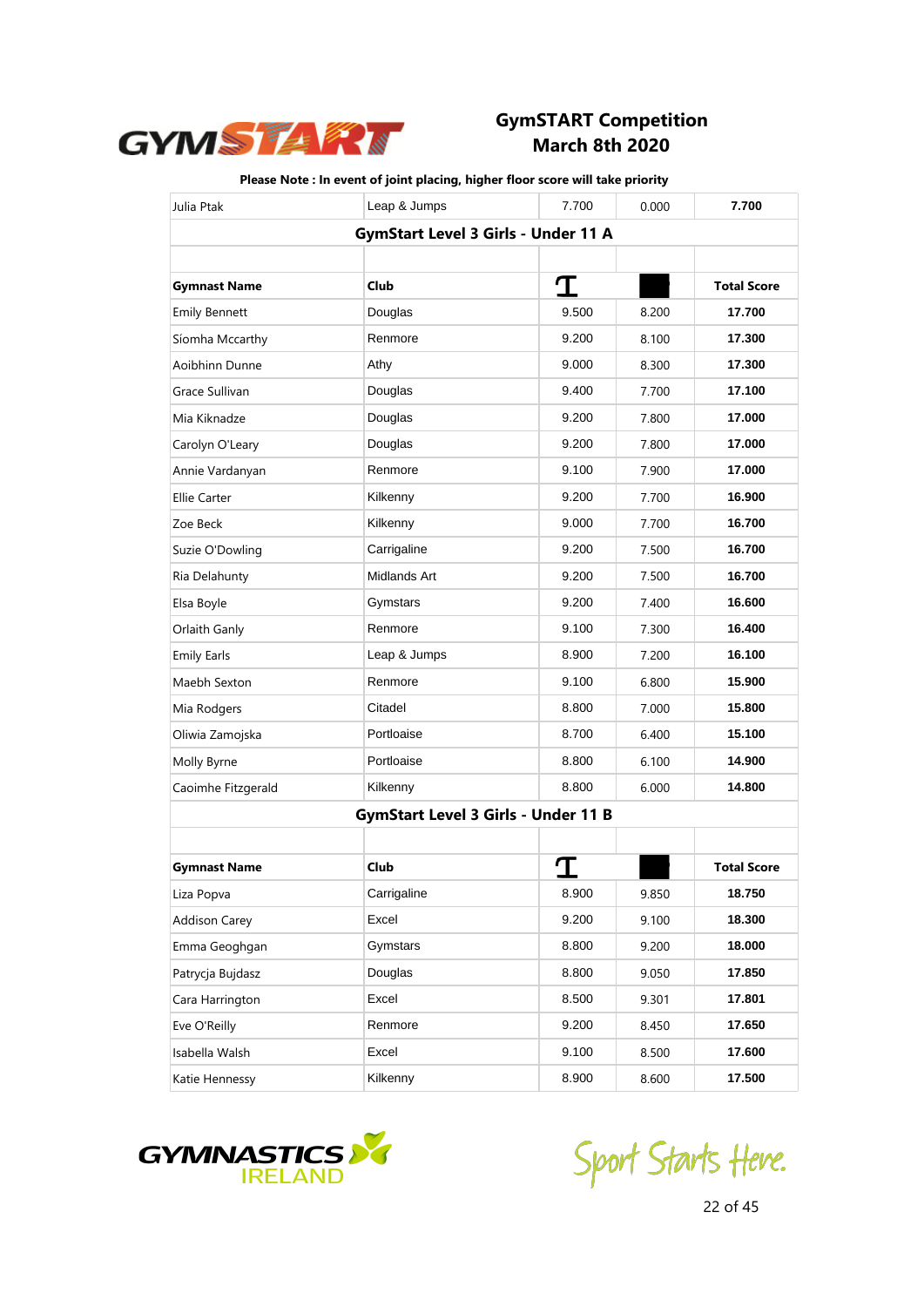

| Amy Kelly                   | Midlands Art                              | 8.900 | 8.600 | 17.500             |
|-----------------------------|-------------------------------------------|-------|-------|--------------------|
| Caitlin Owens               | Athy                                      | 8.900 | 8.550 | 17.450             |
| Roisin Herlihy              | Leap & Jumps                              | 8.700 | 8.550 | 17.250             |
| Amelia O Shea Bistoquet     | Douglas                                   | 8.800 | 8.300 | 17.100             |
| Aileen Browne               | Blarney                                   | 8.400 | 8.700 | 17.100             |
| Roisin Cullagh              | Douglas                                   | 9.200 | 7.850 | 17.050             |
| Anna Duggan                 | Kilkenny                                  | 9.100 | 7.700 | 16.800             |
| Beth Glynn                  | Renmore                                   | 9.100 | 7.450 | 16.550             |
| Lucy Morgan                 | Leap & Jumps                              | 8.400 | 8.050 | 16.450             |
| Ava Carroll                 | Douglas                                   | 8.700 | 7.699 | 16.399             |
| Aine Walsh                  | Kilkenny                                  | 8.600 | 7.500 | 16.100             |
| Sarah-Jane Bailey           | <b>Starz</b>                              | 7.600 | 5.399 | 12.999             |
|                             | <b>GymStart Level 3 Girls - Under 7</b>   |       |       |                    |
|                             |                                           |       |       |                    |
| <b>Gymnast Name</b>         | Club                                      | T     |       | <b>Total Score</b> |
| Daire Hayes                 | Leap & Jumps                              | 8.900 | 8.700 | 17.600             |
| Lucy Slattery               | <b>Muckross</b>                           | 8.900 | 8.600 | 17.500             |
| Aoife Mulcahy               | Leap & Jumps                              | 8.800 | 8.300 | 17.100             |
| Chole O'Donnell             | Citadel                                   | 8.300 | 7.800 | 16.100             |
| Kayla Hui                   | Coolmine                                  | 8.700 | 7.300 | 16.000             |
| Saoirse Calvert             | <b>Muckross</b>                           | 8.300 | 7.700 | 16.000             |
| Jessica Mcelhinney          | <b>Muckross</b>                           | 7.900 | 7.800 | 15.700             |
| Matilda Gavin               | <b>Muckross</b>                           | 7.700 | 7.900 | 15.600             |
| Estelle O'Malley            | <b>Starz</b>                              | 7.400 | 8.000 | 15.400             |
| Aria O'Toole                | Starz                                     | 7.800 | 6.900 | 14.700             |
| Lucy Comiskey               | Coolmine                                  | 8.200 | 6.300 | 14.500             |
| Croiadh Farrell             | Coolmine                                  | 6.800 | 7.000 | 13.800             |
| Kitty Milne                 | Portloaise                                | 6.900 | 6.700 | 13.600             |
| Tara Miladinovic Fitzsimons | Coolmine                                  | 7.400 | 5.300 | 12.700             |
| Georgia Sherry              | Coolmine                                  | 8.000 | 4.700 | 12.700             |
|                             | <b>GymStart Level 3 Girls - Under 8 A</b> |       |       |                    |
|                             |                                           |       |       |                    |
| <b>Gymnast Name</b>         | Club                                      | T     |       | <b>Total Score</b> |
| Mia Kenny Brown             | Starz                                     | 9.100 | 6.100 | 15.200             |



Sport Starts Heve.

23 of 45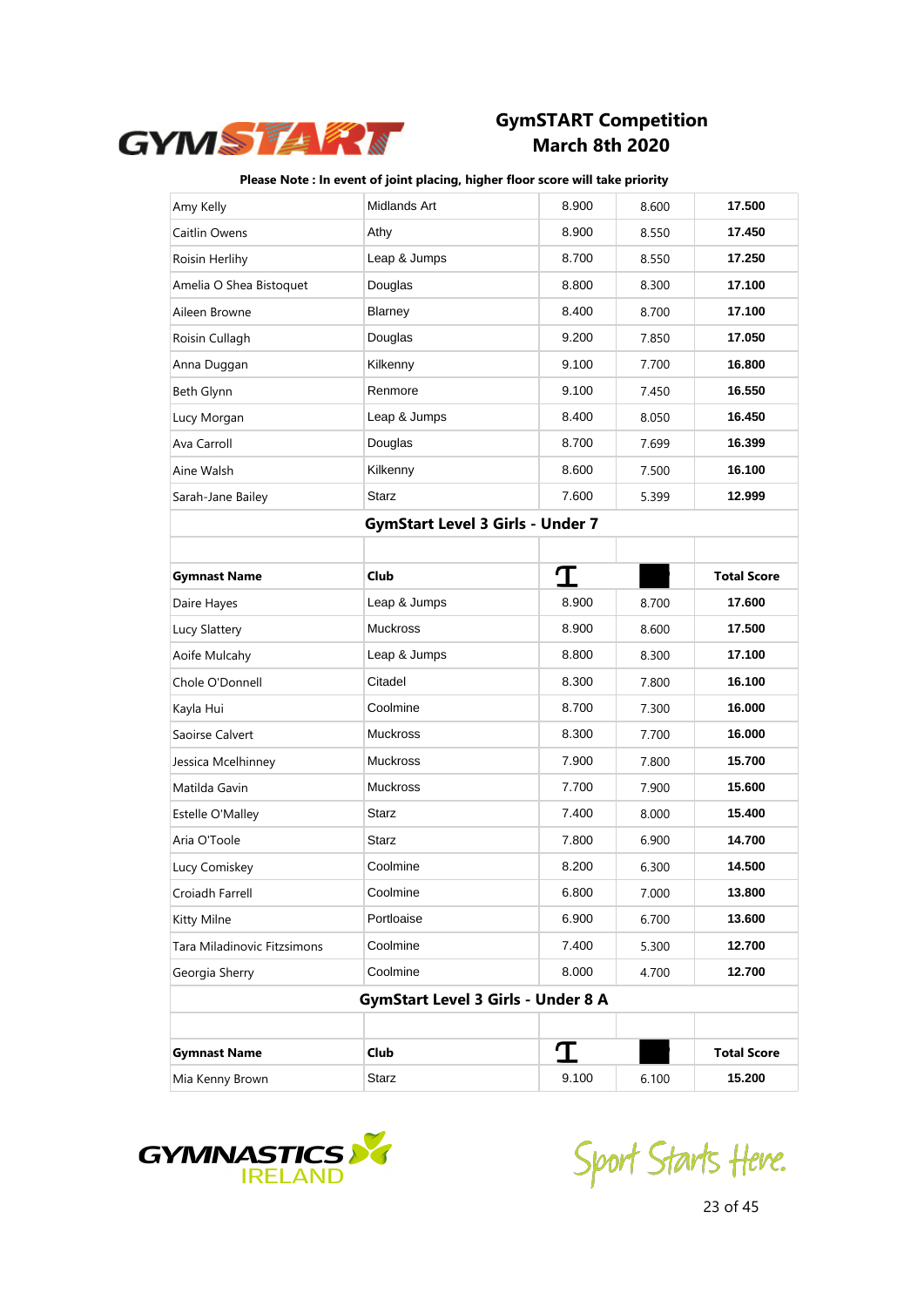

| Mollie Doherty           | <b>Starz</b>                              | 8.700 | 6.500 | 15.200             |
|--------------------------|-------------------------------------------|-------|-------|--------------------|
| <b>Claire Mulkerrins</b> | Athy                                      | 8.800 | 5.600 | 14.400             |
| Beth Thompson            | Portloaise                                | 8.300 | 5.800 | 14.100             |
| Freya Dennehy            | <b>Starz</b>                              | 8.500 | 5.600 | 14.100             |
| Cara Browne              | Leap & Jumps                              | 8.000 | 5.800 | 13.800             |
| Caoimhe Doyle            | Portloaise                                | 8.600 | 5.100 | 13.700             |
| Caoimhe Henry            | Leap & Jumps                              | 7.900 | 5.700 | 13.600             |
| Olivia Bradley           | Portloaise                                | 8.400 | 5.100 | 13.500             |
| Sofija Tamass            | Coolmine                                  | 8.400 | 5.000 | 13.400             |
| Alannah Fearn            | DP                                        | 8.200 | 5.200 | 13.400             |
| Ella Harvey              | Citadel                                   | 8.200 | 5.100 | 13.300             |
| Victoria Krocane         | Portloaise                                | 8.000 | 5.100 | 13.100             |
| Sarah Dowds              | Citadel                                   | 8.000 | 5.000 | 13.000             |
| Dearbhla Mcnulty         | Citadel                                   | 7.700 | 5.300 | 13.000             |
| Siobhan Okafor           | Coolmine                                  | 8.000 | 5.000 | 13.000             |
| Roisin Gibson            | Citadel                                   | 7.700 | 5.200 | 12.900             |
|                          | <b>GymStart Level 3 Girls - Under 8 B</b> |       |       |                    |
|                          |                                           |       |       |                    |
|                          |                                           |       |       |                    |
| <b>Gymnast Name</b>      | Club                                      | I     |       | <b>Total Score</b> |
| Raji Hila                | <b>DP</b>                                 | 8.900 | 8.500 | 17.400             |
| Amelia Walshe            | Gymstars                                  | 9.200 | 8.200 | 17.400             |
| Moya Nash                | Renmore                                   | 8.800 | 8.500 | 17.300             |
| Ella Langabeer           | Gymstars                                  | 8.700 | 8.100 | 16.800             |
| Ellie Goggin             | Carrigaline                               | 8.800 | 6.900 | 15.700             |
| Helen Moore              | <b>Starz</b>                              | 8.600 | 7.100 | 15.700             |
| Amy Walsh                | Renmore                                   | 9.000 | 6.500 | 15.500             |
| Emma O'Connor            | Renmore                                   | 8.600 | 6.900 | 15.500             |
| Maya Mobius              | Muckross                                  | 7.700 | 7.700 | 15.400             |
| Leona Mulcahy            | Leap & Jumps                              | 8.500 | 6.700 | 15.200             |
| Mia Hally                | Leap & Jumps                              | 8.300 | 6.899 | 15.199             |
| Clìodhna Browne          | Carrigaline                               | 8.900 | 6.200 | 15.100             |
| Sofia Delaney            | DP                                        | 8.700 | 6.200 | 14.900             |
| Lola Whitney-Mangan      | Renmore                                   | 8.300 | 6.500 | 14.800             |



Sport Starts Heve.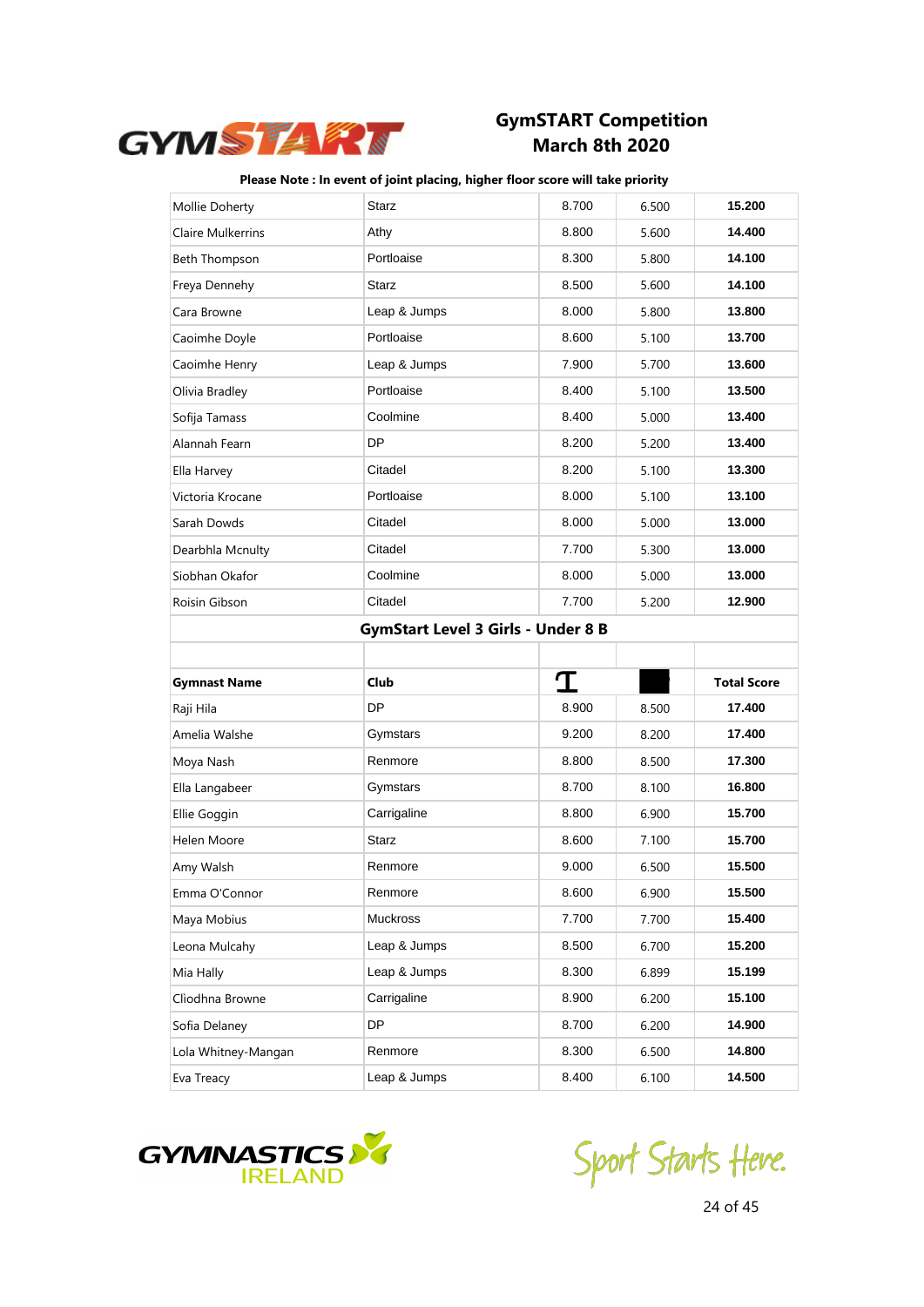

| Georgia Deloughry        | <b>DP</b>                                 | 8.400 | 5.900 | 14.300             |
|--------------------------|-------------------------------------------|-------|-------|--------------------|
|                          | <b>GymStart Level 3 Girls - Under 9 A</b> |       |       |                    |
|                          |                                           |       |       |                    |
| <b>Gymnast Name</b>      | <b>Club</b>                               | I     |       | <b>Total Score</b> |
| Sofia-Elissa Mereacre    | Gymstars                                  | 8.900 | 8.400 | 17.300             |
| Doireann Corr            | Kilkenny                                  | 9.200 | 8.000 | 17.200             |
| Molly Burke              | Midlands Art                              | 8.400 | 8.500 | 16.900             |
| Zoe O'Shea               | Douglas                                   | 8.000 | 8.300 | 16.300             |
| Eve Desmond              | Gymstars                                  | 8.300 | 7.900 | 16.200             |
| Jamie Perrott            | Carrigaline                               | 8.300 | 7.800 | 16.100             |
| Holly Madden             | Coolmine                                  | 9.300 | 6.700 | 16.000             |
| Kacey O Sullivan         | Douglas                                   | 8.100 | 7.500 | 15.600             |
| Eve Gibbons              | Douglas                                   | 8.100 | 7.500 | 15.600             |
| Niamh Brady              | Gymstars                                  | 8.300 | 7.100 | 15.400             |
| Ava Meehan               | Old Bawn                                  | 8.800 | 6.500 | 15.300             |
| Zoe O'Neill              | Leap & Jumps                              | 7.800 | 7.200 | 15.000             |
| <b>Bronagh Power</b>     | Leap & Jumps                              | 8.000 | 6.900 | 14.900             |
| Lia Crowe                | Coolmine                                  | 7.600 | 6.900 | 14.500             |
| Jodie Lynch              | Old Bawn                                  | 7.500 | 6.700 | 14.200             |
| Elizabeth Cooke          | Kilkenny                                  | 8.200 | 6.000 | 14.200             |
| Abigail Harte            | Leap & Jumps                              | 7.900 | 6.100 | 14.000             |
| Mia Byrne                | Coolmine                                  | 7.900 | 6.000 | 13.900             |
| Lily Carew               | DP                                        | 7.500 | 6.200 | 13.700             |
| <b>Emily Shine</b>       | Leap & Jumps                              | 7.400 | 6.300 | 13.700             |
| Lily Anna Clover         | Douglas                                   | 7.800 | 5.800 | 13.600             |
| Lucy O Connell           | Portloaise                                | 7.700 | 5.700 | 13.400             |
| Milena Maza              | DP.                                       | 7.300 | 6.000 | 13.300             |
| Kate Conroy              | Portloaise                                | 6.600 | 5.100 | 11.700             |
|                          | <b>GymStart Level 3 Girls - Under 9 B</b> |       |       |                    |
|                          |                                           |       |       |                    |
| <b>Gymnast Name</b>      | <b>Club</b>                               | T     |       | <b>Total Score</b> |
| Carys Donoghue Mccaffery | Kilkenny                                  | 9.300 | 9.299 | 18.599             |
| Sarah O'Brien            | Salto Cork                                | 9.200 | 9.049 | 18.249             |
| Clodagh Kearney          | Douglas                                   | 9.100 | 8.600 | 17.700             |



Sport Starts Heve.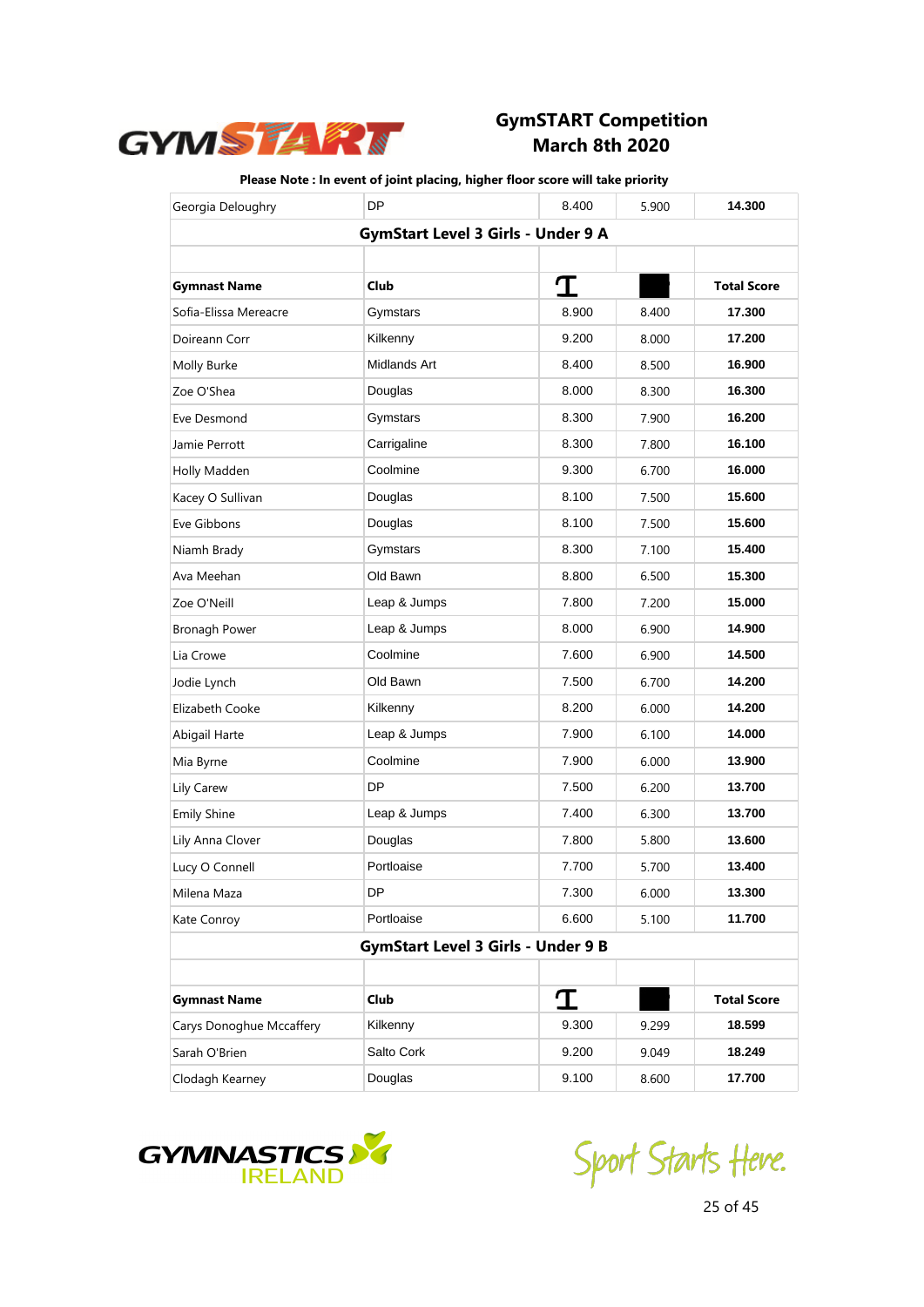

| Eliza Kane          | Renmore                            | 9.100 | 8.400 | 17.500             |
|---------------------|------------------------------------|-------|-------|--------------------|
| Tara Twomey         | Douglas                            | 9.100 | 8.300 | 17.400             |
| Kayla Grealey       | Renmore                            | 8.700 | 8.400 | 17.100             |
| Casey Wallace       | Douglas                            | 9.000 | 7.800 | 16.800             |
| Saoirse Finn        | Gymstars                           | 8.900 | 7.800 | 16.700             |
| Ava Mannion         | Leap & Jumps                       | 8.300 | 8.200 | 16.500             |
| Rosie O'Donovan     | Midlands Art                       | 9.000 | 7.500 | 16.500             |
| Emily Jane Bolton   | Coolmine                           | 8.800 | 7.399 | 16.199             |
| Luka Ziukaite       | Douglas                            | 8.900 | 7.199 | 16.099             |
| Kira Koval          | Carrigaline                        | 8.600 | 7.399 | 15.999             |
| Molly Eignor        | Renmore                            | 9.000 | 6.800 | 15.800             |
| Lily Mccurtin       | Old Bawn                           | 9.000 | 6.649 | 15.649             |
| Ruth Flynn          | Leap & Jumps                       | 8.800 | 6.800 | 15.600             |
| Molly Flynn         | Old Bawn                           | 9.100 | 6.350 | 15.450             |
| Abbie Holmes        | Portloaise                         | 9.000 | 6.300 | 15.300             |
| Muireann Bibby      | Kilkenny                           | 8.700 | 6.399 | 15.099             |
| Sarah Green         | Old Bawn                           | 9.100 | 5.899 | 14.999             |
| Ciara Maples        | <b>DP</b>                          | 8.300 | 6.600 | 14.900             |
| Lucy Hayes          | Leap & Jumps                       | 8.400 | 6.450 | 14.850             |
| Nina Durisic        | Portloaise                         | 8.900 | 5.900 | 14.800             |
| Ruby Gallagher      | Leap & Jumps                       | 7.900 | 6.899 | 14.799             |
| Amelia Ronan        | Coolmine                           | 8.600 | 6.000 | 14.600             |
| Hannah Reynolds     | Coolmine                           | 8.600 | 5.500 | 14.100             |
| <b>Brea Carroll</b> | Kilkenny                           | 8.600 | 5.200 | 13.800             |
| Zoe Mcginley Murphy | Carrigaline                        | 8.700 | 5.000 | 13.700             |
| Eabha O'Neill       | <b>DP</b>                          | 8.100 | 5.000 | 13.100             |
|                     | GymStart Level 3 Girls - Under 9 C |       |       |                    |
|                     |                                    |       |       |                    |
| <b>Gymnast Name</b> | <b>Club</b>                        | T     |       | <b>Total Score</b> |
| Sophia O'Brien      | Midlands Art                       | 9.100 | 8.950 | 18.050             |
| Alana Hodgins       | Gymstars                           | 9.000 | 8.801 | 17.801             |
| Chloe Moran         | Gymstars                           | 8.600 | 9.150 | 17.750             |
| Hannah O Donovan    | Douglas                            | 8.800 | 8.600 | 17.400             |
| Amy O Brien         | Douglas                            | 8.400 | 8.250 | 16.650             |



Sport Starts Heve.

26 of 45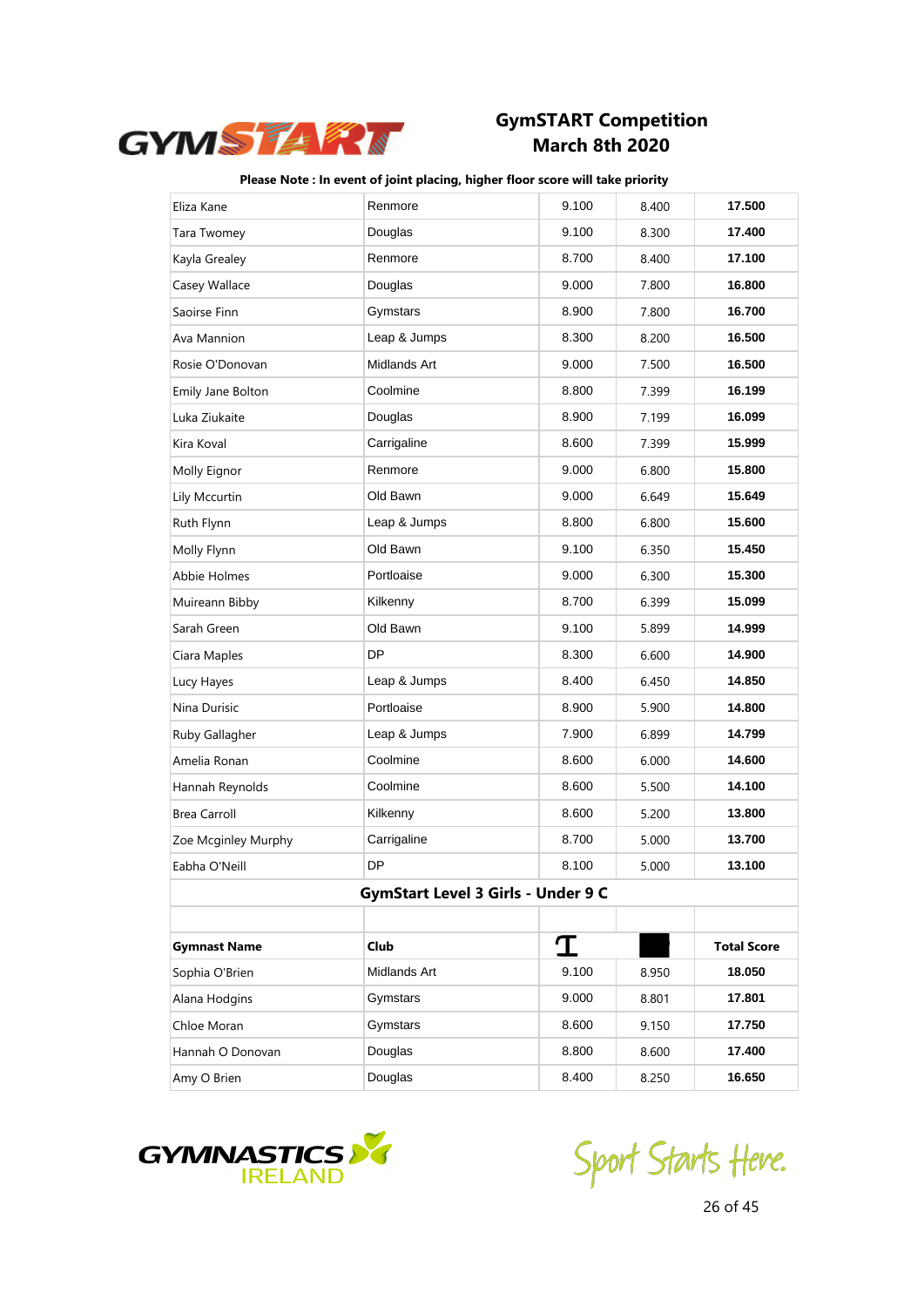

| Millie Ryan                            | Blarney                                | 8.700 | 7.900 | 16.600             |
|----------------------------------------|----------------------------------------|-------|-------|--------------------|
| Robyn Mooney                           | DP                                     | 8.800 | 7.500 | 16.300             |
| Natalie Coleman                        | Douglas                                | 8.400 | 7.850 | 16.250             |
| Caitlin Liston                         | Leap & Jumps                           | 8.800 | 7.250 | 16.050             |
| Marie Gillespie                        | Citadel                                | 8.700 | 7.250 | 15.950             |
| Lily Bevan Luxton                      | Douglas                                | 8.300 | 7.550 | 15.850             |
| Alessandra Stanley                     | Coolmine                               | 8.500 | 7.151 | 15.651             |
| Faye Moore                             | Portloaise                             | 8.500 | 6.800 | 15.300             |
| Ciamh Power                            | Portloaise                             | 7.200 | 7.400 | 14.600             |
| <b>GymStart Level 3 Girls Over 11A</b> |                                        |       |       |                    |
|                                        |                                        |       |       |                    |
| <b>Gymnast Name</b>                    | Club                                   | T     |       | <b>Total Score</b> |
| Ava May Ryan                           | Midlands Art                           | 9.400 | 8.800 | 18.200             |
| Eabha Doody                            | Renmore                                | 9.300 | 8.800 | 18.100             |
| Anna Shaw                              | Excel                                  | 9.000 | 9.000 | 18.000             |
| Jennifer Kirby                         | Salto Cork                             | 9.200 | 8.500 | 17.700             |
| Tara Flynn                             | Renmore                                | 9.300 | 8.300 | 17.600             |
| Onnicha Meade                          | Midlands Art                           | 9.500 | 7.900 | 17.400             |
| Una Carton                             | Renmore                                | 9.500 | 7.900 | 17.400             |
| Meidhbhin Connolly                     | Renmore                                | 8.900 | 8.400 | 17.300             |
| Ellie Cassoni                          | Excel                                  | 9.200 | 8.000 | 17.200             |
| Isabella Coen                          | Kilkenny                               | 9.300 | 7.700 | 17.000             |
| Grainne Skelly                         | Portloaise                             | 9.000 | 7.800 | 16.800             |
| Seoidín Hogan                          | Carrigaline                            | 9.300 | 7.500 | 16.800             |
| Malwande Gumbi Wood                    | Portloaise                             | 8.800 | 7.900 | 16.700             |
| Ella Cody                              | Kilkenny                               | 8.900 | 7.800 | 16.700             |
| Abigail Fitzgerald                     | Renmore                                | 9.050 | 7.500 | 16.550             |
| Althea Calderon                        | Gymstars                               | 9.200 | 7.000 | 16.200             |
| Abbie Blake Dunne                      | Portloaise                             | 9.100 | 6.900 | 16.000             |
| Niamh Flavin                           | Renmore                                | 9.000 | 6.900 | 15.900             |
| Caoimhe Hannigan                       | Kilkenny                               | 8.900 | 7.000 | 15.900             |
| Kate Smith                             | Coolmine                               | 8.900 | 6.700 | 15.600             |
|                                        | <b>GymStart Level 3 Girls Over 11B</b> |       |       |                    |
|                                        |                                        |       |       |                    |



Sport Starts Heve.

27 of 45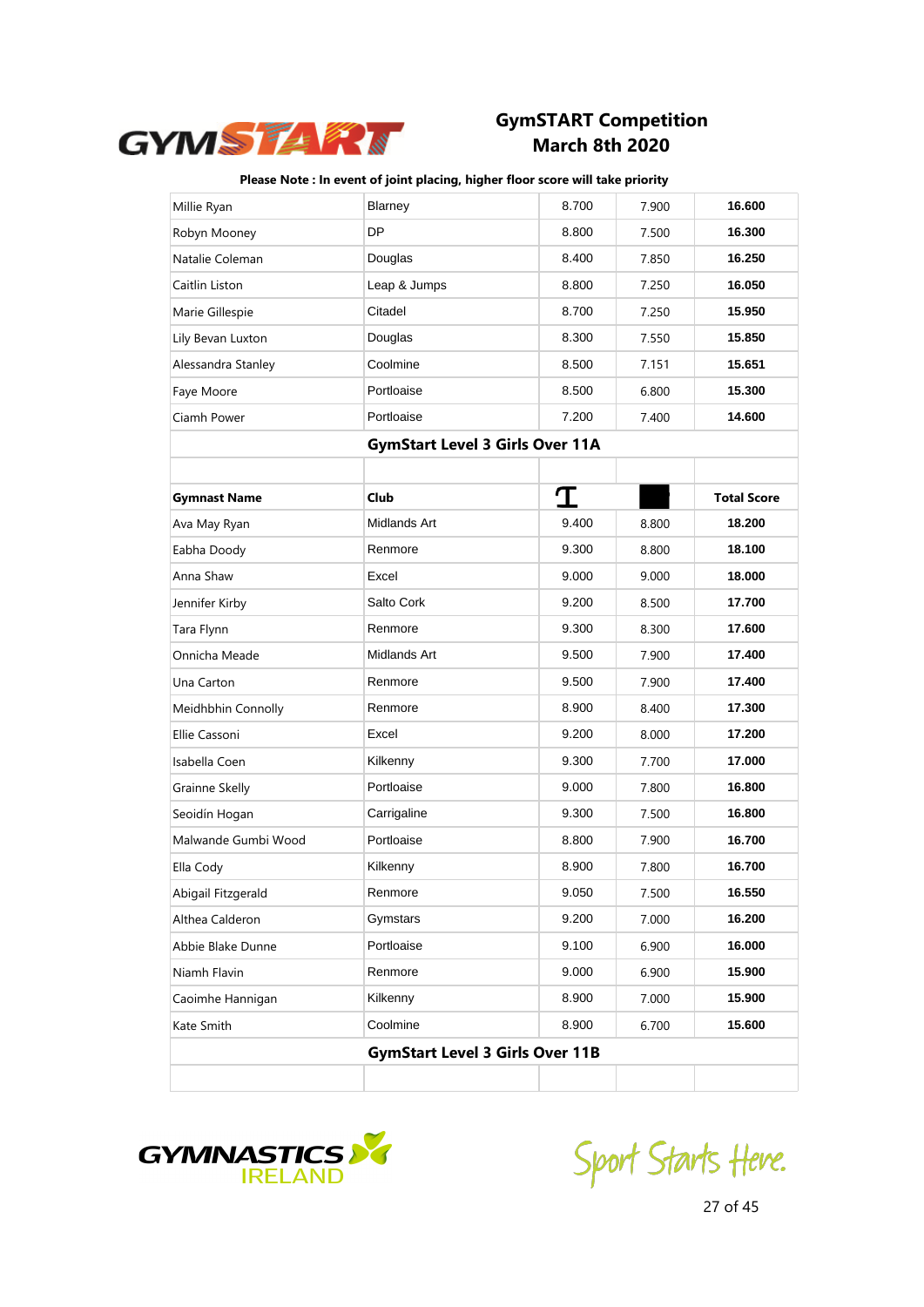

| <b>Gymnast Name</b>     | Club                                    | T     |       | <b>Total Score</b> |
|-------------------------|-----------------------------------------|-------|-------|--------------------|
| Lucy Coomey             | Kilkenny                                | 9.300 | 7.399 | 16.699             |
| Julia Clarke            | Salto Cork                              | 9.200 | 7.350 | 16.550             |
| Meabh Mahon             | Renmore                                 | 8.100 | 7.300 | 15.400             |
| Olivia Cronin-Soodharry | Kilkenny                                | 8.200 | 6.899 | 15.099             |
| Eimear Hogan            | Kilkenny                                | 8.600 | 6.149 | 14.749             |
| Rebecca Morris          | Gymstars                                | 8.400 | 6.300 | 14.700             |
| Katelyn Mcevoy          | Kilkenny                                | 8.000 | 6.550 | 14.550             |
| Leslie Grace            | Gymstars                                | 7.800 | 6.450 | 14.250             |
| Sophia Malone           | Kilkenny                                | 7.500 | 6.700 | 14.200             |
| Hazel Travers           | Excel                                   | 8.000 | 6.149 | 14.149             |
| <b>Emily Carroll</b>    | Portloaise                              | 7.500 | 6.000 | 13.500             |
| Molly Burbage           | Leap & Jumps                            | 7.600 | 5.899 | 13.499             |
| Caoimhe Kiely           | Leap & Jumps                            | 7.800 | 5.600 | 13.400             |
| Sienna Crawford         | Citadel                                 | 7.500 | 5.900 | 13.400             |
| Hollie Moore            | Leap & Jumps                            | 7.500 | 5.149 | 12.649             |
| Leah Heneghan Mcelroy   | Portloaise                              | 6.900 | 4.300 | 11.200             |
| Sarah Kelly             | Leap & Jumps                            | 7.000 | 3.500 | 10.500             |
|                         | <b>GymStart Level 4 Boys - Over 13</b>  |       |       |                    |
|                         |                                         |       |       |                    |
| <b>Gymnast Name</b>     | Club                                    | T     |       | <b>Total Score</b> |
| Oisin Pelly             | Coolmine                                | 8.600 | 6.600 | 15.200             |
| Aidan Lynan             | Portloaise                              | 6.900 | 5.000 | 11.900             |
|                         | <b>GymStart Level 4 Boys - Under 11</b> |       |       |                    |
|                         |                                         |       |       |                    |
| <b>Gymnast Name</b>     | Club                                    |       |       | <b>Total Score</b> |
| Zachary Kearney         | Coolmine                                | 8.600 | 6.100 | 14.700             |
| <b>Troy Burchill</b>    | Leap & Jumps                            | 5.000 | 5.200 | 10.200             |
| Jay O'Callaghan         | Leap & Jumps                            | 5.000 | 5.000 | 10.000             |
|                         | <b>GymStart Level 4 Boys - Under 13</b> |       |       |                    |
|                         |                                         |       |       |                    |
| <b>Gymnast Name</b>     | <b>Club</b>                             | I     |       | <b>Total Score</b> |
| Dennis Olaru            | Coolmine                                | 9.200 | 7.000 | 16.200             |
| Edward Tirziman         | Coolmine                                | 9.100 | 5.500 | 14.600             |



Sport Starts Heve.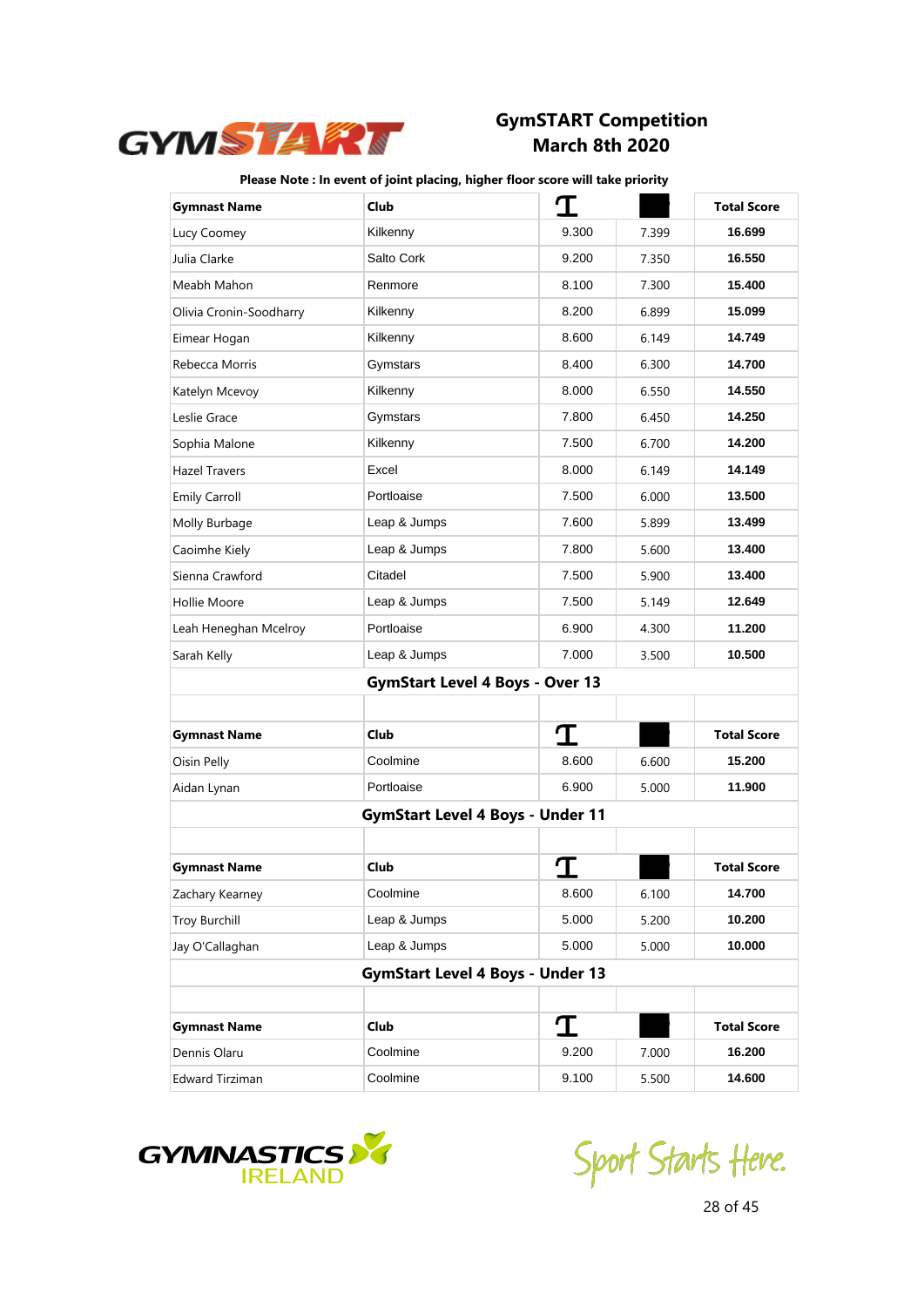

| <b>GymStart Level 4 Boys - Under 9</b> |                                           |       |       |                    |
|----------------------------------------|-------------------------------------------|-------|-------|--------------------|
|                                        |                                           |       |       |                    |
| <b>Gymnast Name</b>                    | <b>Club</b>                               | I     |       | <b>Total Score</b> |
| Noah Harland                           | Coolmine                                  | 7.900 | 5.600 | 13.500             |
| Harry Millan                           | Leap & Jumps                              | 7.300 | 5.000 | 12.300             |
|                                        | <b>GymStart Level 4 Girls - Over 11 A</b> |       |       |                    |
|                                        |                                           |       |       |                    |
| <b>Gymnast Name</b>                    | <b>Club</b>                               | T     |       | <b>Total Score</b> |
| Hazel O'Shea                           | Kilkenny                                  | 9.200 | 9.300 | 18.500             |
| Anna Gibbons                           | Renmore                                   | 9.000 | 9.299 | 18.299             |
| Andrea Hurley                          | Salto Cork                                | 8.800 | 9.200 | 18.000             |
| Skye Hamilton                          | Old Bawn                                  | 8.900 | 9.000 | 17.900             |
| Robyn Cassidy                          | Phoenix                                   | 9.300 | 8.400 | 17.700             |
| Rebecca Kearney                        | Sugarloaf                                 | 9.100 | 8.500 | 17.600             |
| Claire Hickey                          | Renmore                                   | 8.900 | 8.400 | 17.300             |
| Evie Holohan                           | Kilkenny                                  | 8.800 | 8.400 | 17.200             |
| Robyn O Connor                         | Portlaoise                                | 9.000 | 8.200 | 17.200             |
| Doireann Langley                       | Old Bawn                                  | 8.600 | 8.500 | 17.100             |
| Lucy Murphy                            | Leap & Jumps                              | 8.900 | 7.800 | 16.700             |
| Kaycee Strutt                          | Portloaise                                | 8.800 | 7.899 | 16.699             |
| Isabella Pranga                        | Salto Cork                                | 8.700 | 7.899 | 16.599             |
| Lauren Power                           | Portloaise                                | 8.400 | 8.100 | 16.500             |
| Erica Bourke                           | Kilkenny                                  | 8.800 | 7.700 | 16.500             |
| Ella Smith                             | Old Bawn                                  | 9.000 | 7.300 | 16.300             |
| Rachel Sheedy                          | Kilkenny                                  | 9.200 | 7.000 | 16.200             |
| Kate O'Mahony                          | Leap & Jumps                              | 8.800 | 6.500 | 15.300             |
| Evie Mcgee                             | Kilkenny                                  | 8.300 | 6.400 | 14.700             |
| Rose Harnett                           | Leap & Jumps                              | 7.800 | 6.800 | 14.600             |
|                                        | <b>GymStart Level 4 Girls - Over 11 B</b> |       |       |                    |
|                                        |                                           |       |       |                    |
| <b>Gymnast Name</b>                    | Club                                      | I     |       | <b>Total Score</b> |
| Hannah Treacy                          | Douglas                                   | 9.500 | 8.000 | 17.500             |
| Gracie Field                           | Old Bawn                                  | 9.500 | 7.400 | 16.900             |
| Hanna Roze Anderson                    | Excel                                     | 9.300 | 7.600 | 16.900             |



Sport Starts Heve.

29 of 45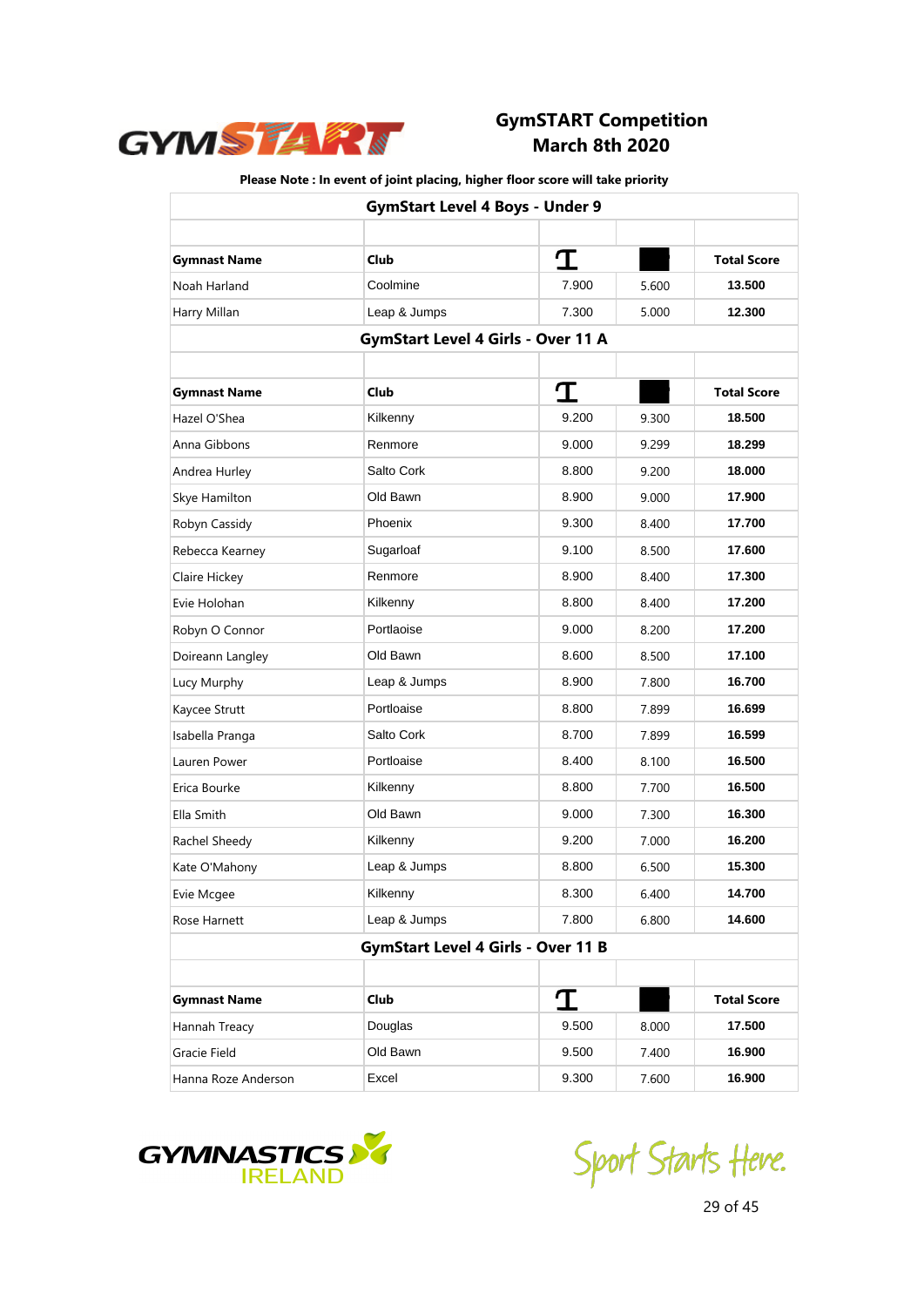

#### **Please Note : In event of joint placing, higher floor score will take priority**

| Ciara Marren            | Old Bawn                           | 9.351 | 7.400 | 16.751             |  |
|-------------------------|------------------------------------|-------|-------|--------------------|--|
| Victorine Thomas        | Phoenix                            | 9.550 | 7.100 | 16.650             |  |
| <b>Emily Ozturk</b>     | Old Bawn                           | 9.500 | 7.100 | 16.600             |  |
| Aideen Maccormaic       | Old Bawn                           | 9.250 | 7.300 | 16.550             |  |
| Rachel Gilhooly         | Old Bawn                           | 9.550 | 7.000 | 16.550             |  |
| Megan Hickey            | Old Bawn                           | 9.500 | 7.000 | 16.500             |  |
| Annie Hunt              | Old Bawn                           | 9.500 | 6.900 | 16.400             |  |
| Erin Donoghue           | Excel                              | 9.000 | 7.300 | 16.300             |  |
| Ava Culleton            | Kilkenny                           | 9.000 | 7.300 | 16.300             |  |
| Edee Lanigan            | Kilkenny                           | 9.600 | 6.700 | 16.300             |  |
| Emily Ryan Giblin       | Old Bawn                           | 9.250 | 6.900 | 16.150             |  |
| Rebecca O Neill         | Douglas                            | 9.351 | 6.300 | 15.651             |  |
| Ava Mcgloin             | Old Bawn                           | 9.300 | 6.200 | 15.500             |  |
| Izabela Galica          | Old Bawn                           | 9.050 | 6.400 | 15.450             |  |
| <b>Holly Bennis</b>     | Leap & Jumps                       | 9.100 | 6.300 | 15.400             |  |
| Chloe Kerley            | Leap & Jumps                       | 9.100 | 6.000 | 15.100             |  |
|                         | GymStart Level 4 Girls - Over 11 C |       |       |                    |  |
|                         |                                    |       |       |                    |  |
|                         |                                    |       |       |                    |  |
| <b>Gymnast Name</b>     | Club                               | I     |       | <b>Total Score</b> |  |
| Nell Allender           | Salto Cork                         | 9.500 | 9.400 | 18.900             |  |
| Ella Cleary             | Kilkenny                           | 9.000 | 9.200 | 18.200             |  |
| Keeva Finlay            | Phoenix                            | 9.000 | 7.200 | 16.200             |  |
| Juliette Dehaye         | Douglas                            | 8.800 | 7.399 | 16.199             |  |
| Siofra Doherty          | Coolmine                           | 9.000 | 6.950 | 15.950             |  |
| Valentina Vella         | Phoenix                            | 9.000 | 6.500 | 15.500             |  |
| Ella Beresford          | Sugarloaf                          | 9.000 | 6.250 | 15.250             |  |
| Hannah Flood            | Old Bawn                           | 8.800 | 6.399 | 15.199             |  |
| Miriam Finn             | Salto Cork                         | 8.000 | 7.149 | 15.149             |  |
| Cheryl Thornton         | Leap & Jumps                       | 7.500 | 7.600 | 15.100             |  |
| Elisha Dincbudak        | Old Bawn                           | 8.600 | 6.399 | 14.999             |  |
| Rachel O'Shea           | Leap & Jumps                       | 9.100 | 5.700 | 14.800             |  |
| Deborah Cleary          | Renmore                            | 8.000 | 6.550 | 14.550             |  |
| Ronja Crowley Peetersoo | Douglas                            | 9.300 | 5.000 | 14.300             |  |



Sport Starts Heve.

30 of 45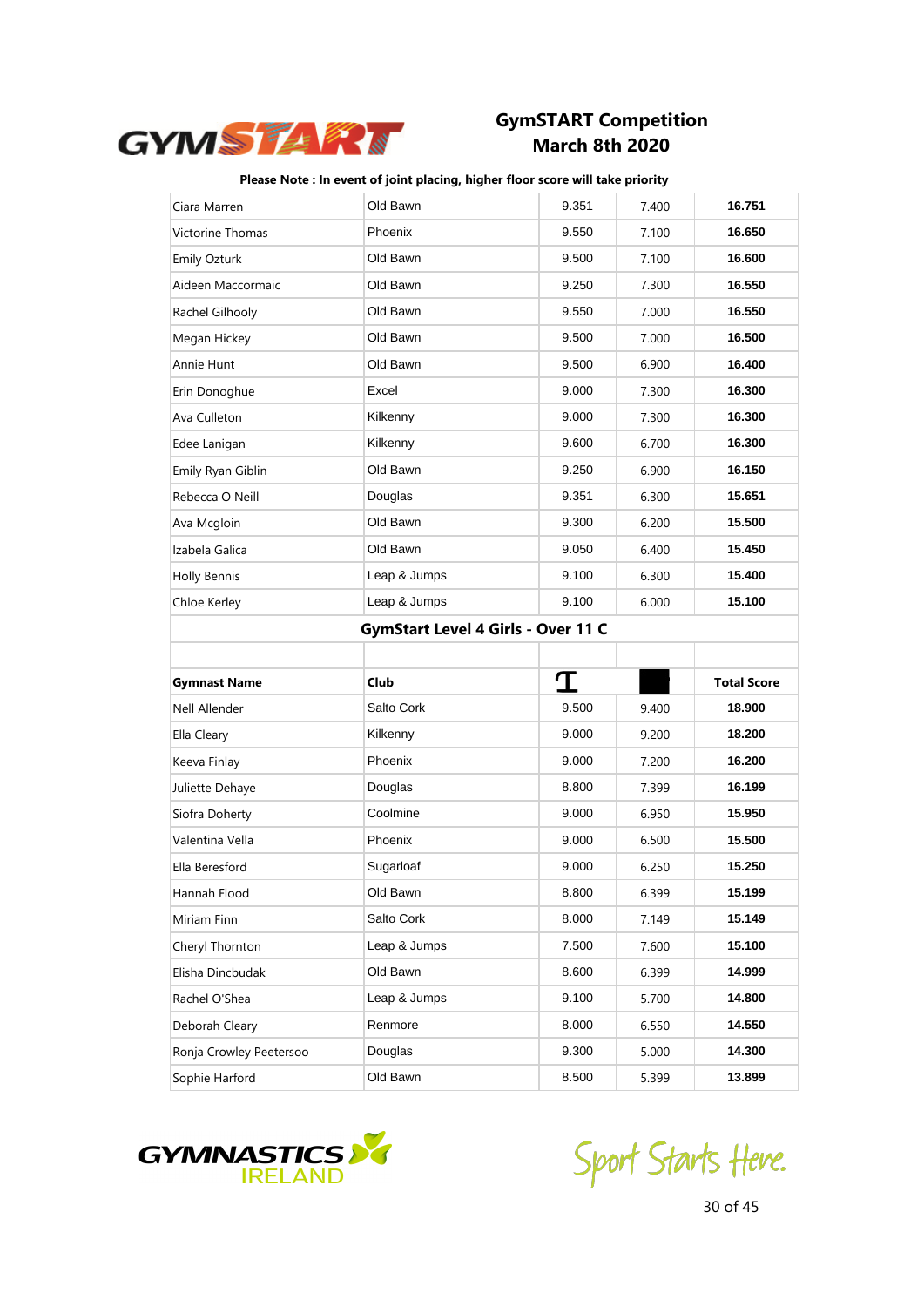

| Sally Cunnion       | Old Bawn                                   | 8.700  | 4.850 | 13.550             |
|---------------------|--------------------------------------------|--------|-------|--------------------|
| Reese Cusack        | Phoenix                                    | 8.700  | 4.800 | 13.500             |
| Grace Quinn         | Portloaise                                 | 7.800  | 5.700 | 13.500             |
| Priya Pheonix       | Arabian                                    | 8.500  | 4.700 | 13.200             |
| Caoimhe Kingston    | Portloaise                                 | 7.500  | 4.900 | 12.400             |
| Mary Anne Cantwell  | Kilkenny                                   | 7.200  | 5.000 | 12.200             |
| Kianna Mcandrew     | Coolmine                                   | 7.500  | 2.700 | 10.200             |
|                     | <b>GymStart Level 4 Girls - Under 10 A</b> |        |       |                    |
|                     |                                            |        |       |                    |
| <b>Gymnast Name</b> | Club                                       | T      |       | <b>Total Score</b> |
| Loanne Breslin      | Sugarloaf                                  | 10.000 | 9.300 | 19.300             |
| Ailis Walsh         | Sugarloaf                                  | 9.600  | 9.300 | 18.900             |
| Róisín Coughlan     | Sugarloaf                                  | 9.200  | 9.000 | 18.200             |
| Sienna Mccarthy     | Coolmine                                   | 8.800  | 8.900 | 17.700             |
| Evie Goodson        | Arabian                                    | 8.600  | 9.000 | 17.600             |
| Olivia Keogh        | Douglas                                    | 8.900  | 8.500 | 17.400             |
| Molly O'Shea        | Kilkenny                                   | 9.000  | 8.400 | 17.400             |
| Sadhbh Kilpatrick   | Sugarloaf                                  | 9.100  | 8.000 | 17.100             |
| Eimear Ahern        | Gymstars                                   | 8.800  | 8.300 | 17.100             |
| Kayleigh Ryan       | Leap & Jumps                               | 8.900  | 8.000 | 16.900             |
| Abby Kelly          | Old Bawn                                   | 9.100  | 7.800 | 16.900             |
| Sarah Byrne         | Sugarloaf                                  | 8.600  | 8.100 | 16.700             |
| Victoria Mcgrath    | Coolmine                                   | 9.100  | 7.500 | 16.600             |
| Lexi O'Donnell      | Leap & Jumps                               | 9.100  | 7.300 | 16.400             |
| Charley Nash        | Leap & Jumps                               | 8.200  | 8.100 | 16.300             |
| Cara O'Farrell      | Carrigaline                                | 8.000  | 8.100 | 16.100             |
| Cosette O'Toole     | Starz                                      | 8.000  | 7.900 | 15.900             |
| Freya Hynes         | Coolmine                                   | 7.400  | 8.000 | 15.400             |
| Isla Willoughby     | Coolmine                                   | 7.500  | 7.700 | 15.200             |
| Eva Curran          | DP                                         | 7.400  | 7.500 | 14.900             |
| <b>Beth Dalton</b>  | Old Bawn                                   | 5.000  | 8.400 | 13.400             |
| Annabelle Conradie  | Douglas                                    | 5.000  | 8.000 | 13.000             |
|                     | <b>GymStart Level 4 Girls - Under 10 B</b> |        |       |                    |
|                     |                                            |        |       |                    |



Sport Starts Heve.

31 of 45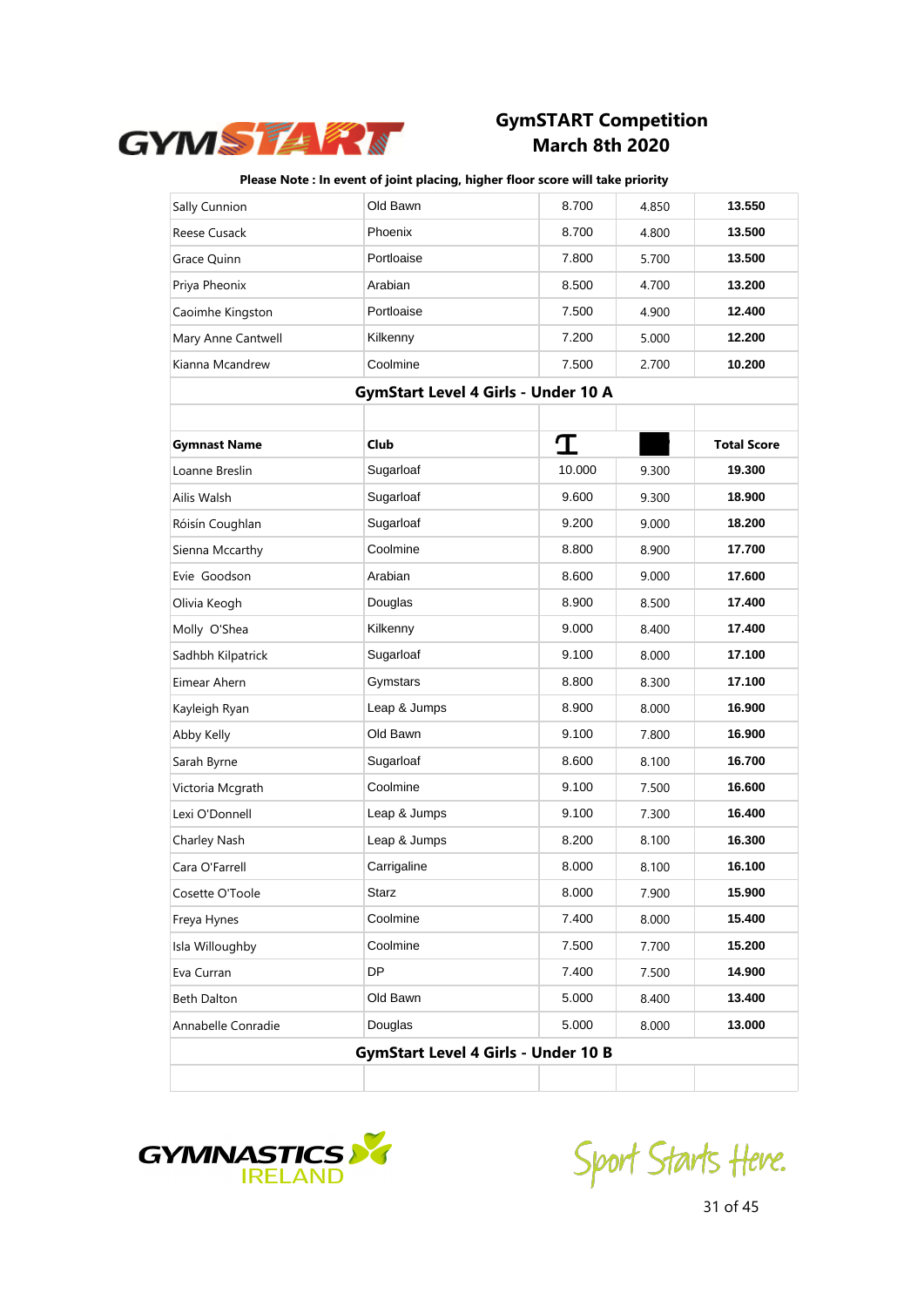

| <b>Gymnast Name</b>    | Club                                       | I     |       | <b>Total Score</b> |
|------------------------|--------------------------------------------|-------|-------|--------------------|
| Amelia Lau             | Arabian                                    | 9.500 | 8.700 | 18.200             |
| Molly Mulcahy          | Leap & Jumps                               | 9.500 | 8.600 | 18.100             |
| <b>Holly Earls</b>     | Sugarloaf                                  | 9.600 | 8.200 | 17.800             |
| Lucy Mccleane          | Sugarloaf                                  | 9.300 | 8.400 | 17.700             |
| Sanna Rankin           | Sugarloaf                                  | 9.400 | 8.300 | 17.700             |
| Lucy Sheridan          | Arabian                                    | 9.300 | 8.200 | 17.500             |
| Eabha Lane             | Leap & Jumps                               | 9.000 | 8.300 | 17.300             |
| Molly Mcaree           | Sugarloaf                                  | 9.700 | 7.500 | 17.200             |
| Niamh Ni Chonchuir     | Carrigaline                                | 9.400 | 7.700 | 17.100             |
| Hannah Sullivan        | Leap & Jumps                               | 9.300 | 7.700 | 17.000             |
| Aoife O'Sullivan       | Leap & Jumps                               | 9.600 | 7.399 | 16.999             |
| Emily Lynch            | Carrigaline                                | 9.300 | 7.600 | 16.900             |
| Harriet Miller-Barrett | Starz                                      | 9.000 | 7.500 | 16.500             |
| Sadie Croke            | Sugarloaf                                  | 9.500 | 6.899 | 16.399             |
| Amelia Zarnecka        | Coolmine                                   | 9.400 | 6.899 | 16.299             |
| Elizabeth Noonan       | Sugarloaf                                  | 9.500 | 6.700 | 16.200             |
| Aine Ryan              | Sugarloaf                                  | 9.600 | 6.200 | 15.800             |
| Maura Barton           | Kilkenny                                   | 8.800 | 6.600 | 15.400             |
| Ruby Doherty           | Citadel                                    | 9.100 | 6.100 | 15.200             |
| Cara Mc Grath          | Coolmine                                   | 9.000 | 6.000 | 15.000             |
| Emily Mcculloch        | Coolmine                                   | 8.500 | 5.000 | 13.500             |
| Mia Hoban              | Kilkenny                                   | 5.000 | 5.600 | 10.600             |
|                        | <b>GymStart Level 4 Girls - Under 11 A</b> |       |       |                    |
|                        |                                            |       |       |                    |
| <b>Gymnast Name</b>    | Club                                       |       |       | <b>Total Score</b> |
| Faye Greaney           | Old Bawn                                   | 9.500 | 7.500 | 17.000             |
| Zoe Byrne              | Sugarloaf                                  | 8.800 | 7.000 | 15.800             |
| Sarah Leonard          | DP                                         | 8.400 | 7.399 | 15.799             |
| Ellie Mcgrath          | Salto Cork                                 | 8.400 | 7.300 | 15.700             |
| Alesha Star Roe        | Old Bawn                                   | 9.000 | 6.699 | 15.699             |
| Emer Rolff             | Sugarloaf                                  | 9.300 | 6.300 | 15.600             |
| Madison Keenan         | Old Bawn                                   | 8.500 | 6.900 | 15.400             |
| Eryn Stout             | Old Bawn                                   | 9.200 | 6.100 | 15.300             |



Sport Starts Heve.

32 of 45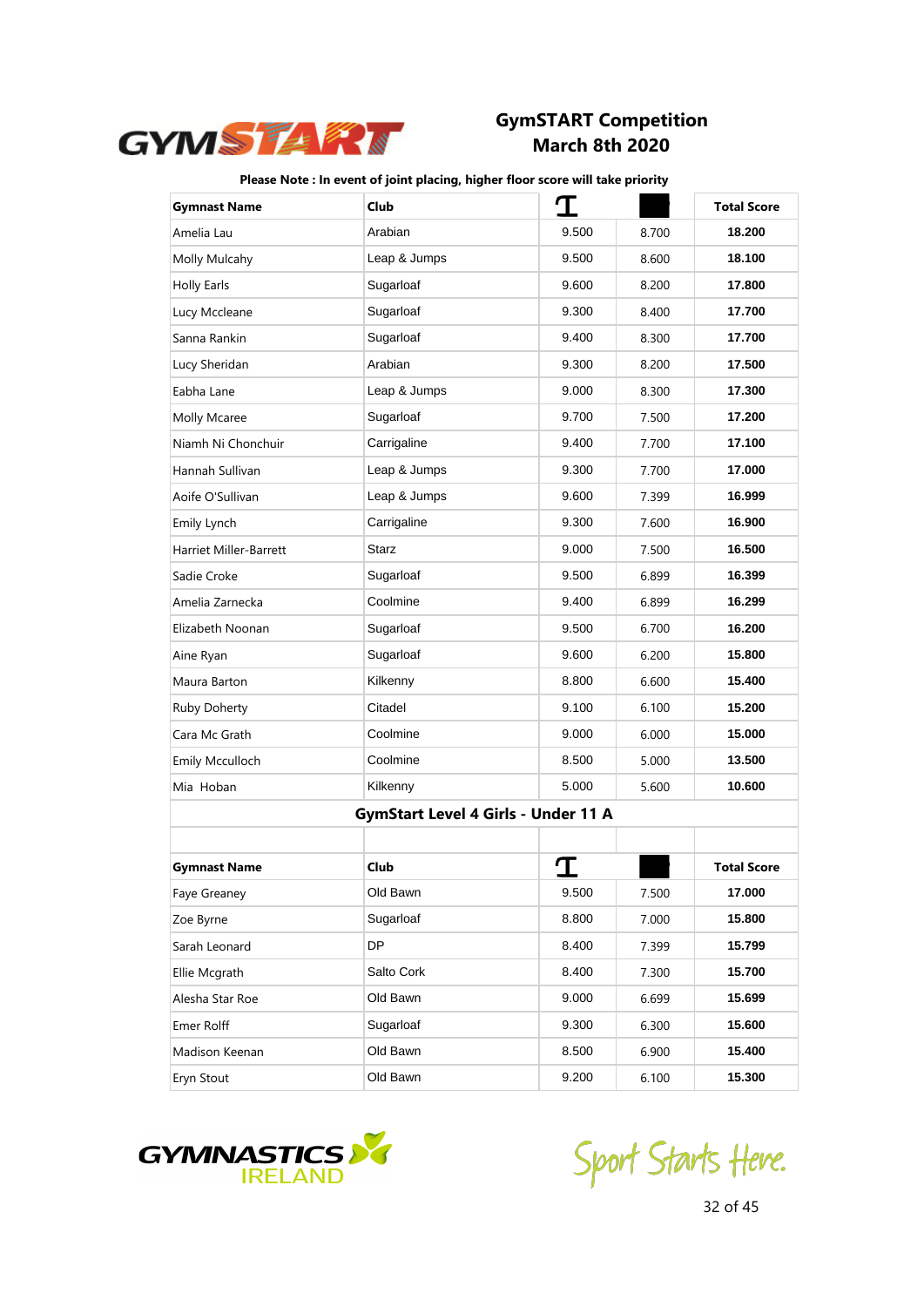

| Gemma Feeney        | Renmore                             | 9.200 | 6.100 | 15.300             |
|---------------------|-------------------------------------|-------|-------|--------------------|
| Lily Nignol-Carter  | DP                                  | 9.200 | 6.000 | 15.200             |
| Katie Whalley       | Salto Cork                          | 8.500 | 6.600 | 15.100             |
| Erin Finn           | DP                                  | 7.800 | 7.199 | 14.999             |
| Ava Dempsey         | Old Bawn                            | 8.100 | 6.899 | 14.999             |
| Emily Mc Niff       | Old Bawn                            | 8.200 | 6.600 | 14.800             |
| Matilda Nolan       | Sugarloaf                           | 8.600 | 5.900 | 14.500             |
| Lexi Higginbotham   | <b>Starz</b>                        | 7.800 | 6.300 | 14.100             |
| Reem Al-Imam        | Leap & Jumps                        | 8.500 | 5.500 | 14.000             |
| Rachel Alyodeji     | Portloaise                          | 9.000 | 5.000 | 14.000             |
| Zoe Lenehan         | Coolmine                            | 8.100 | 5.000 | 13.100             |
| Lily O'Connor       | Salto Cork                          | 5.200 | 7.800 | 13.000             |
|                     | GymStart Level 4 Girls - Under 11 B |       |       |                    |
|                     |                                     |       |       |                    |
| <b>Gymnast Name</b> | <b>Club</b>                         | I     |       | <b>Total Score</b> |
| Nicole Hamilton     | Old Bawn                            | 9.100 | 8.400 | 17.500             |
| Aobh O'Meara        | <b>DP</b>                           | 9.300 | 8.100 | 17.400             |
| Daisy Healy         | Gymstars                            | 8.900 | 8.400 | 17.300             |
| Ella Geoghegan      | Renmore                             | 9.000 | 8.100 | 17.100             |
| Aine Fitzgerald     | Sugarloaf                           | 9.300 | 7.500 | 16.800             |
| Lexie O'Rourke      | Carrigaline                         | 8.800 | 7.399 | 16.199             |
| Zoe Murphy          | Coolmine                            | 8.300 | 7.000 | 15.300             |
| Abbey Nolan         | Old Bawn                            | 8.900 | 6.200 | 15.100             |
| Emma Whelan         | Old Bawn                            | 8.500 | 6.250 | 14.750             |
| Hannah Kett         | Leap & Jumps                        | 8.400 | 6.050 | 14.450             |
| Tara Delaney        | Kilkenny                            | 8.600 | 5.399 | 13.999             |
|                     | GymStart Level 4 Girls - Under 11 C |       |       |                    |
|                     |                                     |       |       |                    |
| <b>Gymnast Name</b> | <b>Club</b>                         | I     |       | <b>Total Score</b> |
| Mia Cullinane       | Sugarloaf                           | 9.600 | 9.400 | 19.000             |
| Anna Dillane        | Sugarloaf                           | 9.500 | 8.300 | 17.800             |
| Gemma Downing       | Excel                               | 9.000 | 8.500 | 17.500             |
| Sophia A. Nolan     | Old Bawn                            | 9.100 | 7.899 | 16.999             |
| Niamh Hennessy      | Salto Cork                          | 8.400 | 8.300 | 16.700             |



Sport Starts Heve.

33 of 45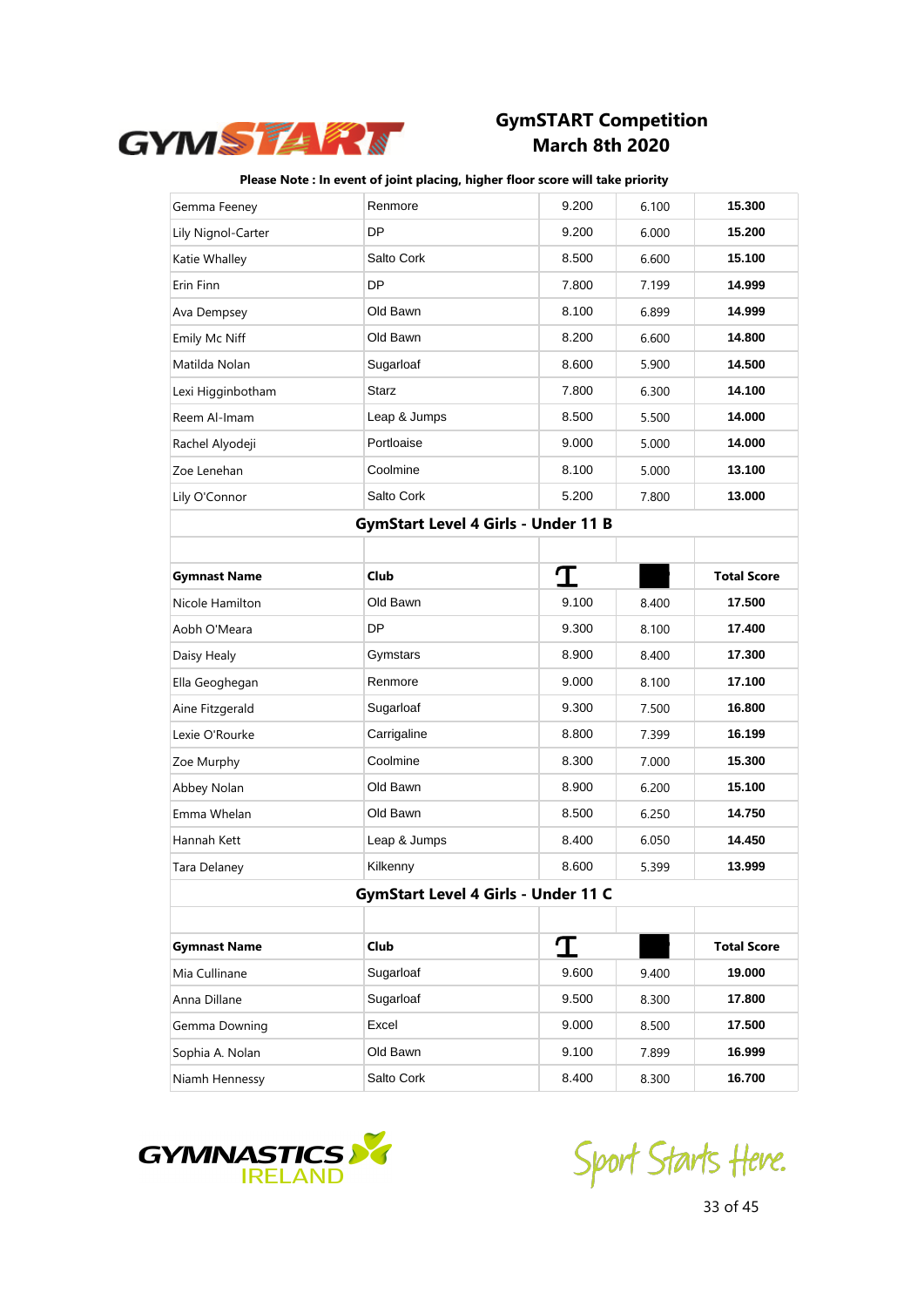

| Isabella Keogh            | Old Bawn                                | 8.800 | 7.899 | 16.699             |
|---------------------------|-----------------------------------------|-------|-------|--------------------|
| Emila Bawa                | Portloaise                              | 7.400 | 9.200 | 16.600             |
| Olivia Ozturk             | Old Bawn                                | 8.800 | 7.700 | 16.500             |
| Darcy Sanderson           | DP                                      | 8.700 | 7.300 | 16.000             |
| Emily-Jane Poole-Williams | Old Bawn                                | 8.200 | 7.600 | 15.800             |
| Aoibhinn O'Donoghue       | Leap & Jumps                            | 7.900 | 7.899 | 15.799             |
| Sarah O'Byrne             | Old Bawn                                | 8.000 | 7.600 | 15.600             |
| Orla Kearns               | Leap & Jumps                            | 7.500 | 7.200 | 14.700             |
| Doireann Stokes           | Leap & Jumps                            | 7.500 | 0.000 | 7.500              |
|                           | <b>GymStart Level 4 Girls - Under 8</b> |       |       |                    |
|                           |                                         |       |       |                    |
| <b>Gymnast Name</b>       | <b>Club</b>                             | I     |       | <b>Total Score</b> |
| Amelia Billings           | Arabian                                 | 8.900 | 9.050 | 17.950             |
| Liliana Kowaluk           | DP                                      | 9.100 | 8.801 | 17.901             |
| Aifric Smyth              | Sugarloaf                               | 8.600 | 9.250 | 17.850             |
| Ella Caulfield            | Phoenix                                 | 7.900 | 9.700 | 17.600             |
| Aisling Birney            | Arabian                                 | 8.800 | 8.650 | 17.450             |
| Agatha Guillen            | Leap & Jumps                            | 8.100 | 8.900 | 17.000             |
| Amelia Collins            | Leap & Jumps                            | 8.900 | 8.000 | 16.900             |
| Ava Gore                  | Leap & Jumps                            | 8.800 | 8.050 | 16.850             |
| Elena Kavanagh            | Phoenix                                 | 9.000 | 7.850 | 16.850             |
| Sayor Goignan             | Portloaise                              | 9.100 | 7.550 | 16.650             |
| Mya Dunne                 | Portloaise                              | 9.000 | 7.300 | 16.300             |
| Anna Hoban                | Kilkenny                                | 8.700 | 7.100 | 15.800             |
| Lainey Mcguinness         | Phoenix                                 | 7.700 | 7.850 | 15.550             |
| Janelle Mukiza            | Portloaise                              | 8.100 | 7.300 | 15.400             |
| Tavionna Heffernan        | <b>Starz</b>                            | 8.100 | 7.300 | 15.400             |
| Rachel Kelly              | Portloaise                              | 6.900 | 7.700 | 14.600             |
| Beth Lindsay              | Portloaise                              | 7.700 | 6.750 | 14.450             |
| Maisie Coffee Jones       | Leap & Jumps                            | 5.000 | 8.201 | 13.201             |
| Rose Gibbons              | Phoenix                                 | 5.800 | 7.000 | 12.800             |
|                           | <b>GymStart Level 4 Girls - Under 9</b> |       |       |                    |
|                           |                                         |       |       |                    |
| <b>Gymnast Name</b>       | Club                                    | I     |       | <b>Total Score</b> |



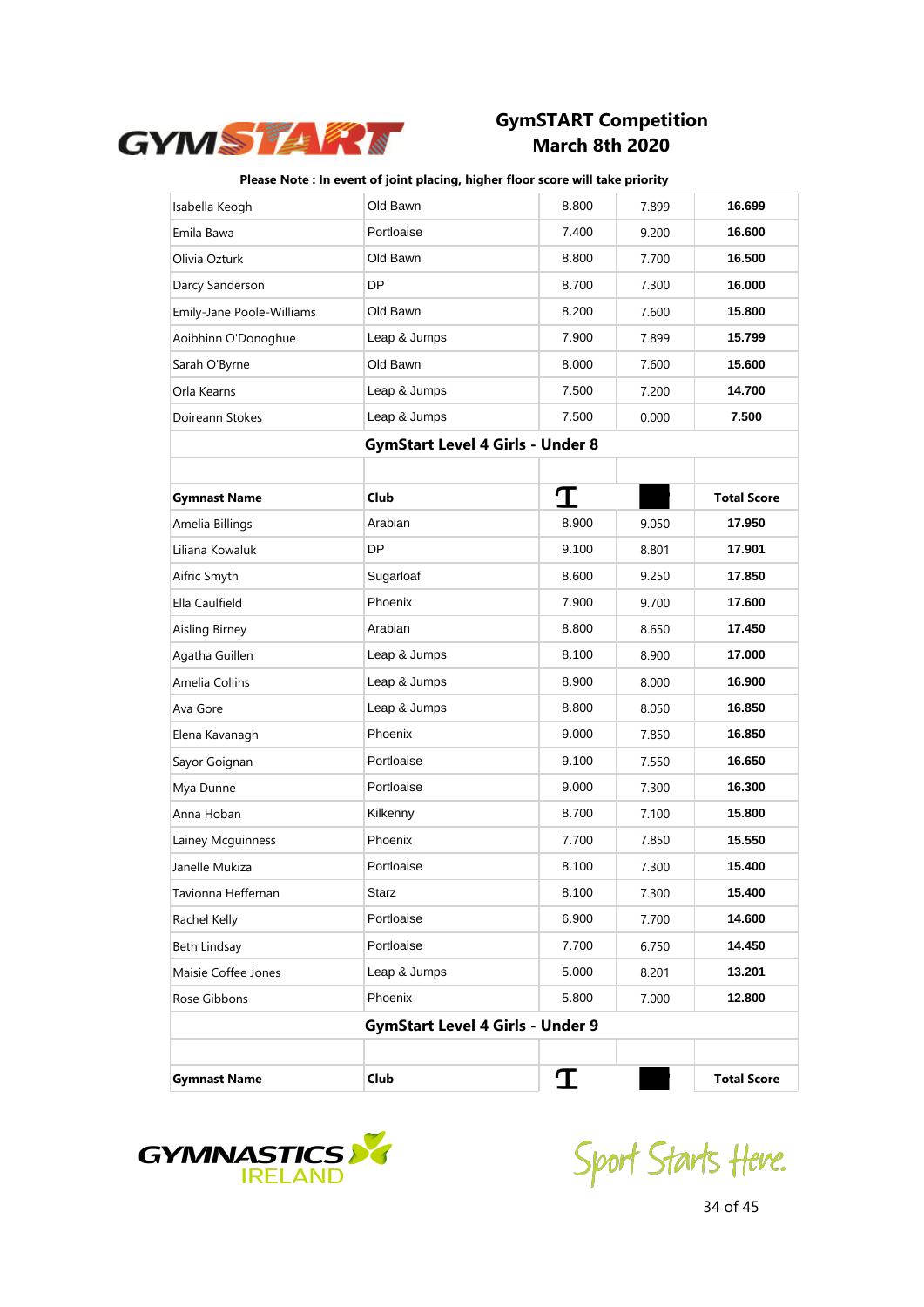

| Ailbhe O'Meara       | Sugarloaf                          | 9.200 | 8.100 | 17.300             |
|----------------------|------------------------------------|-------|-------|--------------------|
| Eilis Bollard        | Kilkenny                           | 9.200 | 7.900 | 17.100             |
| Anna O'Gorman        | Kilkenny                           | 9.100 | 7.600 | 16.700             |
| Lila Mae Martin      | Sugarloaf                          | 9.000 | 7.399 | 16.399             |
| Sofia Kovacevic      | DP                                 | 7.800 | 8.400 | 16.200             |
| Katie Comerford      | Kilkenny                           | 9.100 | 6.899 | 15.999             |
| Lily O'Mahony        | Leap & Jumps                       | 8.700 | 7.100 | 15.800             |
| Aideen Gray          | Phoenix                            | 8.800 | 6.899 | 15.699             |
| Lily Sweeney         | Kilkenny                           | 8.900 | 6.500 | 15.400             |
| Niamh Ni Dhiomasaigh | Phoenix                            | 8.500 | 6.899 | 15.399             |
| Polina Spivak        | Coolmine                           | 8.600 | 6.600 | 15.200             |
| Saoirse Ryan         | Leap & Jumps                       | 8.800 | 6.399 | 15.199             |
| Leyla Cunningham     | Coolmine                           | 8.300 | 6.700 | 15.000             |
| Caysie Richardson    | DP                                 | 8.000 | 6.900 | 14.900             |
| Nykayla Duncan       | Citadel                            | 7.700 | 6.900 | 14.600             |
| Rubi Wilkinson       | Arabian                            | 8.100 | 6.300 | 14.400             |
| Alice Unkovich       | Arabian                            | 7.800 | 6.300 | 14.100             |
| Katie Browne         | Coolmine                           | 8.100 | 5.800 | 13.900             |
| Robyn Kelly          | Coolmine                           | 8.400 | 5.300 | 13.700             |
| Erin Malone          | Coolmine                           | 8.600 | 4.000 | 12.600             |
| Emma Ryan            | Excel                              | 6.000 | 6.500 | 12.500             |
| Anna O'Grady         | Leap & Jumps                       | 5.000 | 6.700 | 11.700             |
| Shannon Dooley       | Portloaise                         | 5.000 | 6.600 | 11.600             |
| Orlaith Beatty       | Citadel                            | 5.500 | 5.500 | 11.000             |
|                      | GymStart Level 5 Girls - Over 11 A |       |       |                    |
|                      |                                    |       |       |                    |
| Gymnast Name         | Club                               | I     |       | <b>Total Score</b> |
| Emma Rothwell        | Arabian                            | 9.700 | 9.600 | 19.300             |
| Laura Barry          | Carrigaline                        | 9.500 | 8.400 | 17.900             |
| Shamilte Sannumugam  | Arabian                            | 9.300 | 8.500 | 17.800             |
| Natasha Hurley       | Carrigaline                        | 9.600 | 8.000 | 17.600             |
| Clara Doherty        | Carrick                            | 9.300 | 8.200 | 17.500             |
| Isabel Mcgrath       | Carrick                            | 9.200 | 7.800 | 17.000             |
| Ciara Coveney        | Carrigaline                        | 9.400 | 7.600 | 17.000             |



Sport Starts Heve.

35 of 45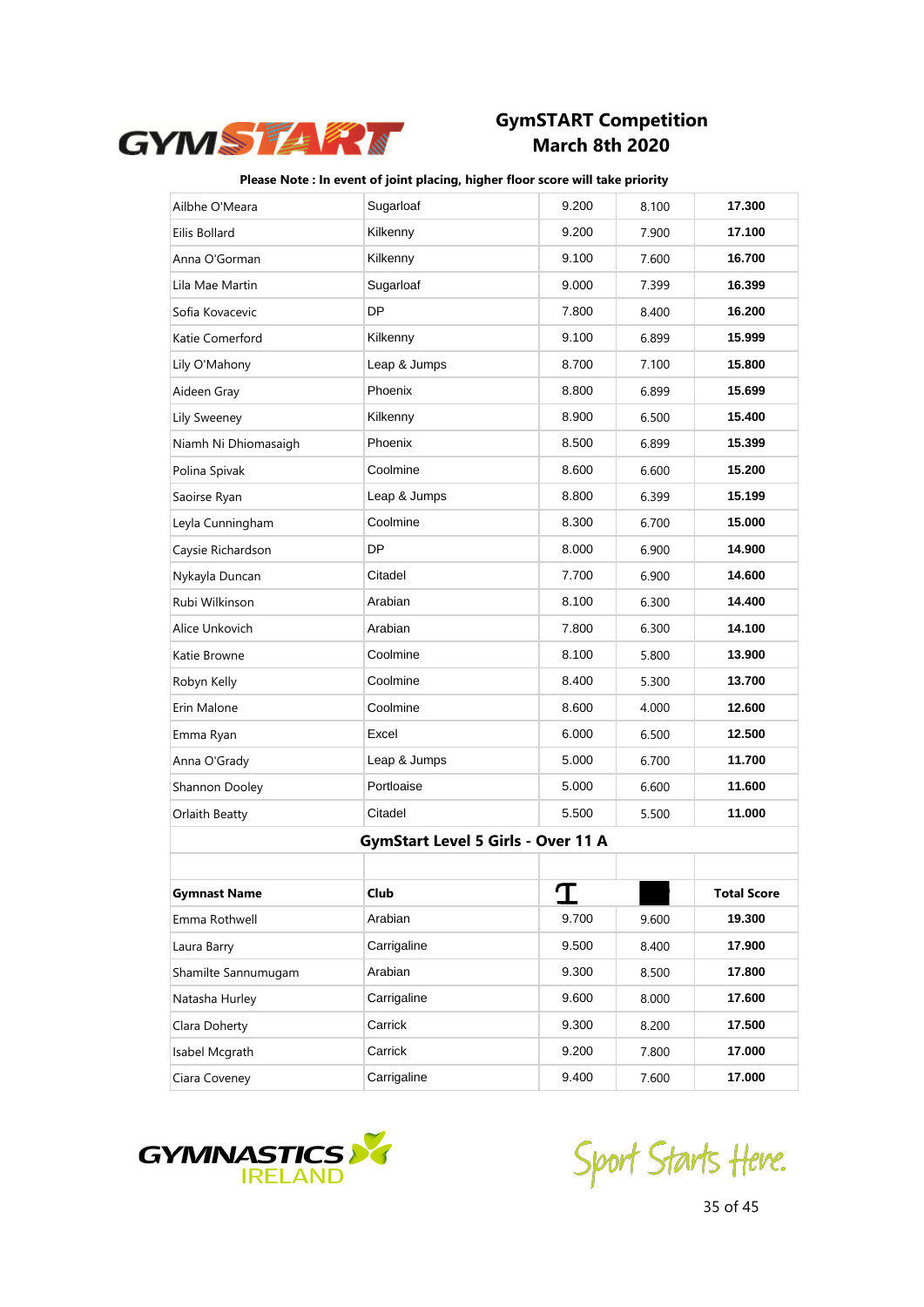

| Sophia Duggan                              | Arabian                                   | 9.000 | 7.900 | 16.900             |
|--------------------------------------------|-------------------------------------------|-------|-------|--------------------|
| Orlaith Phelan                             | Carrigaline                               | 9.500 | 7.300 | 16.800             |
| Jemima Harris                              | Carrick                                   | 9.300 | 6.500 | 15.800             |
| Aoibha Carroll                             | DP                                        | 8.900 | 6.800 | 15.700             |
| Katie De Silva                             | DP                                        | 8.800 | 6.700 | 15.500             |
| Kayla Faughnan                             | Carrick                                   | 8.900 | 6.100 | 15.000             |
| Leanne Wynne                               | Phoenix                                   | 9.000 | 5.600 | 14.600             |
| Lara O'Suilleabhain                        | Coolmine                                  | 8.900 | 5.200 | 14.100             |
|                                            | <b>GymStart Level 5 Girls - Over 11 B</b> |       |       |                    |
|                                            |                                           |       |       |                    |
| <b>Gymnast Name</b>                        | Club                                      | I     |       | <b>Total Score</b> |
| Seoidín Hickey                             | Carrigaline                               | 9.100 | 8.500 | 17.600             |
| Gertruda Bardauskaite                      | Arabian                                   | 8.600 | 8.700 | 17.300             |
| Niamh Elliott                              | Old Bawn                                  | 8.800 | 8.300 | 17.100             |
| Grainne Ryan                               | Old Bawn                                  | 8.300 | 8.500 | 16.800             |
| Ellen Sullivan                             | Carrigaline                               | 8.500 | 8.000 | 16.500             |
| Aoife Fagan                                | Arabian                                   | 8.000 | 8.300 | 16.300             |
| <b>Aisling Mulhall</b>                     | Portloaise                                | 8.400 | 7.900 | 16.300             |
| Caela Rivera-Mc Mahon                      | Arabian                                   | 8.500 | 7.700 | 16.200             |
| Kaitlynn Dunne                             | Arabian                                   | 8.600 | 7.300 | 15.900             |
| Béibhinn Deasy                             | Carrigaline                               | 8.500 | 7.400 | 15.900             |
| Izobelle Mahady Murphy                     | Carrick                                   | 8.200 | 7.600 | 15.800             |
| Aoibhe Mckelvey                            | Portloaise                                | 8.200 | 7.300 | 15.500             |
| Aoibhe Keane                               | Carrigaline                               | 8.600 | 6.800 | 15.400             |
| Laura Canty                                | Carrigaline                               | 8.700 | 6.700 | 15.400             |
| Robyn Sharpe                               | Arabian                                   | 8.200 | 6.600 | 14.800             |
| Robyn Foster                               | DP                                        | 7.100 | 6.900 | 14.000             |
| <b>GymStart Level 5 Girls - Under 10 A</b> |                                           |       |       |                    |
|                                            |                                           |       |       |                    |
| <b>Gymnast Name</b>                        | Club                                      | I     |       | <b>Total Score</b> |
| Jessica Covey                              | DP                                        | 9.600 | 9.100 | 18.700             |
| Lilly Norman                               | Carrigaline                               | 9.600 | 8.700 | 18.300             |
| Keelin Burns                               | DP                                        | 9.500 | 8.400 | 17.900             |
| Dani Dineen                                | Douglas                                   | 9.500 | 7.700 | 17.200             |



Sport Starts Heve.

36 of 45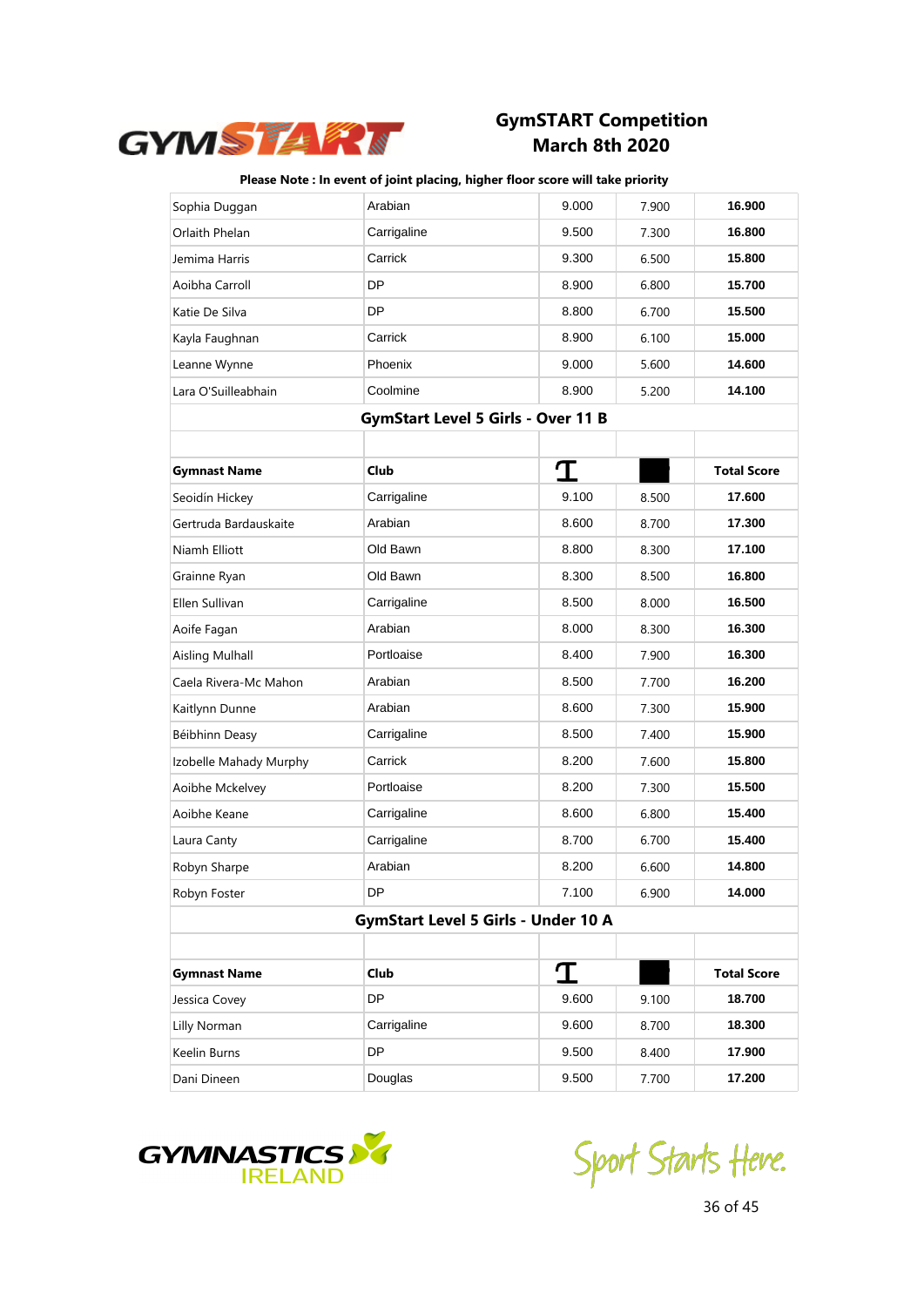

| Elizabeth Mcgarvey                         | Coolmine                                 | 9.400 | 7.800 | 17.200             |  |  |
|--------------------------------------------|------------------------------------------|-------|-------|--------------------|--|--|
| Holly Whelan                               | Phoenix                                  | 9.300 | 7.600 | 16.900             |  |  |
| Anna Odlerova                              | Douglas                                  | 9.300 | 7.400 | 16.700             |  |  |
| Antonina Furmanczyk                        | Phoenix                                  | 9.100 | 7.500 | 16.600             |  |  |
| Ella Cunningham                            | Carrigaline                              | 9.200 | 7.300 | 16.500             |  |  |
| Rachel Neary                               | <b>Starz</b>                             | 9.200 | 7.000 | 16.200             |  |  |
| Diamanta Rubike                            | Douglas                                  | 9.200 | 6.900 | 16.100             |  |  |
| Kate Marrinan                              | Arabian                                  | 9.500 | 6.600 | 16.100             |  |  |
| Robyn Claxton                              | <b>DP</b>                                | 9.000 | 7.000 | 16.000             |  |  |
| Ruby O Halloran                            | Douglas                                  | 9.000 | 6.600 | 15.600             |  |  |
| Sophie Nugent                              | Phoenix                                  | 8.900 | 6.600 | 15.500             |  |  |
| Sienna Hussey                              | <b>Starz</b>                             | 9.000 | 6.500 | 15.500             |  |  |
| <b>Emily Fleming</b>                       | Douglas                                  | 9.000 | 6.400 | 15.400             |  |  |
| Catherine Moore                            | <b>Starz</b>                             | 9.700 | 5.500 | 15.200             |  |  |
| Chloe Webster                              | Coolmine                                 | 8.800 | 5.600 | 14.400             |  |  |
| <b>GymStart Level 5 Girls - Under 10 B</b> |                                          |       |       |                    |  |  |
|                                            |                                          |       |       |                    |  |  |
|                                            |                                          |       |       |                    |  |  |
| <b>Gymnast Name</b>                        | Club                                     | I     |       | <b>Total Score</b> |  |  |
| Molly Lonergan                             | Gymstars                                 | 9.500 | 8.600 | 18.100             |  |  |
| Eva O'Connor                               | Gymstars                                 | 9.300 | 8.400 | 17.700             |  |  |
| Maya Szulc                                 | Douglas                                  | 9.400 | 8.000 | 17.400             |  |  |
| Sophia Wycawska                            | Douglas                                  | 9.200 | 8.200 | 17.400             |  |  |
| Elle- Louise Kearney                       | Carrigaline                              | 9.500 | 7.100 | 16.600             |  |  |
| Eliza Behan                                | Douglas                                  | 9.000 | 6.800 | 15.800             |  |  |
| Madison Murtagh                            | Coolmine                                 | 8.900 | 6.700 | 15.600             |  |  |
| Sophie Grealey                             | DP                                       | 9.200 | 6.300 | 15.500             |  |  |
| Alexandra Kearns                           | Phoenix                                  | 9.100 | 6.300 | 15.400             |  |  |
| Annie O'Doherty                            | Citadel                                  | 9.400 | 5.500 | 14.900             |  |  |
|                                            | <b>GymStart Level 5 Girls - Under 11</b> |       |       |                    |  |  |
|                                            |                                          |       |       |                    |  |  |
| <b>Gymnast Name</b>                        | <b>Club</b>                              | I     |       | <b>Total Score</b> |  |  |
| Emma Kelly                                 | Gymstars                                 | 8.400 | 9.500 | 17.900             |  |  |
| Kacey Pitter                               | Gymstars                                 | 8.600 | 8.799 | 17.399             |  |  |



Sport Starts Heve.

37 of 45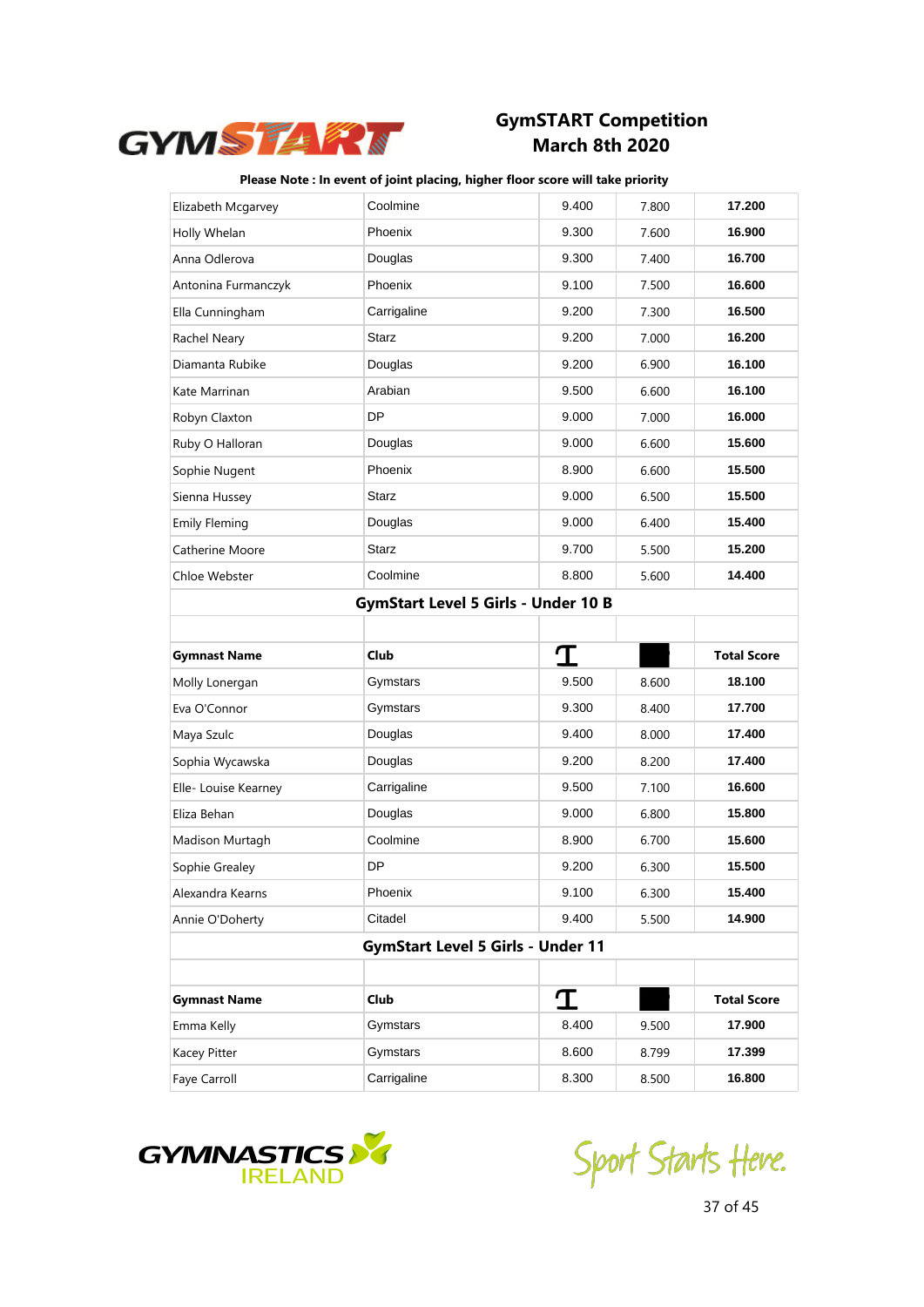

| Aleisha Daly              | Arabian                                 | 8.500 | 8.200 | 16.700             |
|---------------------------|-----------------------------------------|-------|-------|--------------------|
| Lily Davidson             | Carrigaline                             | 8.200 | 8.000 | 16.200             |
| Ciara Finn                | Gymstars                                | 7.800 | 8.300 | 16.100             |
| Sarah Stephenson          | Arabian                                 | 7.800 | 8.000 | 15.800             |
| Ava Downey                | Carrigaline                             | 7.600 | 7.800 | 15.400             |
| Alicja Wyrzykowska-Curran | DP                                      | 7.900 | 6.600 | 14.500             |
| Ellie Boyle               | Citadel                                 | 8.200 | 5.800 | 14.000             |
| April O'Donoghue          | DP                                      | 8.000 | 6.000 | 14.000             |
| Eimear Delahan            | DP                                      | 7.700 | 5.800 | 13.500             |
| Ella Carroll              | Coolmine                                | 7.400 | 5.800 | 13.200             |
| Aisling D'Arcy            | Phoenix                                 | 7.400 | 5.800 | 13.200             |
|                           | <b>GymStart Level 5 Girls - Under 8</b> |       |       |                    |
|                           |                                         |       |       |                    |
| <b>Gymnast Name</b>       | Club                                    | I     |       | <b>Total Score</b> |
| Aoibhe Balasingham        | Arabian                                 | 7.600 | 6.300 | 13.900             |
| Chloe Meade               | <b>Starz</b>                            | 7.400 | 5.800 | 13.200             |
|                           | <b>GymStart Level 5 Girls - Under 9</b> |       |       |                    |
|                           |                                         |       |       |                    |
|                           |                                         |       |       |                    |
| <b>Gymnast Name</b>       | <b>Club</b>                             | T     |       | <b>Total Score</b> |
| <b>Grace Connelly</b>     | Arabian                                 | 8.300 | 7.800 | 16.100             |
| Isobel O Sullivan         | Arabian                                 | 8.100 | 7.899 | 15.999             |
| Marcela Maria Pirtea      | Phoenix                                 | 7.900 | 7.800 | 15.700             |
| Elle Shaw                 | Arabian                                 | 7.800 | 7.800 | 15.600             |
| Leah Mcsweeney            | Gymstars                                | 7.900 | 7.700 | 15.600             |
| Cara Tooher               | Citadel                                 | 8.300 | 7.100 | 15.400             |
| <b>Tess Rogers</b>        | Arabian                                 | 8.400 | 6.200 | 14.600             |
| Cate Beddy                | <b>Starz</b>                            | 7.800 | 6.700 | 14.500             |
| Laura Neary               | Starz                                   | 7.700 | 5.800 | 13.500             |
| Amelie Hurley-Byrne       | Phoenix                                 | 7.100 | 6.200 | 13.300             |
|                           | GymStart Level 6 Girls - Over 11 A      |       |       |                    |
|                           |                                         |       |       |                    |
| <b>Gymnast Name</b>       | Club                                    | T     |       | <b>Total Score</b> |
| Jennifer Chudley          | Citadel                                 | 9.000 | 7.900 | 16.900             |



Sport Starts Heve.

38 of 45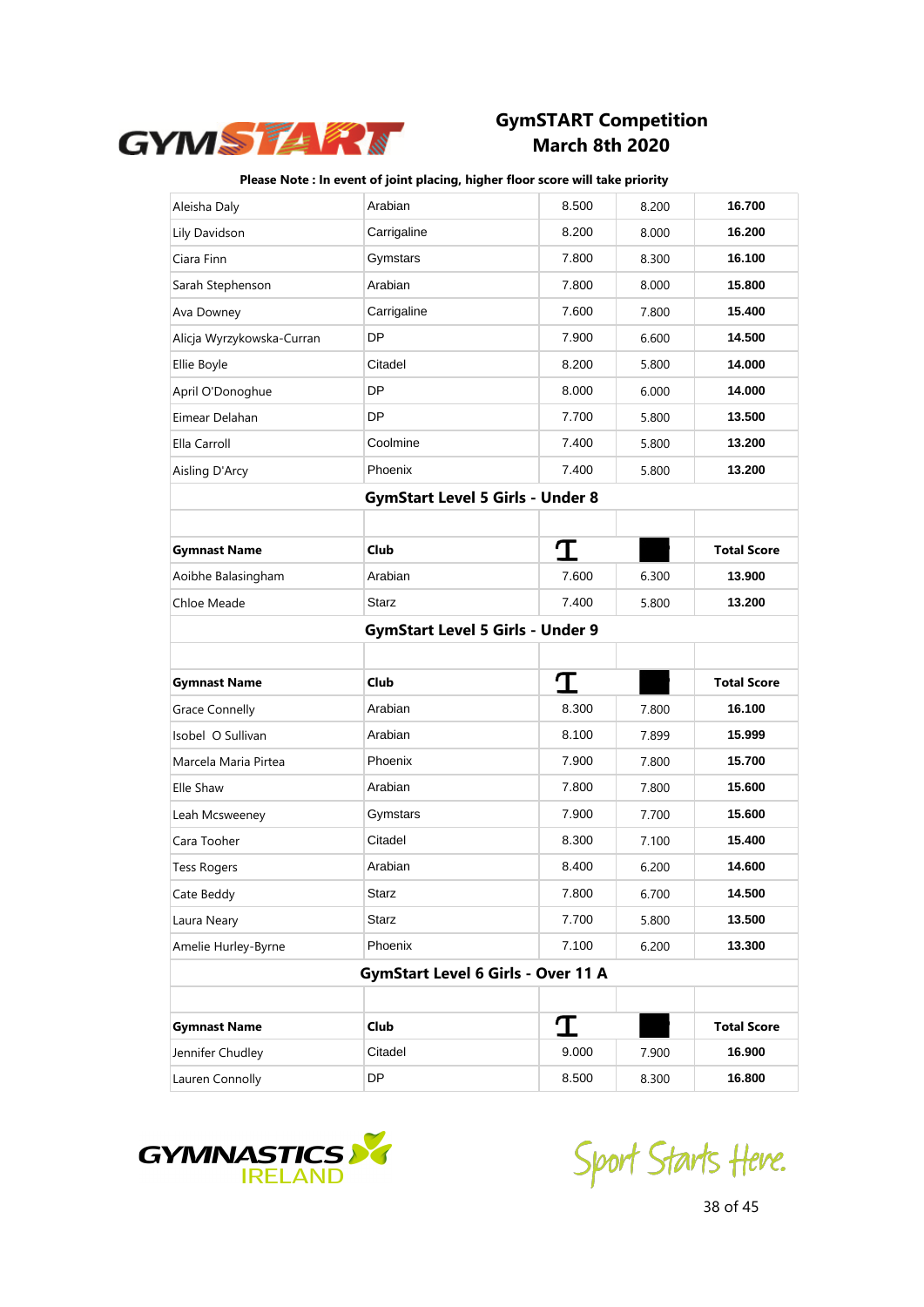

| Eimear Doogan       | Citadel                            | 8.700 | 7.800 | 16.500             |
|---------------------|------------------------------------|-------|-------|--------------------|
| Kayla Lawlor        | Mountmellick                       | 8.900 | 7.600 | 16.500             |
| Katie Keller        | DP                                 | 8.100 | 8.400 | 16.500             |
| Lucy Boyle          | Citadel                            | 9.200 | 7.300 | 16.500             |
| Jessica Mcloughlin  | Leap & Jumps                       | 8.000 | 8.300 | 16.300             |
| Aoibhin Sharkey     | DP                                 | 8.900 | 7.400 | 16.300             |
| Lauren Dumas        | Leap & Jumps                       | 8.600 | 7.600 | 16.200             |
| Alison Creedon      | Carrigaline                        | 8.300 | 7.000 | 15.300             |
| Amanda Jurevica     | Portloaise                         | 8.100 | 6.800 | 14.900             |
| Aine Fitzgerald     | Coolmine                           | 8.500 | 6.200 | 14.700             |
| Claire Mcnamara     | Leap & Jumps                       | 7.900 | 6.200 | 14.100             |
|                     | GymStart Level 6 Girls - Over 11 B |       |       |                    |
|                     |                                    |       |       |                    |
| <b>Gymnast Name</b> | Club                               | T     |       | <b>Total Score</b> |
| Erika Holland       | Portloaise                         | 9.100 | 8.100 | 17.200             |
| Heather Ryan        | Leap & Jumps                       | 9.400 | 7.199 | 16.599             |
| Lucy Gallagher      | Portloaise                         | 9.200 | 7.199 | 16.399             |
| Sinead O Keefe      | Arabian                            | 9.000 | 7.300 | 16.300             |
| Aoife Nolan         | Arabian                            | 9.000 | 7.100 | 16.100             |
| Mia Mcgettigan      | Citadel                            | 9.400 | 6.600 | 16.000             |
| Shannon Smith       | Phoenix                            | 9.200 | 6.699 | 15.899             |
| Caoileann Malony    | Portloaise                         | 9.000 | 6.700 | 15.700             |
| Mia Nolan-Doyle     | Arklow                             | 8.700 | 6.600 | 15.300             |
| Kirsty Doherty      | <b>Starz</b>                       | 8.900 | 6.300 | 15.200             |
| Ruth Cregan         | Leap & Jumps                       | 9.300 | 5.699 | 14.999             |
| <b>Esme Psillos</b> | Leap & Jumps                       | 8.700 | 6.200 | 14.900             |
| Ellen Imray         | Leap & Jumps                       | 9.100 | 5.500 | 14.600             |
| Carrie Galligan     | Coolmine                           | 9.000 | 5.500 | 14.500             |
| Ciara Whooley       | Leap & Jumps                       | 9.100 | 5.199 | 14.299             |
| Ava Doherty         | Starz                              | 8.900 | 5.200 | 14.100             |
| Hollie Mcbrearty    | Citadel                            | 7.700 | 6.300 | 14.000             |
| Tara Mcginley       | Citadel                            | 7.800 | 5.500 | 13.300             |
|                     | GymStart Level 6 Girls - Over 11 C |       |       |                    |
|                     |                                    |       |       |                    |



Sport Starts Heve.

39 of 45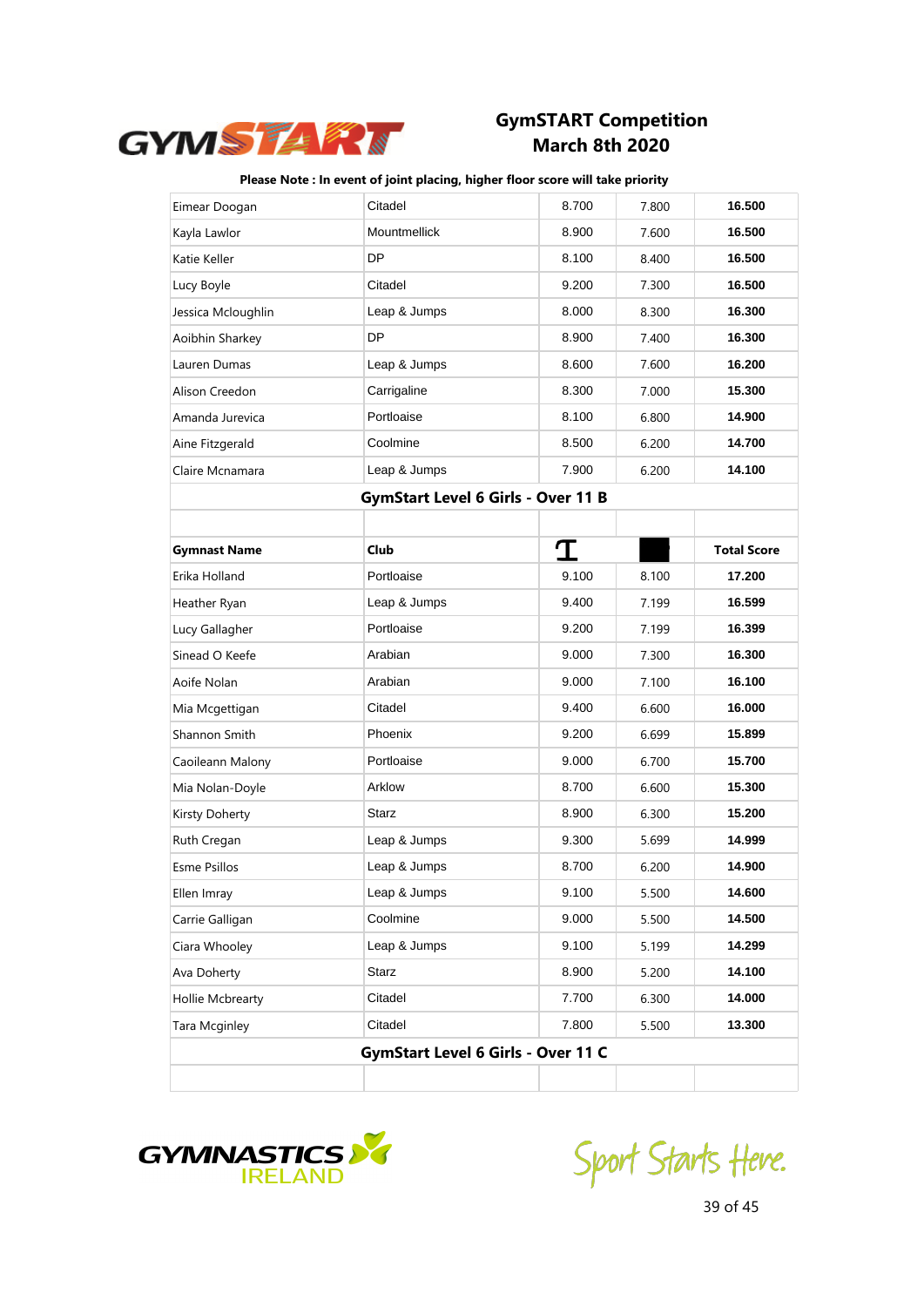

| <b>Gymnast Name</b> | Club                                       | T      |       | <b>Total Score</b> |
|---------------------|--------------------------------------------|--------|-------|--------------------|
| Hannah Lawlor       | DP                                         | 9.000  | 7.850 | 16.850             |
| Esme Fowler         | Phoenix                                    | 9.100  | 7.600 | 16.700             |
| Aoibhinn Kett       | Leap & Jumps                               | 9.300  | 6.500 | 15.800             |
| Hannah Toye         | Citadel                                    | 9.400  | 5.950 | 15.350             |
| Dobraslawa Zieta    | Leap & Jumps                               | 8.900  | 5.800 | 14.700             |
| Brenna Mulcahy      | Leap & Jumps                               | 8.600  | 6.000 | 14.600             |
| Aoibheann O Rourke  | Portloaise                                 | 8.800  | 5.600 | 14.400             |
|                     | <b>GymStart Level 6 Girls - Under 10</b>   |        |       |                    |
|                     |                                            |        |       |                    |
| <b>Gymnast Name</b> | Club                                       | I      |       | <b>Total Score</b> |
| Maddie O Donoghue   | Arabian                                    | 10.000 | 8.400 | 18.400             |
| Emma Mitchell       | DP                                         | 9.600  | 8.500 | 18.100             |
| Keelin Mc Keever    | Arabian                                    | 9.700  | 7.800 | 17.500             |
| Amy O'Mahony        | Carrigaline                                | 9.900  | 7.400 | 17.300             |
| <b>Becky Monks</b>  | <b>Starz</b>                               | 9.800  | 7.500 | 17.300             |
| Abbey Delaney       | Portloaise                                 | 9.800  | 7.000 | 16.800             |
| Lucy O'Driscoll     | DP                                         | 9.200  | 7.400 | 16.600             |
| Mollie Sheridan     | Arklow                                     | 8.900  | 7.500 | 16.400             |
| Clionadh Jacobs     | <b>Starz</b>                               | 9.600  | 6.700 | 16.300             |
| Nicole Barrett      | Carrigaline                                | 9.400  | 6.700 | 16.100             |
| Maria Doyle         | Portloaise                                 | 9.600  | 6.500 | 16.100             |
| Frankie O'Donnell   | <b>Muckross</b>                            | 9.800  | 6.200 | 16.000             |
| <b>Grace Gaffey</b> | Citadel                                    | 8.400  | 7.200 | 15.600             |
| Lily Fitzpatrick    | DP                                         | 9.500  | 6.100 | 15.600             |
| Nina Conan          | <b>Muckross</b>                            | 9.400  | 6.100 | 15.500             |
| <b>Holly Cooper</b> | Muckross                                   | 9.600  | 5.700 | 15.300             |
| Megan Mcdonagh      | Carrick                                    | 8.300  | 5.600 | 13.900             |
| Lily Brophy         | Portloaise                                 | 8.900  | 5.000 | 13.900             |
|                     | <b>GymStart Level 6 Girls - Under 11 A</b> |        |       |                    |
|                     |                                            |        |       |                    |
| <b>Gymnast Name</b> | Club                                       | I      |       | <b>Total Score</b> |
| Amara Fogarty       | Arabian                                    | 8.300  | 8.600 | 16.900             |
| Grace Connaughton   | Arabian                                    | 8.700  | 8.200 | 16.900             |



Sport Starts Heve.

40 of 45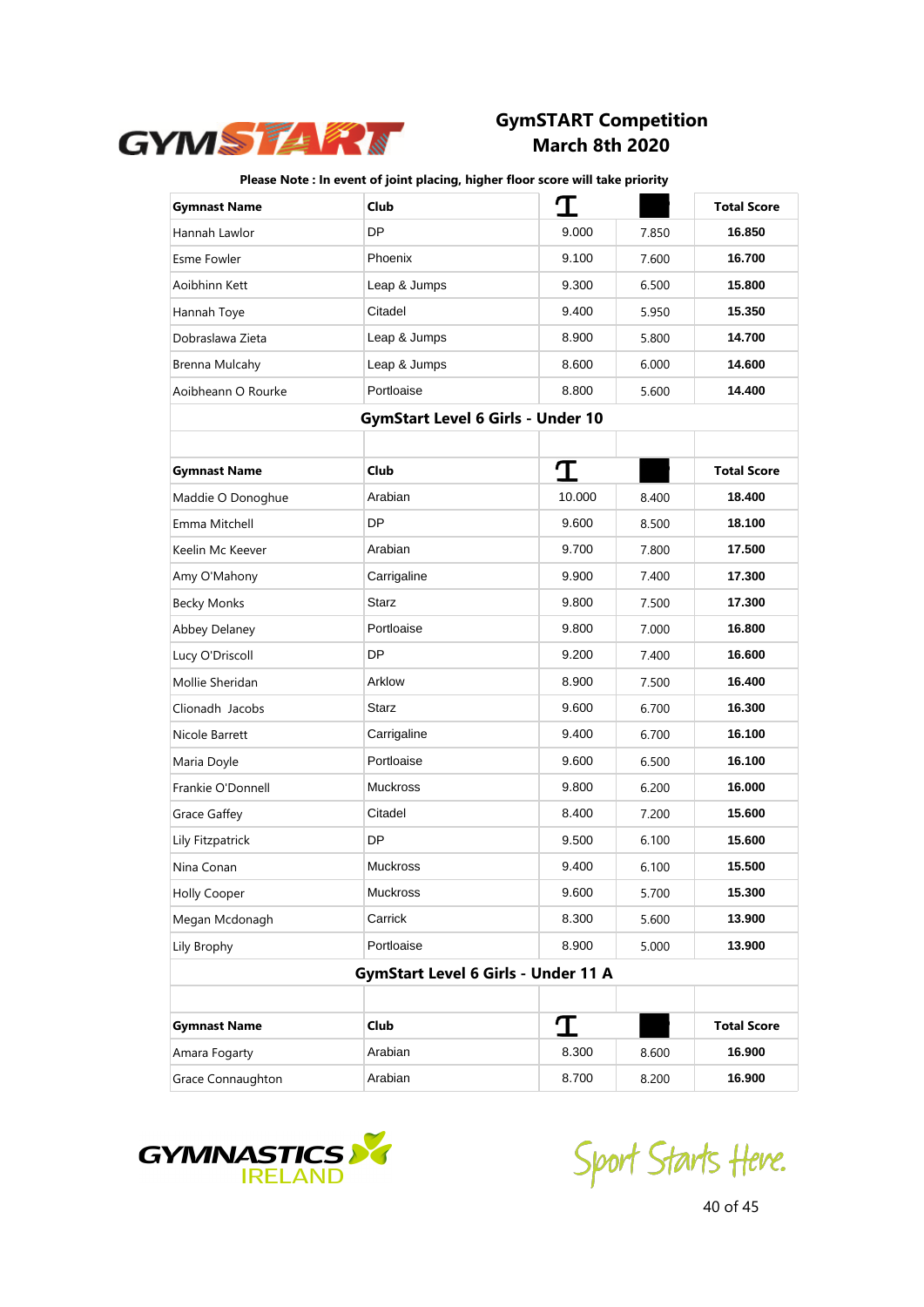

#### **Please Note : In event of joint placing, higher floor score will take priority**

|                     | Arabian                                    |       |       | 16.200             |
|---------------------|--------------------------------------------|-------|-------|--------------------|
| Julie Lupton        |                                            | 8.600 | 7.600 |                    |
| Eabha Flynn         | Arabian                                    | 7.800 | 7.899 | 15.699             |
| Lillian Doyle       | Arabian                                    | 8.000 | 7.200 | 15.200             |
| Grace Brady         | Arabian                                    | 8.600 | 6.200 | 14.800             |
| Doireann O Sullivan | Arabian                                    | 8.500 | 6.100 | 14.600             |
| Sadie Corkery       | Douglas                                    | 8.200 | 6.100 | 14.300             |
| Clodagh Barry       | Coolmine                                   | 7.900 | 6.300 | 14.200             |
| Evie O Connor       | Arabian                                    | 8.200 | 5.800 | 14.000             |
| Leah Connor         | Citadel                                    | 7.800 | 6.000 | 13.800             |
| Lauren Mccloskey    | Citadel                                    | 8.300 | 5.000 | 13.300             |
| Sophia Lavelle      | Douglas                                    | 7.600 | 5.700 | 13.300             |
| Gabrielle Smith     | Douglas                                    | 7.800 | 5.400 | 13.200             |
| Ava Connor          | Citadel                                    | 8.100 | 5.000 | 13.100             |
| Lucy Gilley         | Douglas                                    | 7.700 | 5.200 | 12.900             |
| Tehya Byrne         | Arklow                                     | 7.400 | 5.000 | 12.400             |
|                     | <b>GymStart Level 6 Girls - Under 11 B</b> |       |       |                    |
|                     |                                            |       |       |                    |
|                     |                                            |       |       |                    |
| <b>Gymnast Name</b> | Club                                       | I     |       | <b>Total Score</b> |
| Sophie Monaghan     | DP                                         | 9.800 | 8.000 | 17.800             |
| Emma Mulvaney       | Portloaise                                 | 9.900 | 7.399 | 17.299             |
| Sarah Coules        | Douglas                                    | 9.700 | 7.100 | 16.800             |
| <b>Emily Gore</b>   | Leap & Jumps                               | 9.600 | 7.000 | 16.600             |
| Isabelle Jewell     | Mountmellick                               | 9.500 | 7.000 | 16.500             |
| Carly O'Toole       | DP                                         | 9.600 | 6.700 | 16.300             |
| Ella Ronan          | Carrigaline                                | 9.800 | 6.399 | 16.199             |
| Leah Webster        | Carrigaline                                | 9.200 | 6.700 | 15.900             |
| Halle Brazil        | Muckross                                   | 9.300 | 6.300 | 15.600             |
| Orlaith O Connell   | Douglas                                    | 9.400 | 6.100 | 15.500             |
| Sophia Folco        | DP                                         | 9.300 | 6.100 | 15.400             |
| Daisy Lenehan       | Douglas                                    | 9.200 | 5.700 | 14.900             |
| Molly Maher         | Leap & Jumps                               | 9.400 | 5.500 | 14.900             |
| Ayobammi Ajayi      | Douglas                                    | 9.600 | 5.000 | 14.600             |
| Isobel Caldwell     | Excel                                      | 9.100 | 5.300 | 14.400             |



Sport Starts Heve.

41 of 45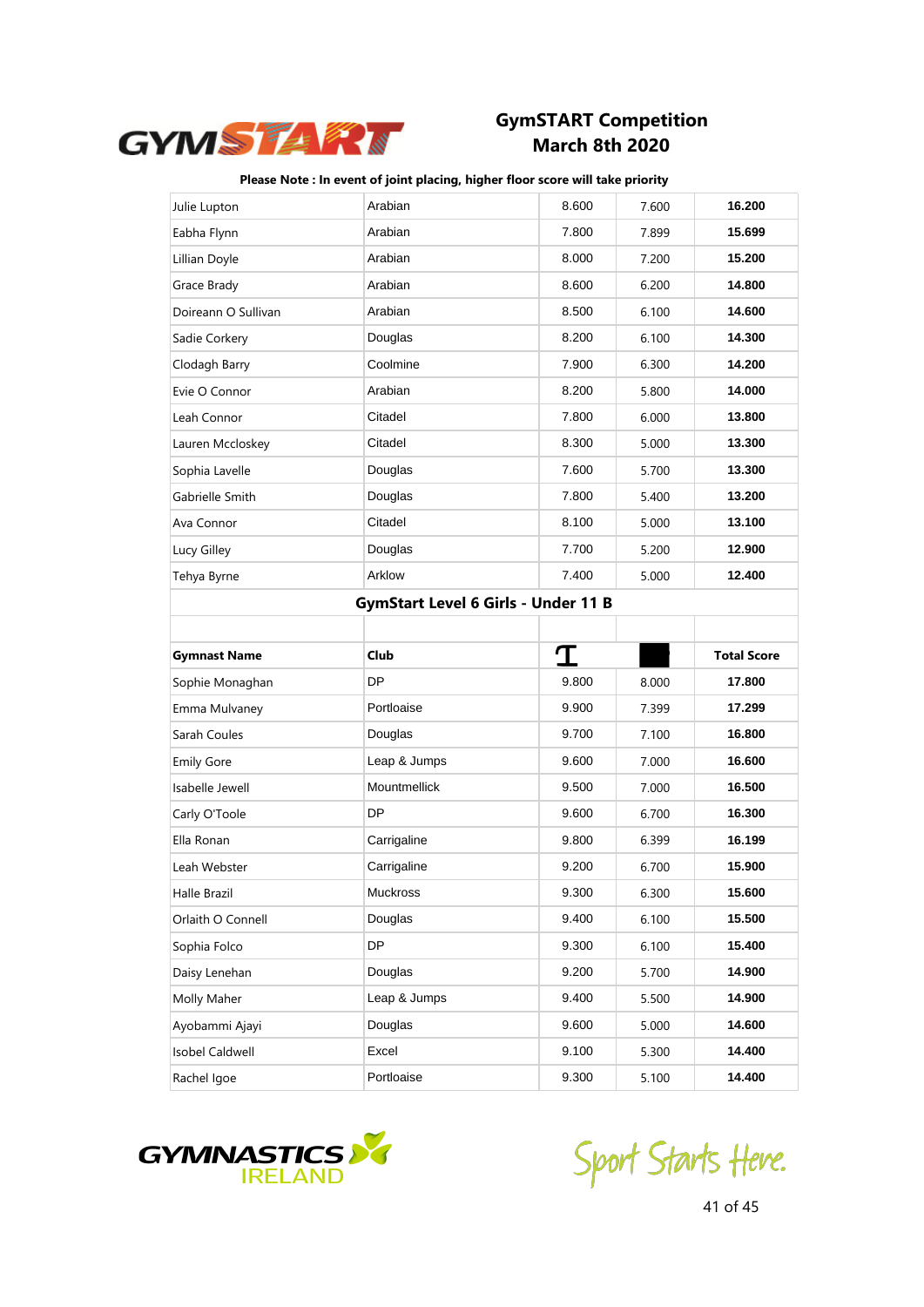

| Kate Daly               | Douglas                                  | 9.100 | 5.200 | 14.300             |
|-------------------------|------------------------------------------|-------|-------|--------------------|
| Ellie Lafferty          | Portloaise                               | 9.300 | 5.000 | 14.300             |
| Lucy Keyes              | Leap & Jumps                             | 9.100 | 5.000 | 14.100             |
| Emma Browne             | Leap And Jump                            | 8.500 | 0.000 | 8.500              |
| Emma Browne             | Leaps& Jumps                             | 0.000 | 5.000 | 5.000              |
|                         | <b>GymStart Level 6 Girls - Under 9</b>  |       |       |                    |
|                         |                                          |       |       |                    |
| <b>Gymnast Name</b>     | Club                                     | I     |       | <b>Total Score</b> |
| Hayley Spicer           | Arabian                                  | 9.300 | 8.000 | 17.300             |
| Jessica Gunne           | <b>Muckross</b>                          | 8.600 | 6.200 | 14.800             |
| Aoife Moran             | Leap & Jumps                             | 8.700 | 5.800 | 14.500             |
| Sorcha Thomas           | <b>Muckross</b>                          | 8.800 | 5.450 | 14.250             |
| Daisy Mulvey            | Carrick                                  | 9.100 | 5.100 | 14.200             |
| Lauren O'Donohoe        | <b>DP</b>                                | 8.300 | 5.700 | 14.000             |
| Shonagh Kilrane         | Carrick                                  | 8.600 | 5.300 | 13.900             |
| Layla Rose Collins      | Coolmine                                 | 8.600 | 5.050 | 13.650             |
| Alannah Rose Maher      | Carrick                                  | 8.500 | 5.100 | 13.600             |
| Lucy O'Carroll          | <b>Muckross</b>                          | 8.400 | 5.200 | 13.600             |
| Regan Murphy            | <b>Muckross</b>                          | 8.500 | 5.050 | 13.550             |
| Maya Zoldak             | Phoenix                                  | 8.300 | 5.050 | 13.350             |
| Maisie Lawlor           | Coolmine                                 | 8.200 | 5.000 | 13.200             |
| Izzy Markham            | Leap & Jumps                             | 8.100 | 5.000 | 13.100             |
| Marie Nic Giolla Bhride | Citadel                                  | 7.200 | 5.050 | 12.250             |
|                         | <b>GymStart Level 7 Girls - Over 13</b>  |       |       |                    |
|                         |                                          |       |       |                    |
| <b>Gymnast Name</b>     | Club                                     |       |       | <b>Total Score</b> |
| Eve Murphy              | Mountmellick                             | 9.000 | 8.400 | 17.400             |
| Ciara Bright            | Sugarloaf                                | 8.800 | 8.100 | 16.900             |
| Cassandra Panarello     | Arabian                                  | 9.000 | 7.500 | 16.500             |
| Tuathla Whelan          | Arabian                                  | 8.700 | 7.800 | 16.500             |
| Kate Ryan               | Portloaise                               | 8.900 | 7.000 | 15.900             |
| Kate Tunney             | Coolmine                                 | 8.700 | 6.600 | 15.300             |
|                         | <b>GymStart Level 7 Girls - Under 10</b> |       |       |                    |
|                         |                                          |       |       |                    |



Sport Starts Heve.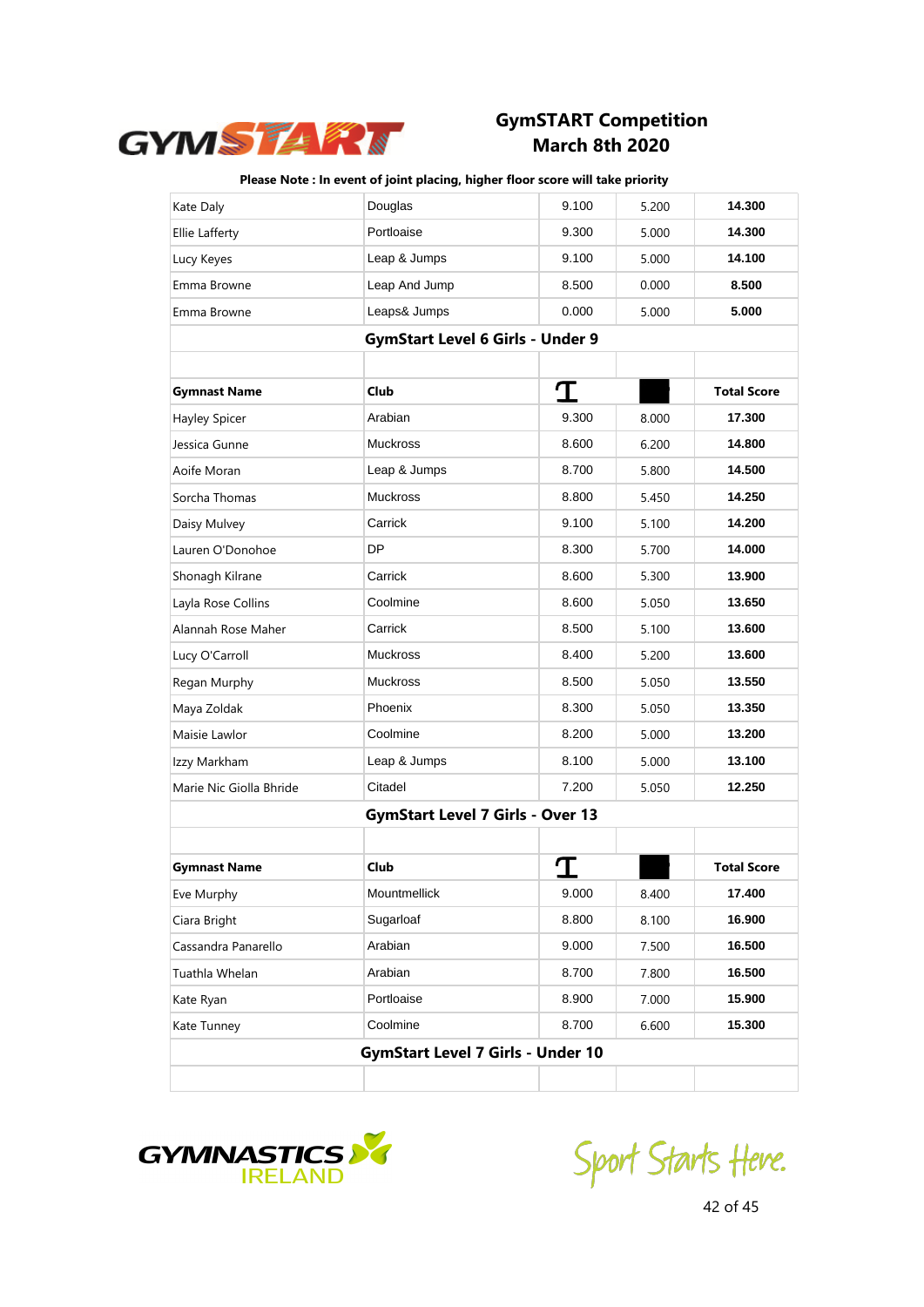

| <b>Gymnast Name</b> | Club                                       | T     |       | <b>Total Score</b> |
|---------------------|--------------------------------------------|-------|-------|--------------------|
| Miya Mulvey         | Carrick                                    | 8.900 | 8.300 | 17.200             |
| Ciara Curran        | Sugarloaf                                  | 9.100 | 7.800 | 16.900             |
| Magda Burba         | Portloaise                                 | 9.400 | 7.300 | 16.700             |
| Katie O'Brien       | Carrick                                    | 9.300 | 7.000 | 16.300             |
|                     | <b>GymStart Level 7 Girls - Under 11</b>   |       |       |                    |
|                     |                                            |       |       |                    |
| <b>Gymnast Name</b> | Club                                       | I     |       | <b>Total Score</b> |
| Eva Carey           | Sugarloaf                                  | 9.500 | 8.700 | 18.200             |
| Holly Underwood     | Arabian                                    | 9.500 | 8.700 | 18.200             |
| Rachel Hefferon     | Arabian                                    | 9.300 | 8.500 | 17.800             |
| Jane Hanrahan       | Carrick                                    | 8.700 | 8.100 | 16,800             |
| Naoise Dunne        | Coolmine                                   | 9.100 | 7.500 | 16.600             |
| Orla Ryan           | Carrick                                    | 9.400 | 6.800 | 16.200             |
| Clodagh Kilrane     | Carrick                                    | 7.900 | 7.300 | 15.200             |
|                     | <b>GymStart Level 7 Girls - Under 12 A</b> |       |       |                    |
|                     |                                            |       |       |                    |
|                     |                                            |       |       |                    |
| <b>Gymnast Name</b> | Club                                       | I     |       | <b>Total Score</b> |
| Kate Mc Clafferty   | Arabian                                    | 9.300 | 7.800 | 17.100             |
| Ava O Reilly        | Arabian                                    | 9.500 | 7.500 | 17.000             |
| Juliette Morehead   | <b>Muckross</b>                            | 9.000 | 8.000 | 17.000             |
| Martha Feely        | DP                                         | 9.750 | 7.200 | 16.950             |
| <b>Emily Grange</b> | Arabian                                    | 9.150 | 7.699 | 16.849             |
| Ellen O Connell     | Arabian                                    | 9.300 | 7.500 | 16.800             |
| Julia Krawozyk      | Portloaise                                 | 9.450 | 7.100 | 16.550             |
| Abi Mcgourty        | Carrick                                    | 8.950 | 7.600 | 16.550             |
| Amelie Reviener     | Douglas                                    | 9.300 | 6.900 | 16.200             |
| Ava Maguire         | Arabian                                    | 9.050 | 7.100 | 16.150             |
| Sara Mcsweeney      | Douglas                                    | 9.450 | 6.600 | 16.050             |
| Elaine Miller       | Portloaise                                 | 9.300 | 6.500 | 15.800             |
| Daisy Kelly         | Phoenix                                    | 8.700 | 6.300 | 15.000             |
| Eliza Bielak        | <b>DP</b>                                  | 9.150 | 5.600 | 14.750             |
| Hannah O'Carroll    | Greystones                                 | 9.150 | 0.000 | 9.150              |



Sport Starts Heve.

43 of 45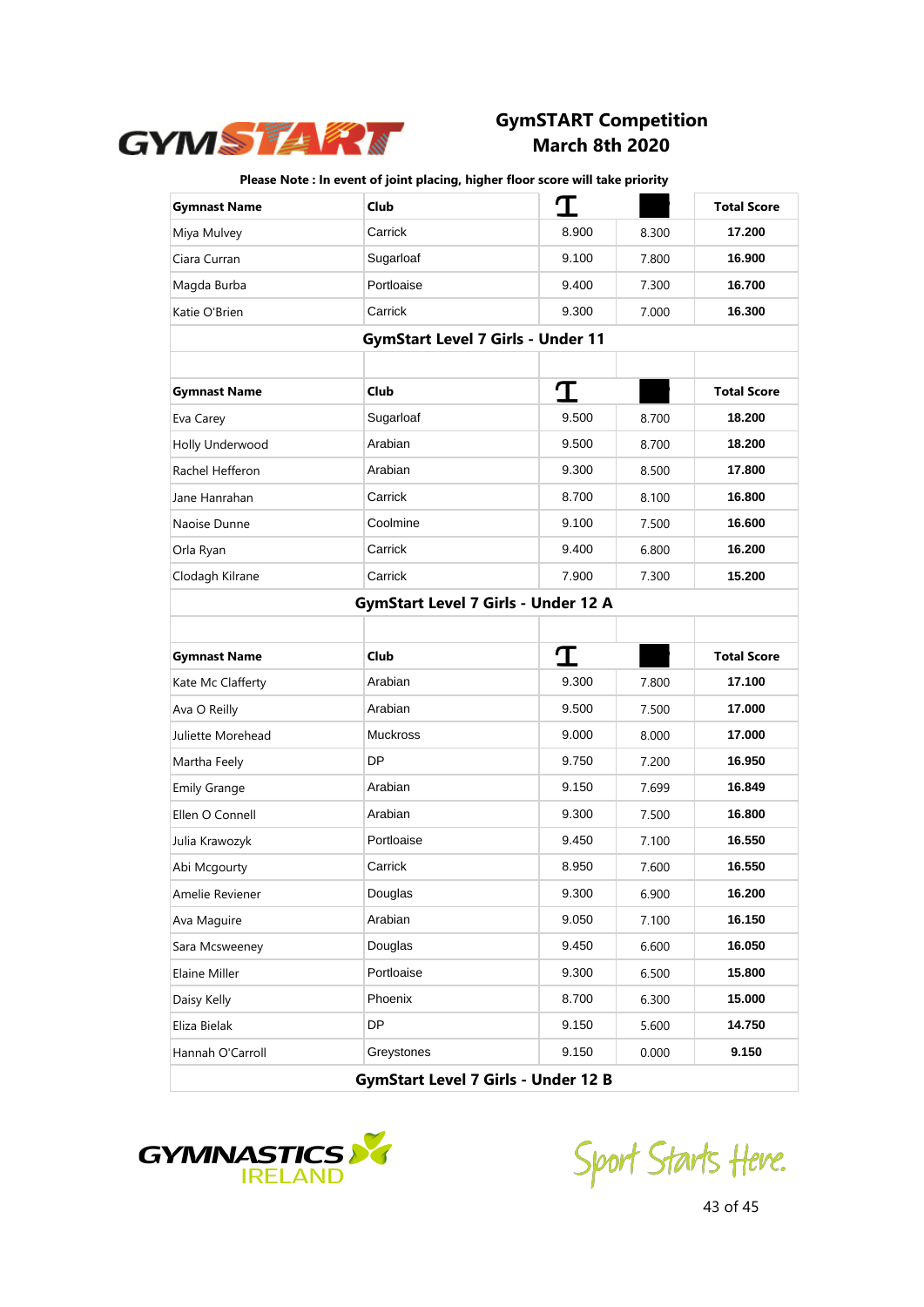

| <b>Gymnast Name</b>   | Club                                     | I     |       | <b>Total Score</b> |
|-----------------------|------------------------------------------|-------|-------|--------------------|
| Emily Houraghan       | Arabian                                  | 9.200 | 8.100 | 17.300             |
| Isabel Lowe           | Carrick                                  | 9.100 | 7.850 | 16.950             |
| Lauren Doherty        | Arabian                                  | 9.500 | 7.000 | 16.500             |
| Katie Ann Lawson      | Douglas                                  | 8.800 | 7.149 | 15.949             |
| Emilija Siugzdinyte   | Portloaise                               | 9.300 | 6.550 | 15.850             |
| Sonia Balanzin        | Douglas                                  | 8.800 | 6.700 | 15.500             |
| Jodie Case            | Arabian                                  | 9.300 | 5.550 | 14.850             |
| Lara Culleton         | Portloaise                               | 8.800 | 6.000 | 14.800             |
| Aoife Mcguinness      | Carrick                                  | 8.500 | 5.550 | 14.050             |
| Aifric Barry          | Douglas                                  | 8.200 | 4.750 | 12.950             |
| Ciara Bambury         | Douglas                                  | 8.500 | 3.300 | 11.800             |
|                       | <b>GymStart Level 7 Girls - Under 13</b> |       |       |                    |
|                       |                                          |       |       |                    |
| <b>Gymnast Name</b>   | Club                                     | T     |       | <b>Total Score</b> |
| Thianah Curley        | Arabian                                  | 8.900 | 8.100 | 17.000             |
| Martha O'Herlihy Ryan | Sugarloaf                                | 8.800 | 7.600 | 16.400             |
|                       | <b>GymStart Level 7 Girls - Under 13</b> |       |       |                    |
|                       |                                          |       |       |                    |
| <b>Gymnast Name</b>   | Club                                     | I     |       | <b>Total Score</b> |
| Lucy Tham Mckenna     | <b>Muckross</b>                          | 9.500 | 8.700 | 18.200             |
| Kate Finnerty         | Sugarloaf                                | 9.300 | 8.100 | 17.400             |
| Kayleigh Mcqueen Meek | Coolmine                                 | 9.000 | 7.800 | 16.800             |
| Alison Finnerty       | Sugarloaf                                | 9.000 | 7.700 | 16.700             |
| Amelia Cheevers       | Sugarloaf                                | 8.900 | 7.500 | 16.400             |
| Caoimhe O'Connor      | Phoenix                                  | 8.800 | 6.700 | 15.500             |
| Abby Mcevoy           | Portloaise                               | 7.700 | 7.300 | 15.000             |
|                       | <b>GymStart Level 8 Girls - Over 13</b>  |       |       |                    |
|                       |                                          |       |       |                    |
| <b>Gymnast Name</b>   | <b>Club</b>                              | I     |       | <b>Total Score</b> |
| Daniela Simanskyte    | Portloaise                               | 9.300 | 9.400 | 18.700             |
|                       | <b>GymStart Level 8 Girls - Under 13</b> |       |       |                    |
|                       |                                          |       |       |                    |



Sport Starts Heve.